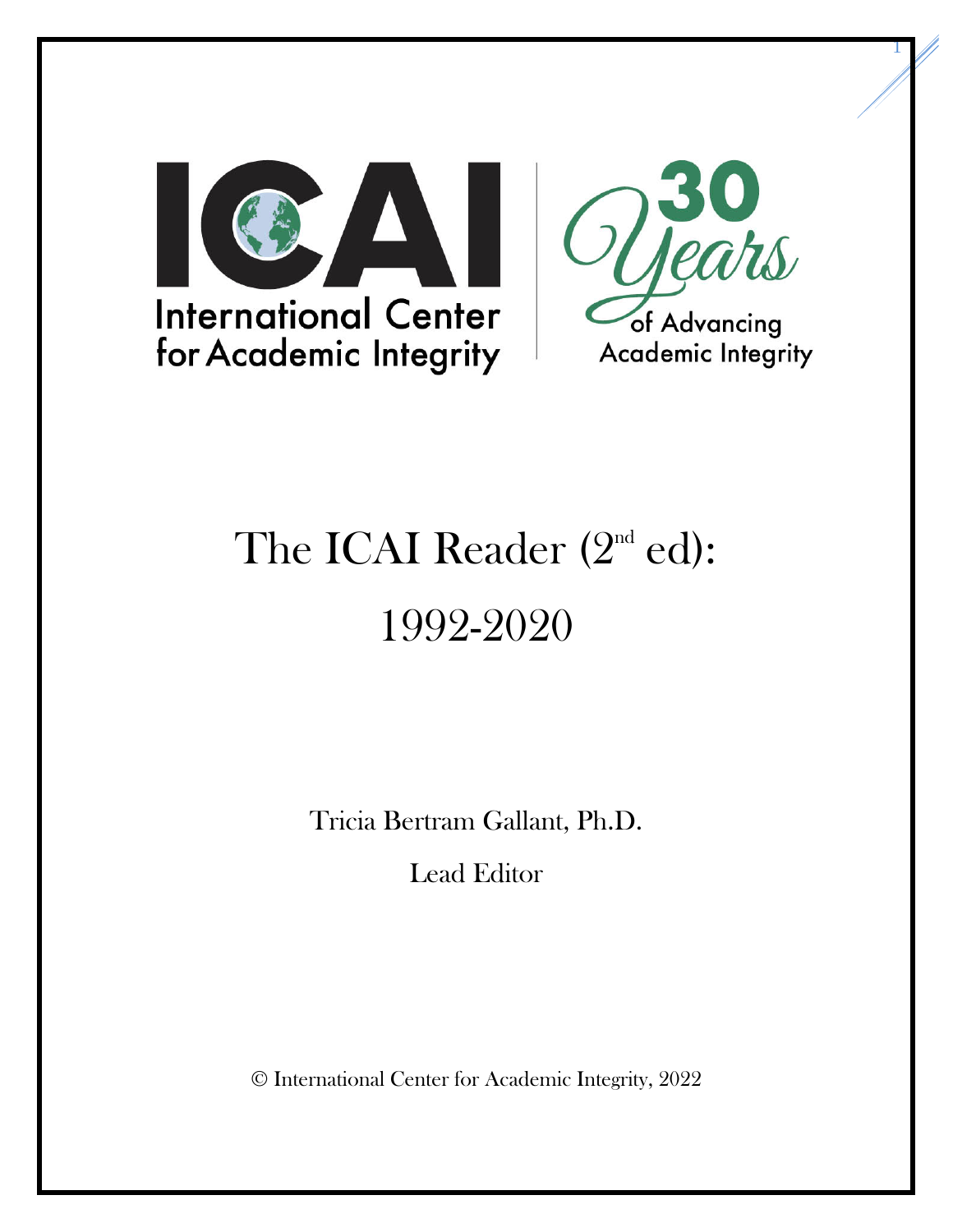1

The 1<sup>st</sup> edition of the ICAI Reader was created in 2009 to celebrate 20 years of academic integrity research and the anniversary of the International Center for Academic Integrity. The goal was to highlight the seminal pieces (published in English between 1992-2009) that any practitioner or researcher new to the field should read because they are considered to be of good overall quality, as well as made an important addition to the literature, had a relevance to a broad international audience, and/or offered something new to the field/practice at the time of publication.

This 2<sup>nd</sup> edition includes the top 42 pieces from the 1<sup>st</sup> edition, and adds another 43 pieces published in English between 2010-2020. The pieces were selected through a lengthy process. This process is described in Rogerson et al  $(2022)^1$  $(2022)^1$ , which is available for free for ICAI members, and so will not be repeated here. Instead, here we would like to thank all of Editors and Reviewers who made the 1<sup>st</sup> and  $2<sup>nd</sup>$  edition possible:

|                         | <b>Editors</b>                  | <b>Reviewers</b>                                   |  |  |  |  |  |
|-------------------------|---------------------------------|----------------------------------------------------|--|--|--|--|--|
| 1 <sup>st</sup> Edition | Brad Zakarin, D.B. Christian,   | Breea Bacon, Karen Clifford, Paula Gabbert,        |  |  |  |  |  |
|                         | Art Wilson, Karen Clifford,     | Barbara Grano, Danielle Istl, Anne Jimenez,        |  |  |  |  |  |
|                         | Leah Bryant, Patricia Mahaffey, | Charlin Jones, Charlie Myers, Esrold Nurse, Sandi  |  |  |  |  |  |
|                         | Christine Killoran              | Rhoten, Judy Sheppler, Mark Sheldon, Simon, Fred   |  |  |  |  |  |
|                         |                                 | Van Horn, David Wangaard, Art Wilson, Tim          |  |  |  |  |  |
|                         |                                 | Terpstra, Jennifer Jensen, Shawn Peoples, Neil     |  |  |  |  |  |
|                         |                                 | Morpeth, Katrina Hawes, Nancy Westrup              |  |  |  |  |  |
| $2nd$ Edition           | Ann Rogerson, Armando           | Ann Rogerson, Armando Aleman, Art Wilson, Carl     |  |  |  |  |  |
|                         | Aleman, Audrey Burnett, Bob     | Burkart, Carmen Garcia, Greg Preston, Jake         |  |  |  |  |  |
|                         | Ives, Brook Dickison, Ceceilia  | Kasper, Jennie Miron, Jill LeBihan. Laura Bizzell, |  |  |  |  |  |
|                         | Parnther, Courtney Cullen,      | Patricia Buhler, Sara Lesite, Shannon Lynn Burton, |  |  |  |  |  |
|                         | David Carl Ison, Greg Preston,  | Stephanie Roach, Zachary Dixon                     |  |  |  |  |  |
|                         | Jill LeBihan, Sara Hartley,     |                                                    |  |  |  |  |  |
|                         | <b>Valerie Denney</b>           |                                                    |  |  |  |  |  |

While we had hoped that we could create a true Reader – which would include the actual articles or book chapters in reprint – this proved to be financially infeasible. So, instead we provide a summary of the article written by a Reviewer, and we hyperlink to the piece (if available) so that readers can simply click on the title they'd like to read and find it easily. Then, after the annotated bibliography, we provide an organizer by themes that the Reviewers selected for each piece. Within these 85 pieces, readers should be able to uncover the foundational and fundamental knowledge that will help them carve either their research or their practitioner agenda. To be sure, these are not the only pieces that should be read, but we believe that if these pieces are not included in your reading list, you will surely be missing out.

And for a bonus – the last chapter is the Origin Story of the International Center for Academic Integrity, which covers the first 18 years of the Center's existence.

Happy reading!

<span id="page-1-0"></span><sup>&</sup>lt;sup>1</sup> Rogerson, A. M., Bertram Gallant, T., Cullen, C., & Ives, R. T. (2022). Celebrating 30 years of research on academic integrity: A review of the most influential pieces. In D. A. Rettinger & T. Bertram Gallant (Eds.), C*heating Academic Integrity: Lessons from 30 Years of Research* (pp. 201-232). Wiley.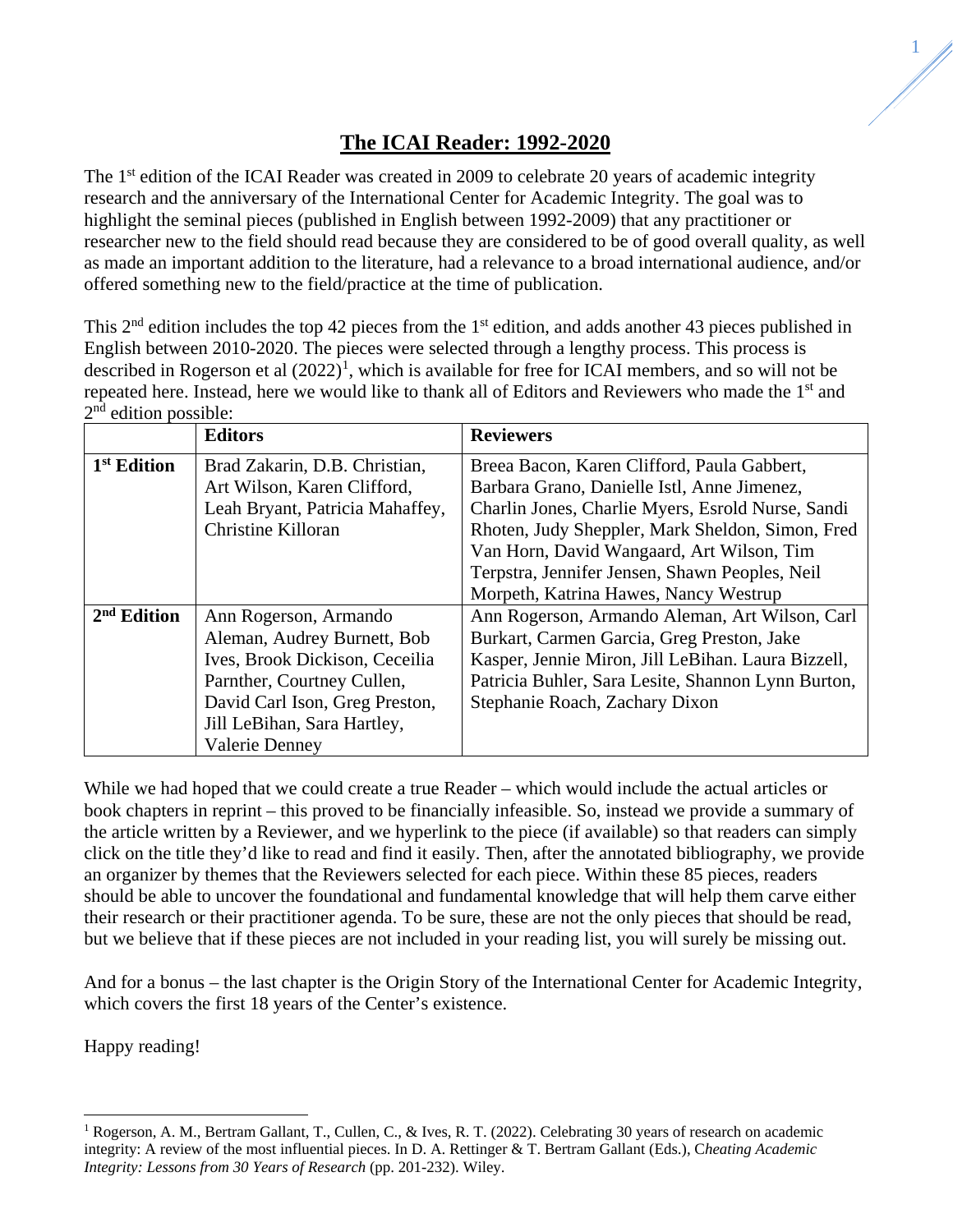# **TABLE OF CONTENTS**

| <b>Chapter</b> | <b>Title</b>                                                                            | <b>Pages</b> |
|----------------|-----------------------------------------------------------------------------------------|--------------|
| Chapter 1      | The Foundational Years: 1992-1999<br><b>Annotated Bibliography</b>                      | $3 - 5$      |
| Chapter 2      | The Banner Years: 2000-2005<br><b>Annotated Bibliography</b>                            | $6 - 10$     |
| Chapter 3      | The Plagiarism & Institutionalization Years: 2006-2009<br><b>Annotated Bibliography</b> | $11 - 13$    |
| Chapter 4      | The Expansion Years: 2010-2015<br><b>Annotated Bibliography</b>                         | $14 - 18$    |
| Chapter 5      | The Contract Cheating Years: 2016-2020<br><b>Annotated Bibliography</b>                 | $19-24$      |
| Chapter 6      | 1992-1999 Themes                                                                        | 25           |
| Chapter 7      | 2000-2005 Themes                                                                        | $26 - 27$    |
| Chapter 8      | 2006-2009 Themes                                                                        | 28           |
| Chapter 9      | 2010-2015 Themes                                                                        | 29-30        |
| Chapter 10     | 2016-2019 Themes                                                                        | $31 - 32$    |
| Chapter 11     | "It Takes a Village": The ICAI Origin Story                                             | $33 - 45$    |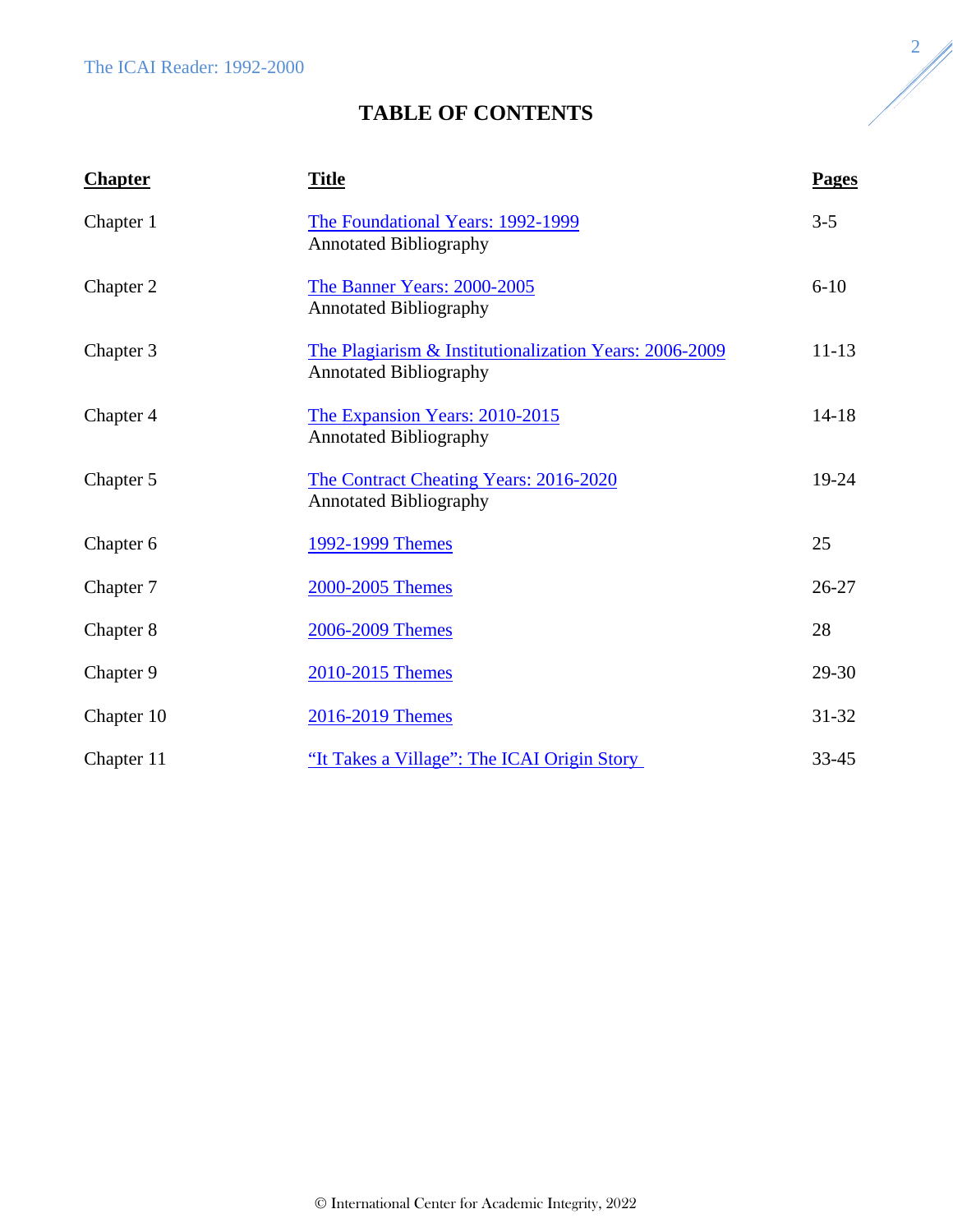# **Chapter 1 The Foundational Years: 1992-1999**

<span id="page-3-0"></span>1. Aaron, R. M. (1992). [Student academic dishonesty: Are collegiate institutions addressing the](.https:/doi.org/10.1080/00220973.1992.11072251)  [issue?](.https:/doi.org/10.1080/00220973.1992.11072251) *NASPA Journal, Winter (2)*, 107-113.

A report on a study that included a national sample of 4-year public and private colleges and community colleges on their publication and dissemination of AI codes and policies with a total of 183 schools responding to the study survey. Vast majority of institutions did publish codes and policies, however, 4 year colleges were recognized to "more likely to possess a specific set of guidelines for violations than community colleges". Discussion noted, "The greatest concern produced by the data is the limited extent to which faculty discuss student academic integrity in their syllabi or in class." And thus have not implemented 1986 recommendations by NASPA on AI.

2. McCabe, D.L. (1992). [The influence of situational ethics on cheating among college students.](https://doi.org/10.1111/j.1475-682X.1992.tb00287.x) *Sociological Inquiry, 62 (3)*, 365-374.

McCabe looks at situational ethics to help understand student rationalizations for cheating using a quantitative study of more than 6,000 students at 31 institutions. Their study concludes that students cheat on the basis of higher loyalties and a denial of responsibility; students see cheating as a victimless crime and condemn comdemners. This article adds to the understanding of student motivation for cheating.

3. Kibler, W. L. (1993). [Academic dishonesty: A student development dilemma.](https://doi.org/10.1080/00220973.1993.11072323) *NASPAJournal, 30 (4)*, 252-267.

This article presented a comprehensive review of the literature regarding student development theory, the causes of academic dishonesty, the extent of the problem, personal characteristics of cheaters, situational factors involved (including classroom factors and faculty attitudes and behaviors), and reasons students report for cheating. A brief outline of moral development research is provided, and a developmental framework for addressing academic dishonesty based on moral development and student development theory is presented. This framework includes a clearly written policy, opportunities for discussion and dialogue, equitable adjudication procedures, and appropriate and consistent sanctions.

4. Kibler, W. L. (1993). [A framework for addressing academic dishonesty from a student](https://doi.org/10.1080/00220973.1993.11072332)  [development perspective.](https://doi.org/10.1080/00220973.1993.11072332) *NASPA Journal, 31*(1), 8-18.

A seminal piece which is well researched with broad implications for the field on applying student development theory to academic dishonesty. The author developed a foundational framework for assessing how universities address academic dishonesty which has been used as a benchmark since it's' publication. Excellent article which should be included in the best of the last 20 years. Has helped to shape the conversation since the 90's.

5. McCabe, D. L. (1993). [Faculty responses to academic dishonesty: The influence of honor](https://doi.org/10.1007/BF00991924)  [codes.](https://doi.org/10.1007/BF00991924) *Research in Higher education, 34 (5),* 647-658.

This article presents research findings relating to faculty reports of cheating at honor code and non-code schools. These findings support previous studies that more faculty choose to deal with cheating internally rather than report it to the proper authorities under their schools' policies/procedures. The reasons are provided. This study demonstrated that this is the case even at schools with "longstanding honor code traditions," such that honor codes do not guarantee that faculty will follow the appropriate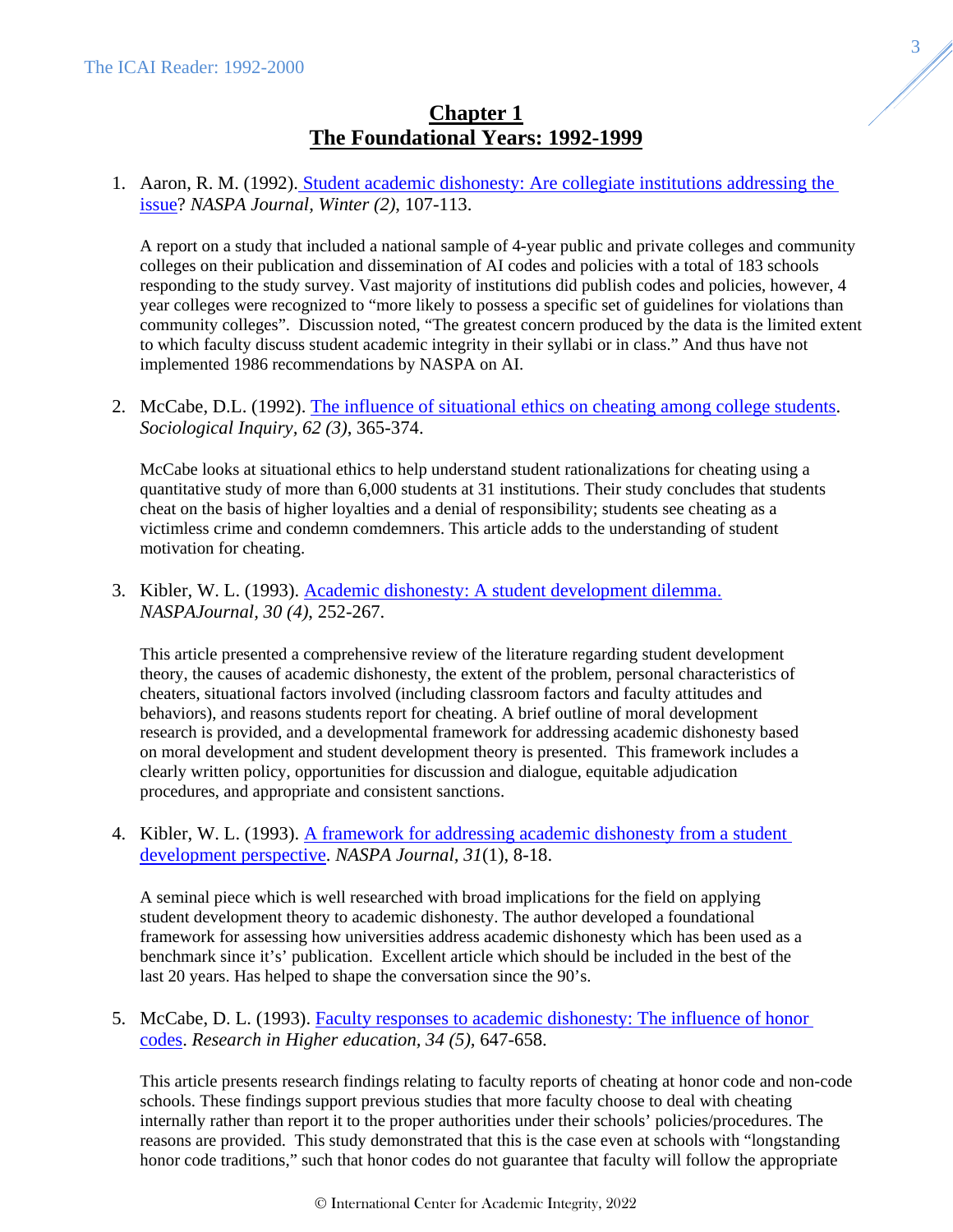procedures. Nevertheless, the results also showed that more faculty at code schools are likely to report than faculty at non-code schools. Both groups support the involvement of both faculty and students in adjudication of cheating; however, faculty at non-code schools are much more reluctant to turn over adjudication to students only. These results are important because they demonstrate how honor codes may have a positive effect on faculty perceptions and behaviors about how to handle cheating incidents, but essentially caution that they are not a "quick fix." The article further suggests that the key to improving student integrity on campus is to ensure that all members of the campus community share responsibility for its promotion and adjudication.

6. McCabe, D. L., & Trevino, L. K. (1993). [Academic dishonesty: Honor codes and other](https://doi.org/10.1080/00221546.1993.11778446)  [contextual influences.](https://doi.org/10.1080/00221546.1993.11778446) *The Journal of Postsecondary education, 64 (5)*, 522-538.

An excellent article. I've been struck by the relative lack of empirical work in this area, and was not sure if this reflected my ignorance, or the nature of the field. This paper goes a long way to addressing that. The authors send 15,000 surveys to 30+ schools, 14 with "honor codes" the balance with other approaches to academic integrity. They conclude that honor codes have a useful effect in reducing survey acknowledged cheating, but that other factors, such as student's perception of peer dishonesty, understanding of institutional policy on academic integrity, the probability of being reported, and the severity of sanctions, were also important.

7. McCabe, Donald L., & Bowers, William J. (1994). Academic dishonesty among males in college: A thirty year perspective. Journal of College Student Development, 35 (January), 5- 10.

This study compares the data from surveys of students by Bowers in the early 1960's with surveys by McCabe in the early 1990's to document longitudinal trends in college students' self-reported cheating behaviors. A major contribution was the study's affirmation that there were significantly lower levels of self-reported cheating among students at honor code schools. The study found a dramatic rise in unpermitted collaboration on written assignments from the 1960's to the 1990's but found little support for the popular belief that there were major increases in cheating among college students during the 1980's and 1990's.

8. Payne, S.L., and Nantz, K.S. (1994). [Social accounts and metaphors about cheating.](https://www.jstor.org/stable/27558657) *College Teaching, 42*, 90-96.

This article begins with a brief review of the literature on college student cheat and then moves on to report on a study conducted by the authors where they asked students to describe cheating through metaphor. They then consider some of the metaphors offered by students suggest that the understanding acquired could provide possible approaches to reducing cheating. Very original articles. Makes significant contribution to an understanding of how students view cheating.

9. Davis, S. F., & Ludvigson, H. W. (1995). [Additional data on academic dishonesty and a](https://doi.org/10.1207%2Fs15328023top2202_6)  [proposal for remediation.](https://doi.org/10.1207%2Fs15328023top2202_6) *Teaching of Psychology, 22*, 119-122.

The authors present survey data on the responses by over 2,000 undergraduates in the junior or senior year regarding, "the frequency of cheating, reasons for cheating, and influence of penalties on cheating." A model is suggested and discussed to resist cheating. Results included the recognition that cheating in college was incrementally less than cheating reported in high school. Women appeared to be more deterred from cheating if instructors announced strict penalties. Grades were cited (29.5%) most frequently as a motivation to cheat with time constraints (14.3%) followed by "usually don't study" at 13.6%. The article includes a suggested model to guide teaching practice to reduce cheating.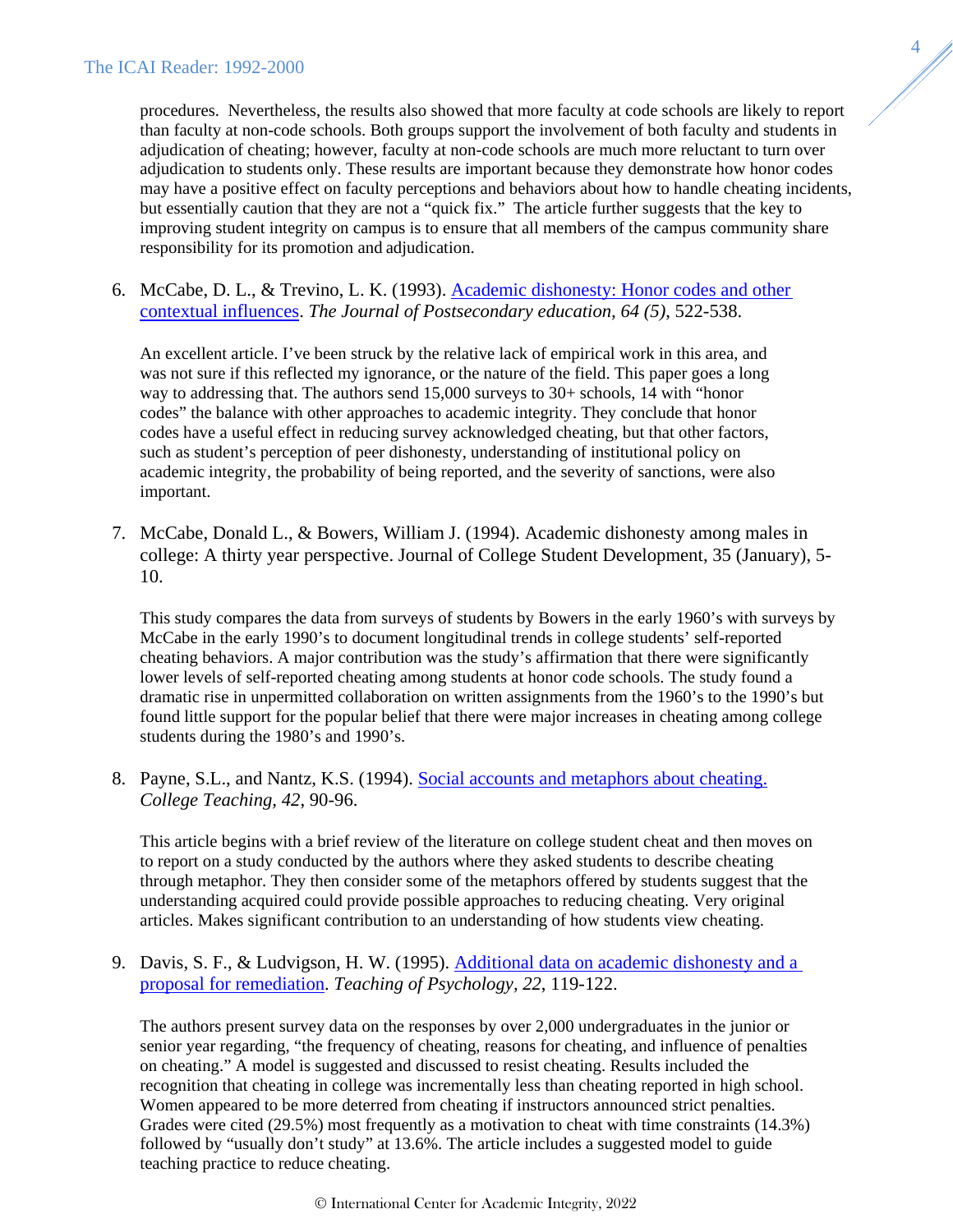10. Genereux, R. L., & McLeod, B. A. (1995). [Circumstances surrounding cheating: A](https://www.jstor.org/stable/40196166)  [questionnaire study of college students.](https://www.jstor.org/stable/40196166) *Research in Higher Education, 36 (6)*, p.687-704.

This article sought to highlight beliefs and behaviors associated with cheating. The article builds on previous research in indentifying the circumstances that were most likely to increase and decrease cheating. The authors made a clear distinction between planned cheating and spontaneous cheating, yet no difference in response was found between them. The article adds to the bevy on research on the reasons why students cheat, but also attempts to offer some ways in which we might predict student behavior around cheating.

5

11. McCabe, D. L., & Treviño, L. K. (1996). [What we know about cheating in college:](https://doi.org/10.1080/00091383.1996.10544253)  [Longitudinal trends and recent developments.](https://doi.org/10.1080/00091383.1996.10544253) *Change*, January/February, 29-33.

This article examines and compares two large studies of cheating on college and university campuses: the 1963 Bowers study and the 1993 author's study. Attention is given to why students cheat, the type of cheating and how students feel about it. Excellent article for an overview of academic integrity at the collegiate level.

12. Whitley, B. E., Jr. (1998). [Factors associated with cheating among college students.](https://link.springer.com/content/pdf/10.1023/A:1018724900565.pdf) Research *in Higher Education, 39 (3),* 235-274.

This article provides a meaningful review of 107 studies "of the prevalence and correlates of cheating among college students published between 1970 and 1996." The author acknowledges limitations of the study due to sampling limitations as variables may have only been in "one or a few studies". However, for other researchers and those interested in AI, there are multiple tables and analysis of correlates for student cheating that can continue to guide new research and supports the author's conceptual model for predicting cheating behavior.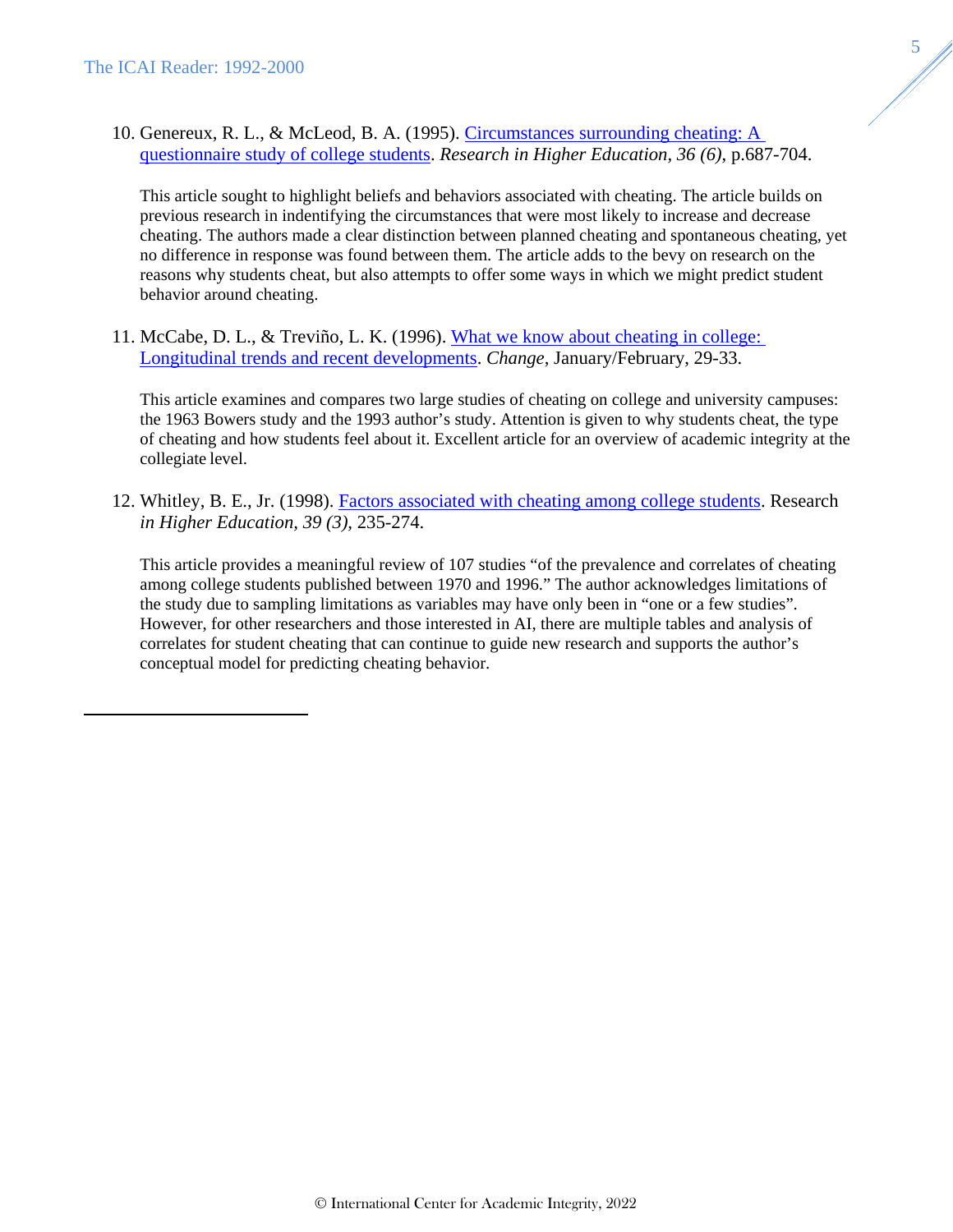# **Chapter 2 The Banner Years: 2000-2005**

# <span id="page-6-0"></span>13. Cole, S. & Kiss, E. (2000) [What Can We Do about Student Cheating?](https://doi.org/10.1177%2F108648220000500203) *About Campus, May– June*, 5–12

The article discusses the problem of academic integrity, and the recent wave of media attention devoted to it. They go on to note that there are two broad approaches one can take to academic integrity - an "arms race" approach, based on punishing wrong doing, and a "values" based approach, based on promoting the things that lead to good choices apart from sanctions. Specifically, they refer to an ICAI initiative that distilled these down to: honesty, trust, fairness, respect, and responsibility. They then go on to illustrate the application of these values with a series of case studies. They also make the point that instances of questionable conduct represent "teachable moments". A particularly useful part of the article are the "tips for discouraging plagiarism", as well as a list of "useful resources on student cheating. While the media attention has come and gone several times sense 2000, the latter insights remain quite useful.

14. McCabe, D. L., & Pavela, G. (2000). [Some good news about academic integrity.](https://doi.org/10.1080/00091380009605738) *Change, September/October*, 32-38.

Is a hopeful article amid the possible gloom. The authors note that recent research has confirmed the value of "honor codes", even on the larger campuses thought relatively less suited to honor code based approaches. Particularly, the authors argue for what they call "modified honor codes", which share some but not all characteristics of "traditional" honor codes. The crucial aspect of these modified honor code based approaches is that students, faculty and staff are embedded in an encompassing network of policies and procedures that both emphasize and reinforce tendencies toward acting with academic integrity.

15. Jordon, A. E. (2001). [College student cheating: The role of motivation, perceived norms,](http://dx.doi.org/10.1207/S15327019EB43_3)  [attitudes, and knowledge of institutional policy.](http://dx.doi.org/10.1207/S15327019EB43_3) *Ethics & Behavior, 11,* 233-247

This quantitative study looks at why students cheat by assessing two types of motivation, perceived social norms, attitudes about cheating and institutional policy then created a list of predictors for cheating. Institutional policy is the best predictor of cheating rates. Therefore, an honor code is important in the college culture. This article offers good empirical evidence for a college honor code.

# 16. McCabe, D. L., Trevino, L., K., & Butterfield, K. D. (2001). [Dishonesty in Academic](https://doi.org/10.1080/00221546.2001.11778863)  [Environments: The Influence of Peer Reporting Requirements.](https://doi.org/10.1080/00221546.2001.11778863) *[The Journal of Higher](http://www.jstor.org/action/showPublication?journalCode=jhighereducation)  [Education](http://www.jstor.org/action/showPublication?journalCode=jhighereducation)*, 72 (1), 29-45.

This article focuses on peer reporting requirements in student honor codes to determine their impact on the incidence of cheating and to investigate situations that might improve peer reporting efforts. An extensive review of background literature on peer reporting is provided. The paper reports on a large study involving 31 institutions, 14 with traditional honor codes and 17 with other policies. Statistical analyses was provided to support the four main hypotheses of the study: 1) peer reporting is higher at honor code schools; 2) peer reporting increases as the student "role responsibilities" increase; 3) role responsibility for peer reporting increases as students perceive that the chance of getting caught increases; and 4) incidence of cheating decreases as students perceive that the chance of getting caught increases.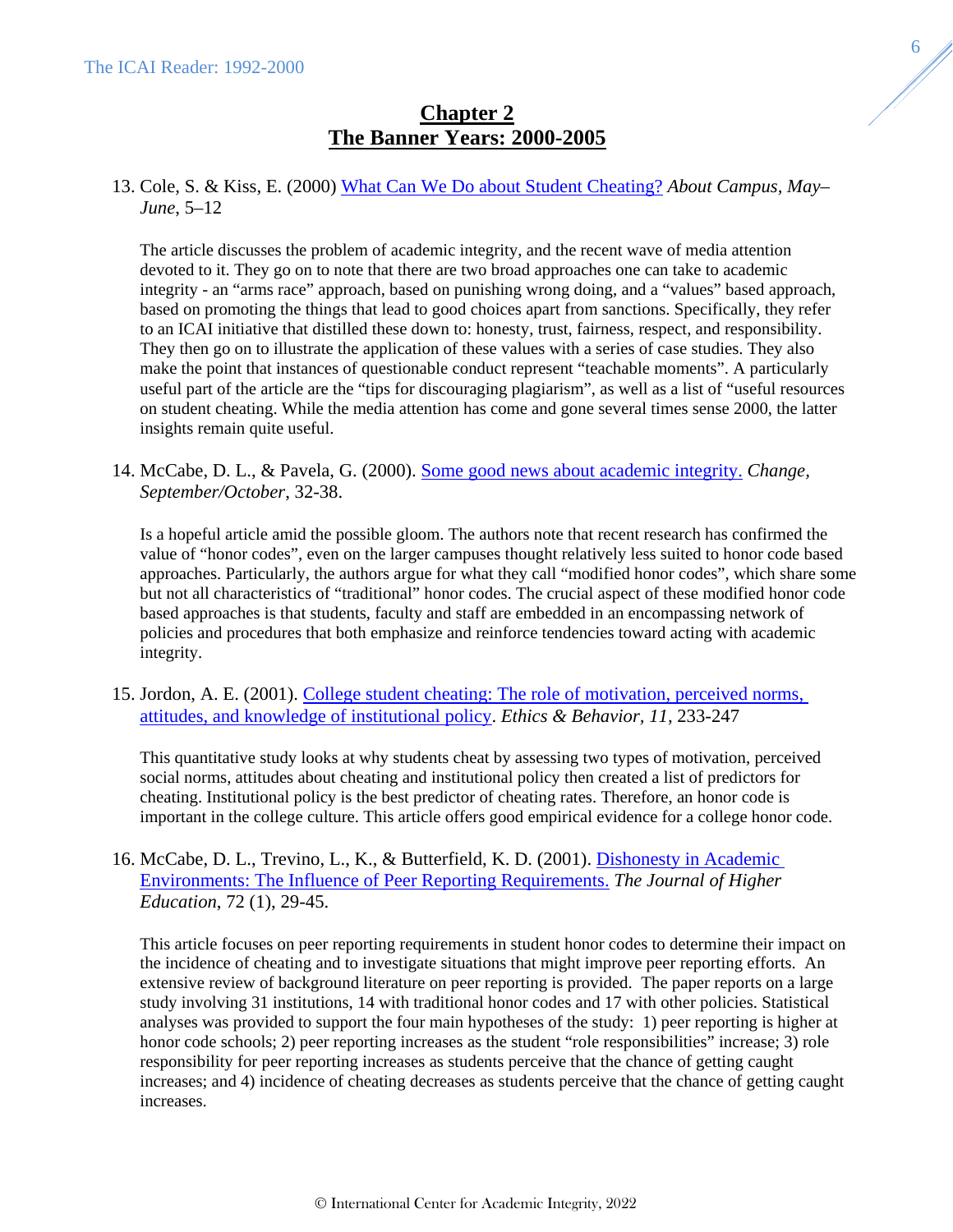17. McCabe, D. L., Trevino, L., K., & Butterfield, K. D. (2001). [Cheating in academic](https://doi.org/10.1207/S15327019EB1103_2)  [institutions: A decade of research.](https://doi.org/10.1207/S15327019EB1103_2) *Ethics & Behavior, 11 (3)*, 219-233.

This article reviewed a decade of research on cheating in colleges. Building on previous research this article reiterates that cheating continues to be prevalent on our college campuses. It underscores that contextual factors have the most influence on cheating. This article is a must read for anyone wanting to understand the total dynamic involved in student cheating. Unlike other research focusing one institution, much of the research in this article is drawn research looking at multiple institutions. The article does an excellent job of highlighting the contextual factors involved in cheating. Of particular importance it the recognition that having an honor code system and of itself is not a panacea for solving the cheating ills. The key is the extent to which the code or institutional polices are embedded in the student culture. Strong contribution to the field.

18. Nonis, S., & Swift, C. O. (2001). [An examination of the relationship between academic](https://doi.org/10.1080/08832320109599052)  [dishonesty and workplace dishonesty: A multicampus investigation.](https://doi.org/10.1080/08832320109599052) *Journal of Education for Business, November/December*, 60-76.

This paper investigates the relationship between academic dishonesty in higher education and workplace dishonesty once students graduate and start employment. The paper provides extensive review of the literature for both workplace and academic dishonesty. The study includes business graduate and undergraduate students in six universities and explores two different hypotheses relating to the acceptability of dishonesty and the relationship between the frequency of dishonest acts in the university and dishonest acts in the workplace. The paper provides statistical analyses for these hypotheses and also proposes action items for addressing concerning outcomes from the study.

19. Stearns, S. A. (2001). [The student-instructor relationship's effect on academic](https://doi.org/10.1207/S15327019EB1103_6)  [integrity.](https://doi.org/10.1207/S15327019EB1103_6) *Ethics & Behavior, 11 (3),* 275-285.

Excellent article on a topic not often addressed: determining if there is a correlation between students' perception of the student-instructor relationship and acts of academic dishonesty. This particular study focused on student's self report concerning acts of dishonesty in a specific class/ specific semester. Students who self reported at least one act of academic dishonesty had evaluated the instructor lower than students who reported that they had not cheated. Provided new insight into the importance of a student's positive evaluation of an instructor in probability of cheating. I found this data extremely helpful in discussions with faculty.

20. Whitley, B. E., Jr., & Keith-Spiegel, P. (2001). [Academic integrity as an institutional issue.](https://doi.org/10.1207/S15327019EB1103_9) *Ethics & Behavior, 11 (3)*, 325-342.

Best paper. Thoroughly and thoughtfully explores the strategy an institution should adopt in establishing and maintaining a campus-wide ethos that encourages academic integrity.

21. McCabe, D. L., & Trevino, L. K. (2002). [Honesty and honor codes.](https://doi.org/10.2307/40252118) *Academe, 88 (1)*, 37-41.

This article is not from a scholarly journal but rather for the AAUP magazine *Academe*, and so it is shorter and does not present the results of a new study. Rather, it is an essay on honor codes that makes a pitch that they are good things and we need them. A good introduction to the differences between traditional honor codes and modified honor codes. Well written for the generalist.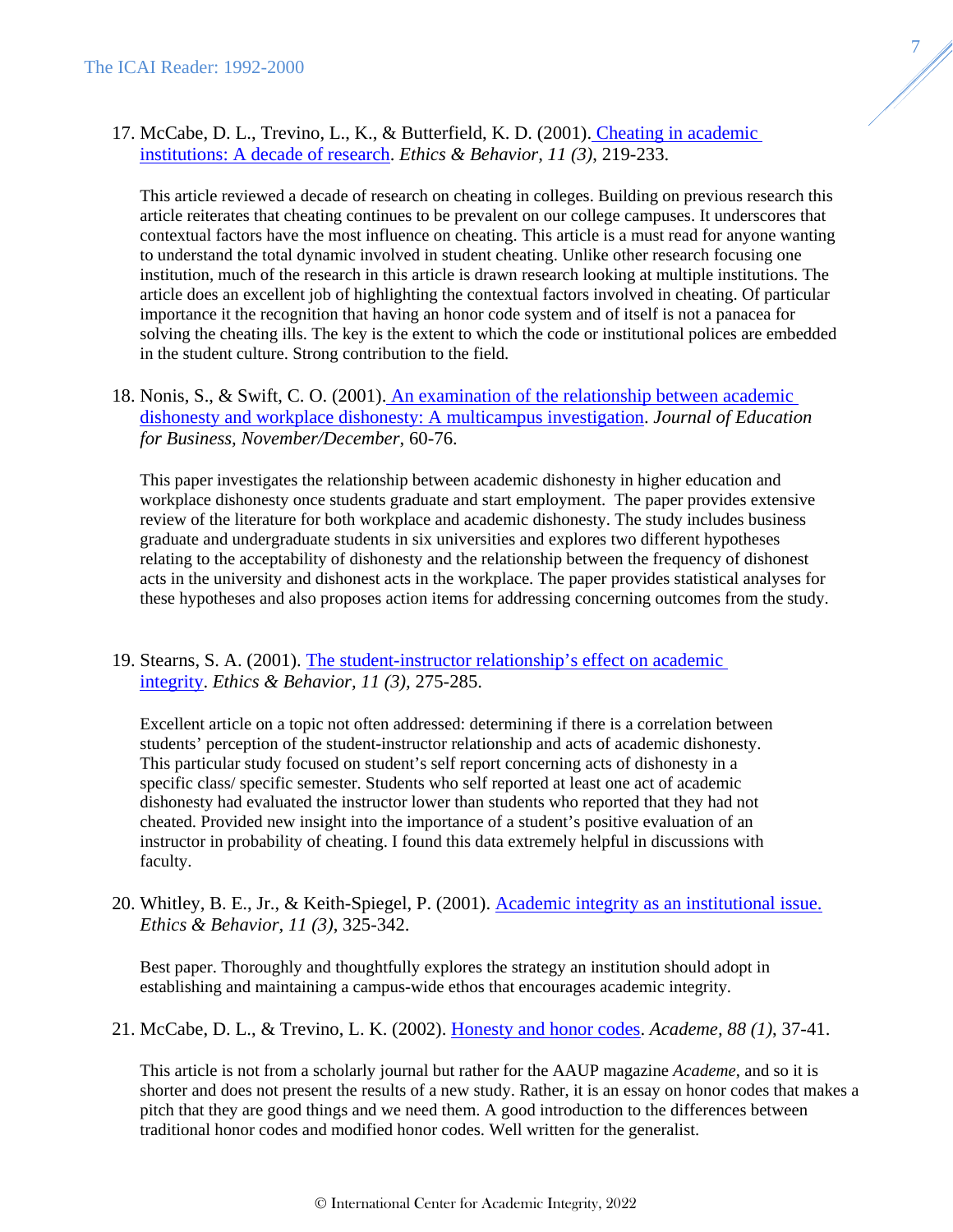# *22.* McCabe, D.L., Trevino, L.K., & Butterfield, K.D. (2002). [Honor codes and other contextual](https://doi.org/10.1023/A:1014893102151)  [influences on academic integrity: A replication and extension to modified honor code settings.](https://doi.org/10.1023/A:1014893102151) *Research in Higher Education, 43 (3), 357-378.*

This article reviews whether students at schools with modified honor codes, which are becoming more popular, cheat more frequently than students at traditional honor code schools, but less frequently than those at no-code schools. (The key differences between both types of codes are clarified for the reader.) The answers to both questions were yes. These results are not surprising and reflect what one might have expected. The schools participating differed from those in previous studies by these authors in that they were larger, less selective, and had fewer students living in residence. The study also considered three key contextual influences on academic dishonesty: perception of whether relevant polices are accepted and understood by faculty and students, perception of whether one will be reported by a peer, and perception of how severe the penalties are. The strength of this article is that it highlights for large campuses – where the use of traditional honor codes is usually not feasible – the benefits that modified codes may provide. It also highlights the importance of suitable peer role models as one way to reduce academic dishonesty.

# 23. Moeck, P. G. (2002). [Academic dishonesty: Cheating among college students.](https://doi.org/10.1080/02776770290041846) *Community College Journal of Research and Practice, 26,* 479-491.

This article reviews cheating in community colleges by identifying attitudes and situations that create a climate for dishonesty, discussing prevention strategies, and concluding with recommendations about how to deal with dishonesty when it occurs. While not as theoretical and detailed as other academic integrity literature where in-depth studies have been done, the value of this article is that (1) it may be of greater interest to those who teach in smaller community colleges where the culture is different than at larger universities; (2) it provides an overview of existing literature in a "user-friendly" fashion; (3) it offers many practical pieces of advice for discouraging dishonesty that educators and administrators can readily implement; and (4) it directs the reader to actual resources that are of assistance. (Regrettably some of these resources are dated now given technological advances).

24. McCabe, D. L., Butterfield, K. D. & Trevino, L., K (2003). Faculty & Academic Integrity: [The Influence of Current Honor Codes and Past Honor Code Experiences.](https://doi.org/10.1023/A:1023033916853) Research in Higher Education, 44 (3), 367- 385.

Article reports on research exploring attitudes of faculty in honor code and non-code schools relative to their support for institutional academic integrity policies relating to fairness and effectiveness.

# 25. Pecorari, D. (2003). [Good and Original: Plagiarism and Patchwriting in Academic Second-](https://doi.org/10.1016/j.jslw.2003.08.004)[Language Writing.](https://doi.org/10.1016/j.jslw.2003.08.004) *Journal of Second Language Writing,* 317-345.

A deep study of 9 draft theses and 8 completed ones, with thorough examination of the writing for inappropriate use of sources, and, in the case of the draft theses, interviews with the writers and their advisers to explore how and why the inappropriate use came about. Finds that in none of the cases, some of which appear to be extreme examples of plagiarism, was there any intent to plagiarize: the inappropriate use was clearly a matter of inadequate textual skill rather than dishonesty. Concludes that plagiarism is often (generally?) unintentional, and should be dealt with by pedagogical intervention rather than punishment.

26. Simon, C. A., Carr, J. R., McCullough, S. M., Morgan, S. J., Olsen, T., & Ressel, M. (2003). [The other side of academic dishonesty: The relationship between faculty skepticism, gender](https://doi.org/10.1080/02602930301669)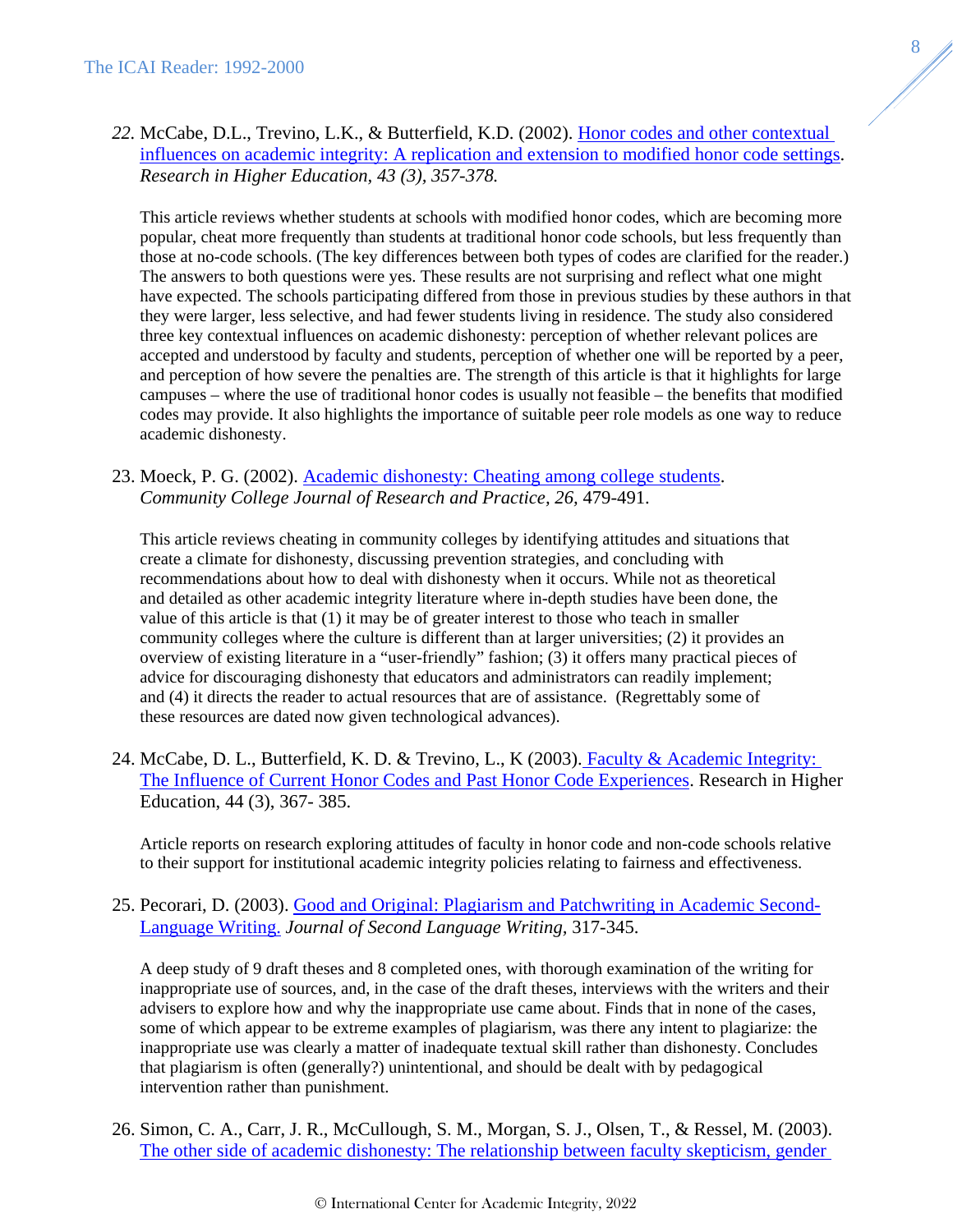# [and strategies for managing student academic dishonesty cases.](https://doi.org/10.1080/02602930301669) *Assessment & Evaluation in Higher Education, 28 (2),* 193- 207.

The study looked at academic dishonesty from a different perspective: researchers sought to determine whether a connection exists between the degree of faculty confidence in the institution and the extent to which faculty use formal deterrence strategies for academic misconduct. It also looked at the differences between male and female faculty on these points. I found this to be of particular interest given that academic integrity professionals are indeed challenged by faculty perceptions about the extent to which they feel supported by the institution and this does affect how they choose to process misconduct cases: either formally (through established institutional protocol) or informally (internally on their own). Two types of faculty were identified: the "trusting" vs. the "skeptical." The "trusting" faculty were confident in the institution and trusted its processes for dealing with misconduct. Thus, they were more likely to use those processes. The "skeptical" members did not share that confidence and therefore were more likely to deal with misconduct on their own. The two groups differed little in size; however, taking in to account gender differences, far more females were in the skeptical category. Researchers offer reasons for this contrast. In summary, this study shows that increasing institutional confidence among all faculty may lead to more effective and consistent adjudication of cheating complaints. This is useful information for academic integrity professionals who are challenged with obtaining as much institutional support for "the cause" as possible.

27. Eisenberg, Jacob (2004). [To cheat or not to cheat: effects of moral perspective and situational](https://doi.org/10.1080/0305724042000215276)  [variables on students' attitudes.](https://doi.org/10.1080/0305724042000215276) Journal of Moral Education, 33 (2), 163-178

This article reviews the correlation between moral development and one's actual behaviors through a study of junior high school students in a collectivist society. The author differentiated between students who viewed exam cheating as a moral issue and those who did not and discovered that the former were less approving of cheating than the latter, although this did not necessarily correlate to their behaviors in the face of certain situational variables. The variables studied were the exam's importance, the level of supervision at the exam, and peer norms. Two types of exam cheating behaviors were examined: active and passive copying. The study revealed that passive copying was viewed as more justified than active copying. With respect to the variables, test importance had a marginal effect on active copying and no effect on passive copying, while both supervision and peer norms had significant effects on both types of copying. These results are instructive in that, among other things, they give educators a sense of how moral development affects cheating perceptions and behaviors, the importance of clarifying moral standards at an early age and creating a climate where cheating is unacceptable, and how best to control situational variables to control cheating.

# 28. Sowden, C. (2004[\). Plagiarism and the culture of multilingual students in postsecondary](https://doi.org/10.1093/elt/cci042)  [education abroad.](https://doi.org/10.1093/elt/cci042) *ELT Journal, 59 (3),* 226-233.

The article provides a very cogent way of recognizing that "cultural values of multilingual students are sometimes at variance with Western academic practice." The author believes that we should respect the traditions that students bring and work within those constricts to help multilingual gain a better understanding of Western academic expectations. This article is essential, more so today than in the past, as more students are landing on our doorsteps to further their study. The author takes a very proactive and scholarly approach to defining the issues and does so in a very easy to read style.

# 29. Townley, C., & Parsell, M. (2004). Technology and academic virtue: Student plagiarism [through the looking glass.](https://doi.org/10.1007/s10676-005-5606-8) *Ethics and Information Technology, 6,* 271-277.

This paper puts plagiarism in the context of the phenomenon of the internet, and points to the many ways in which the internet has challenges various ethical assumptions. Very original paper,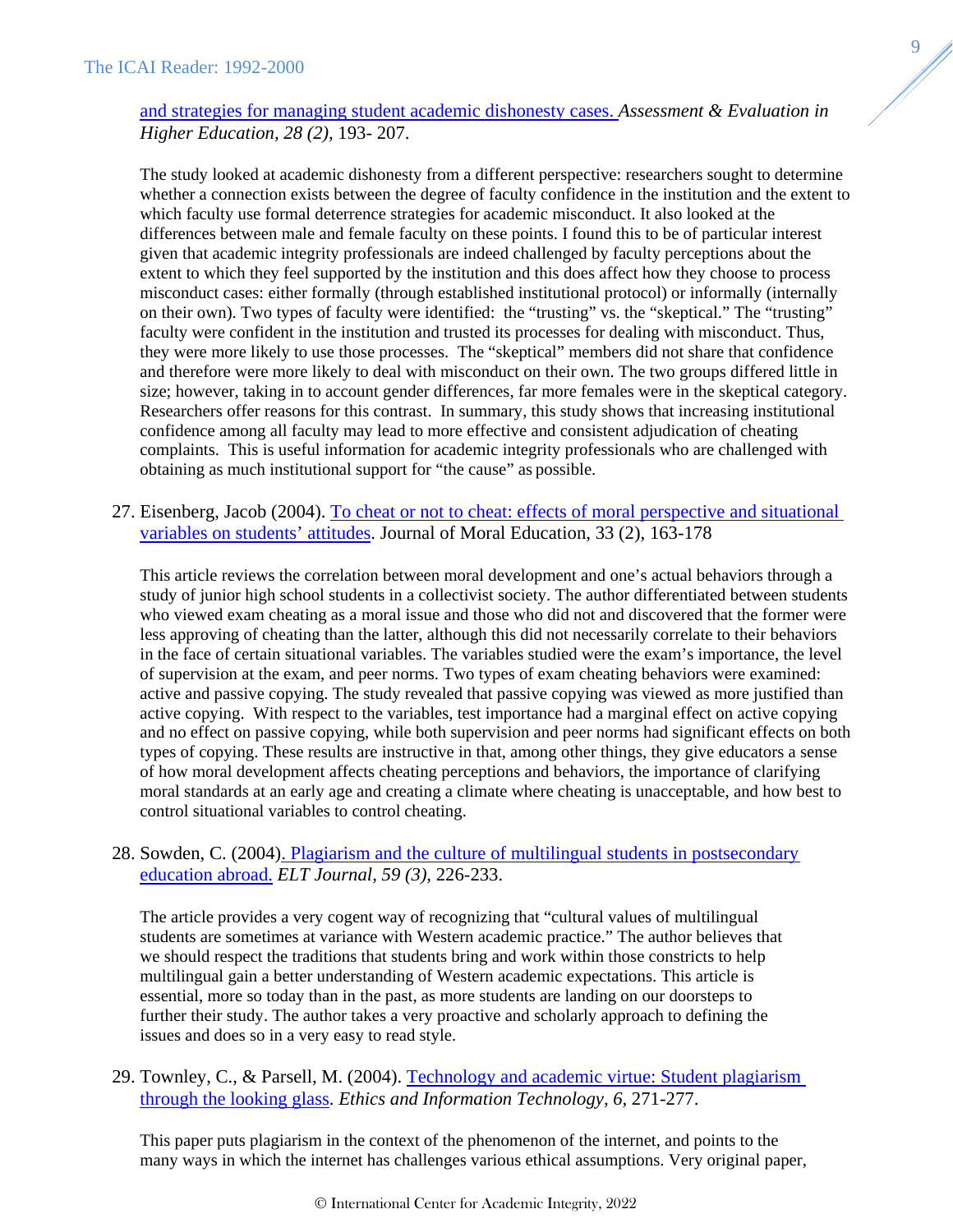first one that I have read that really provides an analysis of the way in which the availability of the internet has had a thorough going impact on many areas of modern life.

30. McCabe, Donald L. (2005). [Cheating among college and university students: A North](https://doi.org/10.21913/IJEI.v1i1.14)  [American perspective.](https://doi.org/10.21913/IJEI.v1i1.14) *International Journal of Educational Integrity, 1 (1),* 1-11.

Examination of surveys of undergraduate, graduate and faculty. Focused on other forms of cheating and global perceptions of cheating. Offered strategies to encourage Academic Integrity.

31. McCabe, D. L. (2005). [It takes a village: Academic dishonesty & educational opportunity.](https://files.eric.ed.gov/fulltext/EJ720381.pdf) *Liberal Education, Summer/Fall,* 26-31.

McCabe finds that some forms of cheating have increased dramatically in 30 years and offers suggestions for managing cheating from both student and faculty perspective. McCabe notes that institutional culture is an important deterrent to cheating and that "programs aimed at distributing, explaining and gaining student and faculty acceptance of academic integrity policies may be particularly useful." McCabe also suggests building a "hidden curriculum" which would pose ethical questions about cheating to help students learn the implications of cheating through discussion. This article adds to the understanding of the importance of institutional policy as mentioned in previously reviewed articles.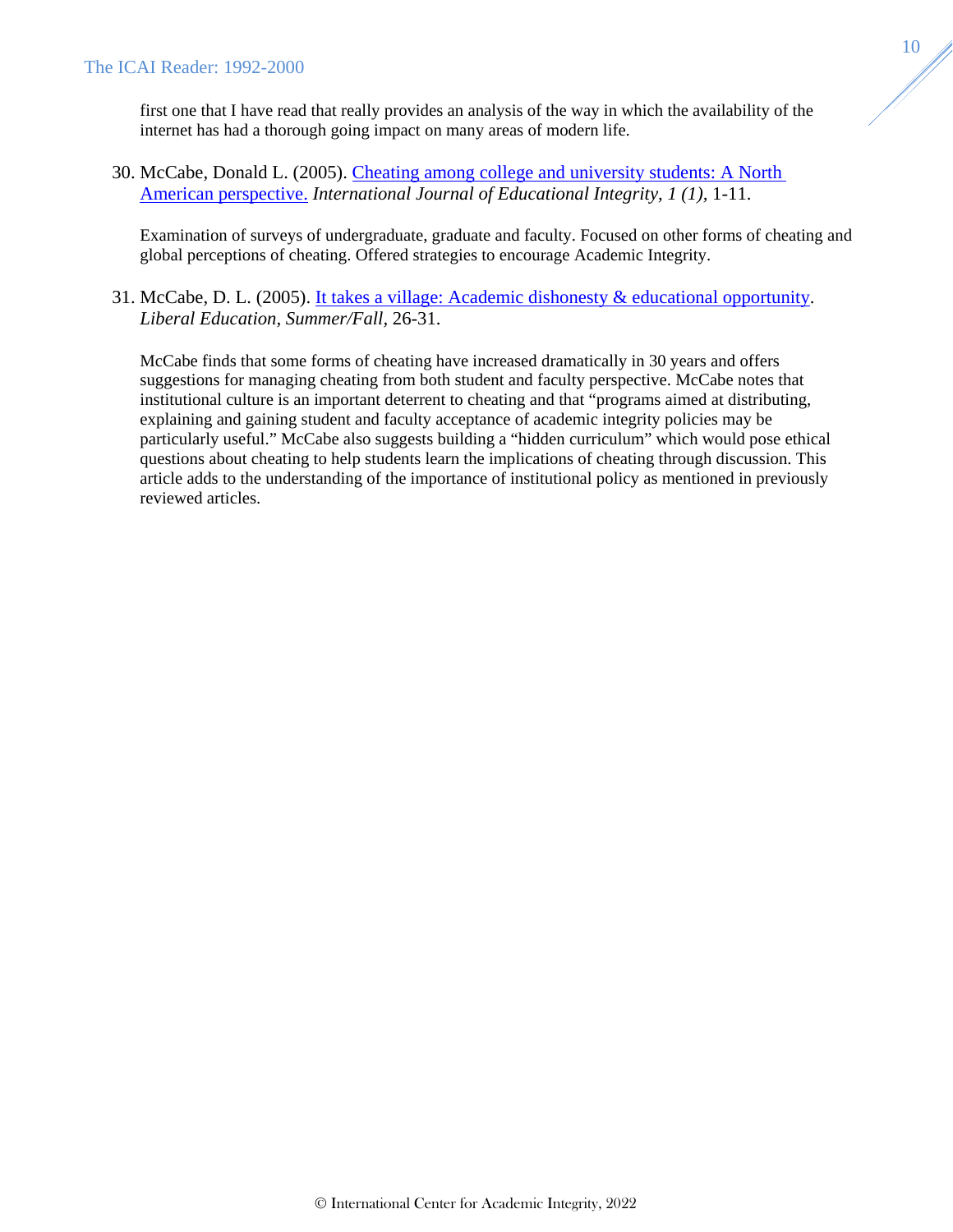# **Chapter 3 Plagiarism & Institutionalization Years: 2006-2009**

# <span id="page-11-0"></span>32. Bertram Gallant, Tricia, & Drinan, Patrick (2006). [Institutionalizing academic integrity:](https://doi.org/10.2202/1949-6605.1723)  [administrator perceptions and institutional actions.](https://doi.org/10.2202/1949-6605.1723) NASPA Journal, 43 (4), 61-81.

This article reviews how student affairs professionals may be more successful at institutionalizing academic integrity if they understand the most significant obstacles they face and recognize who the best champions and catalysts are for strengthening academic integrity on campuses. It also provides some insights into the differences in perceptions about the success of institutionalization depending on institution type. It suggests that focusing more attention on faculty than students will lead to greater success, and provides examples of how this might be achieved. It contributes to the field in that it narrows for academic integrity administrators where they should choose to focus their greatest efforts in order to move their schools closer to academic integrity institutionalization.

# 33. Christensen Hughes, J. M., & McCabe, D. L. (2006). [Understanding academic misconduct.](https://doi.org/10.47678/cjhe.v36i1.183525)  *Canadian Journal of Postsecondary education, 36 (1),* 49-63

Excellent comprehensive overview of academic integrity research, publications and strategies in US higher education with suggestions for new focus and research in the Canadian higher education institutions. Great recap of academic integrity principles, research and assumptions essential for knowledge of the field.

# 34. Hutton, P. A. (2006). [Understanding student cheating and what educators can do about](https://doi.org/10.3200/CTCH.54.1.171-176)  [it.](https://doi.org/10.3200/CTCH.54.1.171-176) *College Teaching, 54 (1),* 171-176.

This article arrives at three key conclusions: (1) that persons who cheat are motivated by self-interest and decisions arrived at by a cost/benefit analysis (which analysis ultimately favors cheating); (2) that because cheating is not often observed by professors, improving social norms about academic integrity is important (this is achieved by the use of institutional codes/policies *coupled with* detection and reporting); and (3) that strong student relationships – and weak student/faculty relationships – lead to a greater acceptance of cheating and increased cheating behaviours. Specific recommendations are provided that involve both faculty and administration. This information is useful to our understanding of how to address cheating because it gives specific practical "tips" about how (and why) academic integrity information can be shared by administration and how faculty can strengthen their relationships with students, so as to ultimately combat the peer norms that make cheating acceptable and reduce opportunities to cheat. It challenges the common belief that individual student characteristics contribute most to cheating. To the contrary, instructors have a greater role to play; likewise, the role of the administration/institution should not be discounted.

35. Passow, H. J., Mayhew, M. J., Finelli, C. J., Harding, T. S., & Carpenter, D. D. (2006). [Factors influencing engineering students' decisions to cheat by type of](https://doi.org/10.1007/s11162-006-9010-y)  [assessment](https://doi.org/10.1007/s11162-006-9010-y). *Research in Higher Education, 47 (6),* 643-684.

This is a very meticulous study of engineering student cheating by type of assessment, specifically exams and homework. They make the point that "cheating" differs greatly across assessment forms, and that factors associated with cheating also differ across assessment forms. Beyond that, they conclude that: 1) schools should carefully define what constitutes cheating for each of the relevant assessment forms, and 2) that student's perceived moral obligations to refrain from cheating was an important predictor of their refraining from cheating.

11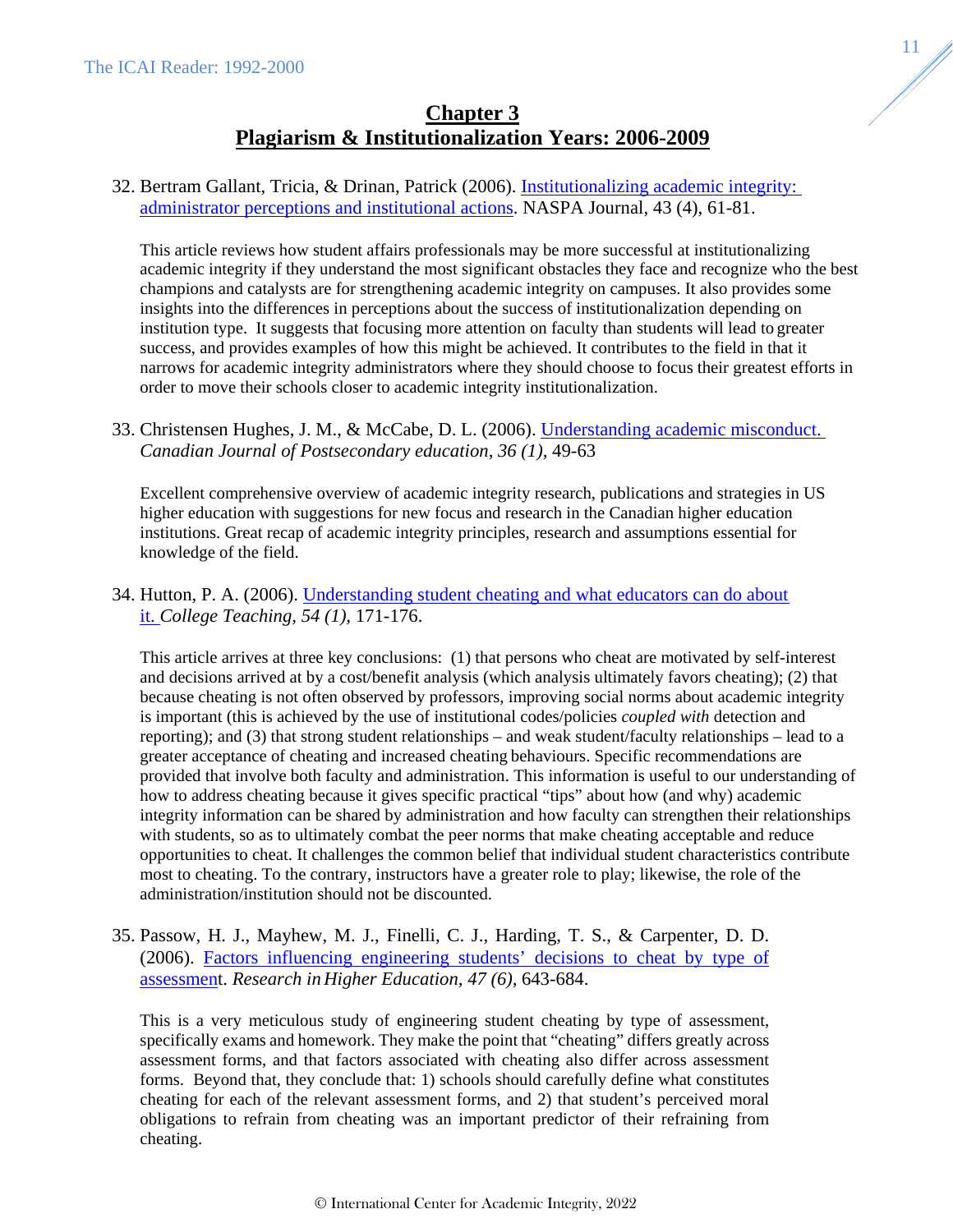36. Bertram Gallant, T. (2007). [The complexity of integrity culture change: A case study of a liberal](https://doi.org/10.1353/rhe.2007.0024)  [arts college.](https://doi.org/10.1353/rhe.2007.0024) *The Review of Higher Education, 30 (4)*, 391-411.

This case study examines the efforts of a four-year American liberal arts college to change the academic culture from one characterized by dishonesty to one of integrity during the 1997-98 school year at Lasallian College. A faculty committee decided that the most effective way to change the culture was to create an academic honor code that would express support for integrity, discourage academic dishonesty, and operate as a symbol of the mutual trust and respect between students and faculty. However, faculty resistance, supplemented by the college's own culture, hampered efforts for cultural change with little chance of an implementation of a culture of academic integrity. The failure was more one of an improperly implemented organizational change of culture than one of denying academic honesty.The strength of this article is a Scheinian understanding of the importance of organizational change and the need for total buy in to change a college's culture to one of academic honesty.

37. Granitz, N., & Loewy, D. (2007). Applying ethical theories: Interpreting and [responding to student plagiarism.](https://link.springer.com/article/10.1007/s10551-006-9171-9) *Journal of Business Ethics, 72*, 293-306.

Comprehensive study on ethical theories students apply to justify plagiarism as well as strategies to counteract such justification. Well developed construct of applicable theories and content analysis for a specific cohort with generalized implications. Very helpful for on-going discussion concerning understanding student motivation. Disclosure: I was the "dean of students" who helped provide the student's rationalization for cheating as part of the author's content analysis.

38. Strom, P. S., & Strom, R. D. (2007[\). Cheating in middle school and high school.](https://doi.org/10.1080/00131720708984924) *The Educational Forum, 71 (Winter),* 104-116.

This article, on cheating in middle and high schools summarizes a number of studies on the topic, and more importantly, offers useful suggestions to parents and teachers concerned with issues of academic integrity. While the focus is on middle and high school, many of the suggestions are equally relevant to college students.

39. Bertram Gallant, Tricia, & Drinan, Patrick. (2008). [Toward a Model of Academic Integrity](https://files.eric.ed.gov/fulltext/EJ815066.pdf)  [Institutionalization: Informing Practice in Postsecondary Education.](https://files.eric.ed.gov/fulltext/EJ815066.pdf) *Canadian Journal of Higher Education, 38 (2)*, 25-44

Theory to practice case study model of institutionalized academic integrity. Practical application that provides new look at the role of academic affairs leadership to sustain academic integrity institutionalization.

40. Compton, J. & Pfau, M. (2008). [Inoculating Against Pro-Plagiarism Justifications:](https://doi.org/10.1080/00909880701799329)  [Rational and Affective Strategies.](https://doi.org/10.1080/00909880701799329) *Journal of Applied Communication Research,*  February: 98 – 119.

This article uses the metaphor of inoculation to propose fighting viral plagiarism. The authors hypothesize that "inoculating" students before they are tempted to plagiarize ultimately helps reduce the incidence and severity of plagiarism much as a polio vaccine protects one from polio. Three types of inoculation can take place: guilt-based, fear-based and rational with the first being the most effective. The article is long and at times pedantic, but ultimately offers a "vaccine" to potential plagiarists and makes an intriguing contribution to the literature.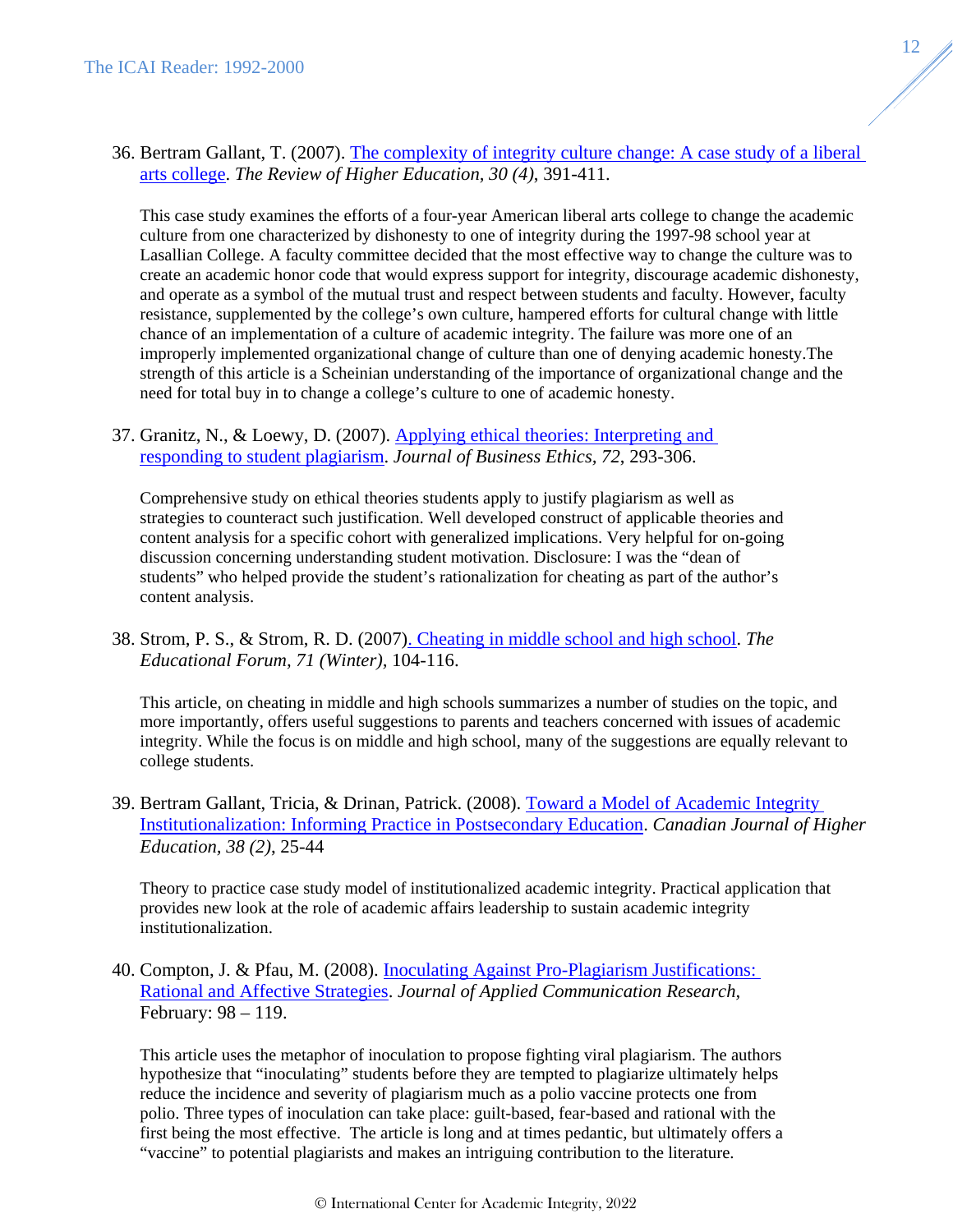41. Howard, R. M. & Davies, L. (2009). [Plagiarism in the Internet Age."](http://www.ascd.org/publications/educational-leadership/mar09/vol66/num06/Plagiarism-in-the-Internet-Age.aspx) *Educational Leadership,* March: 64-67.

Howard and Davies make excellent suggestions on how to build pedagogy that combats cheating. The pedagogy "should both teach source-reading skills and take into consideration our increasingly wired world. And it should communicate that plagiarism is wrong in terms of what society values about schools and learning." They then provide an outstanding step-by-step curriculum based on the work of Sue Shirley (2004). This article gives excellent anti-cheating strategies for the classroom instructor.

42. Power, L. G. (2009). [University students' perceptions of plagiarism.](https://doi.org/10.1080/00221546.2009.11779038) The Journal of Higher Education, 80 (6), 643-662.

Although the sample comes from a group of students at one university, I think the responses are ones that will seem to fit students of many skill levels at many universities. More significantly, the author does a very good job with her analysis of the interview and focus group material. Her examination of agency and externalization were innovative, and her subsequent discussion was well wrought. She speaks of issues that Valentine also addresses, but she does it in a way that will be understandable to a broader audience. More readers of the CAI volume are likely to agree with Power's point that "Perhaps teachers and university faculty should consider that their current methods of prevention are no longer working for every student…We cannot assume a one-size-fits-al approach will work in preventing plagiarism" (p. 658) than her comments that "Perhaps we should also re-examine the concept of intellectual property for ourselves as well… As our worries about students' plagiaristic behavior evolve with changing times, perhaps our own view of intertextuality is due to evolve as well" (p. 658) – but she opens the area for discussion in an appealing way.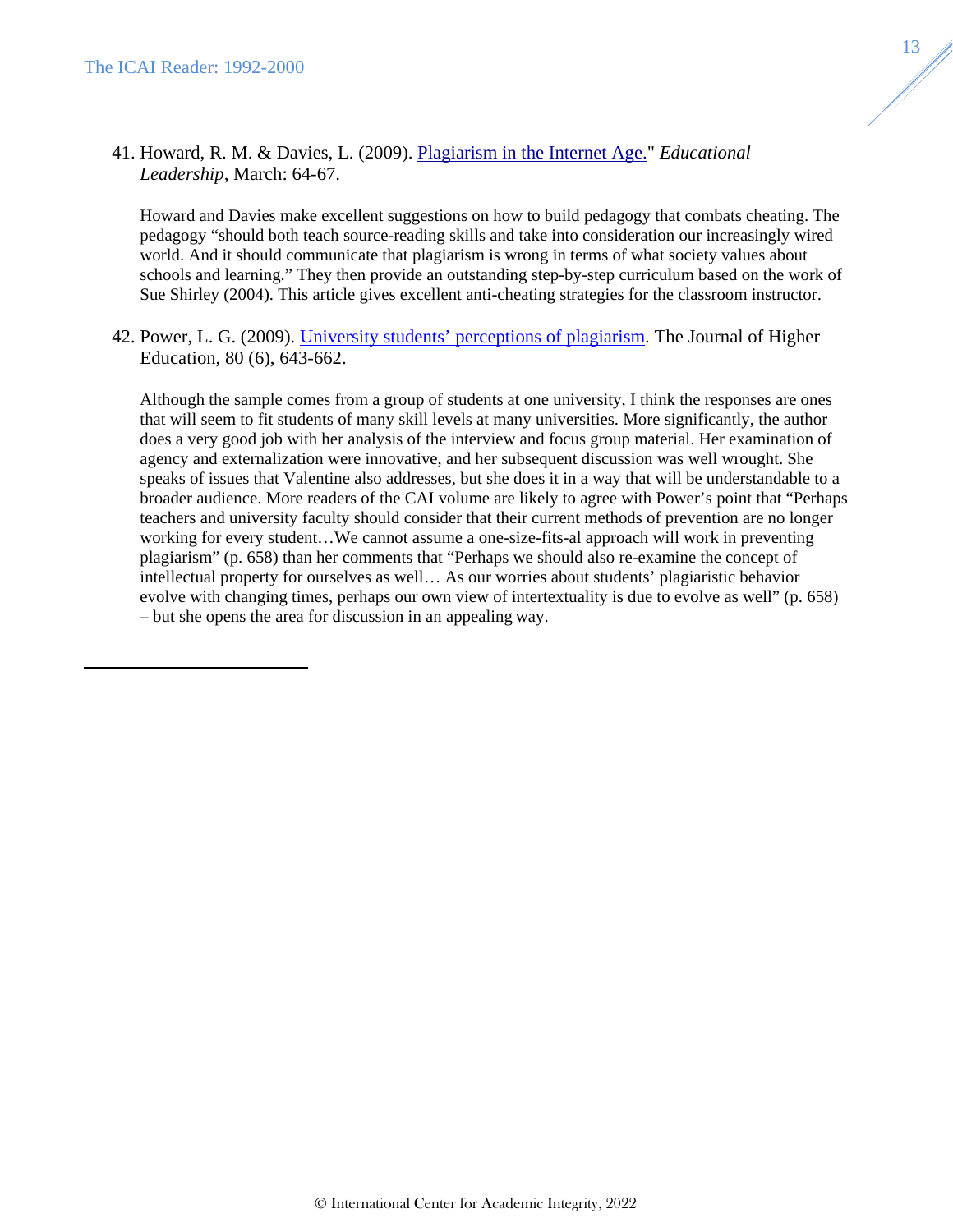# **Chapter 4 The Expansion Years: 2010-2015**

# <span id="page-14-0"></span>43. Elander, J., Pittam, G., Lusher, J., Fox, P., & Payne, N. (2010). [Evaluation of an intervention](https://doi.org/10.1080/02602930802687745)  [to help students avoid unintentional plagiarism by improving their authorial identity.](https://doi.org/10.1080/02602930802687745) *Assessment & Evaluation in Higher Education*, 35(2), 157-171.

The authors provided an intervention for 364 psychology students at 3 universities in London designed to increase their authorial identity as a way to decrease incidents of plagiarism. To measure the efficacy of the intervention, students were given the Student Authorship Questionnaire both before and after the intervention. This questionnaire measures beliefs and attitudes about authorial identity with questions from categories like confidence in writing, understanding authorship, knowledge to avoid plagiarism, top-down approaches to writing, bottom-up approaches to writing, and pragmatic approaches to writing. The authors found that the students who participated in the intervention increased their confidence and understanding of authorship to a significant extent. Follow-up focus groups confirmed the studies finding that the students with the most benefit are those in their first year. The institution did not appeal to see a decline in numbers of prosecuted cases of plagiarism, but the authors speculate that that may have been due to the fact that the intervention was focused on unintentional plagiarism not the more serious violations that typically result in hearings.

44. Simkin, M. G., & McLeod, A. (2010). Why do college students cheat? *Journal of Business Ethics,* 94(3), 441-453.

This article reports the results of a study that applied the theory of reasoned action and partial least squares methodology to analyze the responses of 144 students to a survey on cheating behavior. Approximately 60% of the business students and 64% of the non-business students admitted to such behavior. Among cheaters, a ''desire to get ahead'' was the most important motivating factor – a surprising result given the comprehensive set of factors tested in the study. Among non-cheaters, the presence of a ''moral anchor'' such as an ethical professor was most important.

45. Teixeira, A. A. C., & Rocha, M. F. (2010). [Cheating by economics and business](https://doi.org/10.1007/s10734-009-9274-1)  [undergraduate students: an exploratory international assessment.](https://doi.org/10.1007/s10734-009-9274-1) *Higher Education,* 59(6), 663-701.

The authors of this study survey 7,213 students enrolled in 42 universities located in 21 countries from around the world. Specifically, they looked at one kind of cheating behavior---copying on exams. The authors used self-reporting by students and a means to gauge the prevalence of cheating. Based on the literature, they came up with six hypothesis to test. Based on their findings, they were able to corroborate 5 of the six: students are more likely to copy when they believe it will be effective, and when prohibitions and enforcement are weak. High perceived sanctions for copying and the existence of honor codes seem to make it less likely for students to copy. The authors were not able to corroborate their hypothesis that students will copy if they think that they will not do well without copying. They did find, however, that copying on tests strongly correlated with overall levels of corruption in the countries studied. Thus, Scandinavian students reported 5% copying while the Eastern European countries reported 88%. They also found a significant difference by gender across countries, with women being less likely to copy than men. Overall, the authors speculate that significant reductions in cheating may need to come from society wide efforts to inculcate honesty.

46. Bretag, T., Mahmud, S., Wallace, M. J., Walker, R., James, C., Green, M., East, J., McGowan, U., & Patridge, L. (2011). Core elements of exemplary academic integrity policy in Australian [higher education.](https://doi.org/10.21913/IJEI.v7i2.759) *International Journal for Educational Integrity*, 7(2), 1-10[.](https://doi.org/10.21913/IJEI.v7i2.759)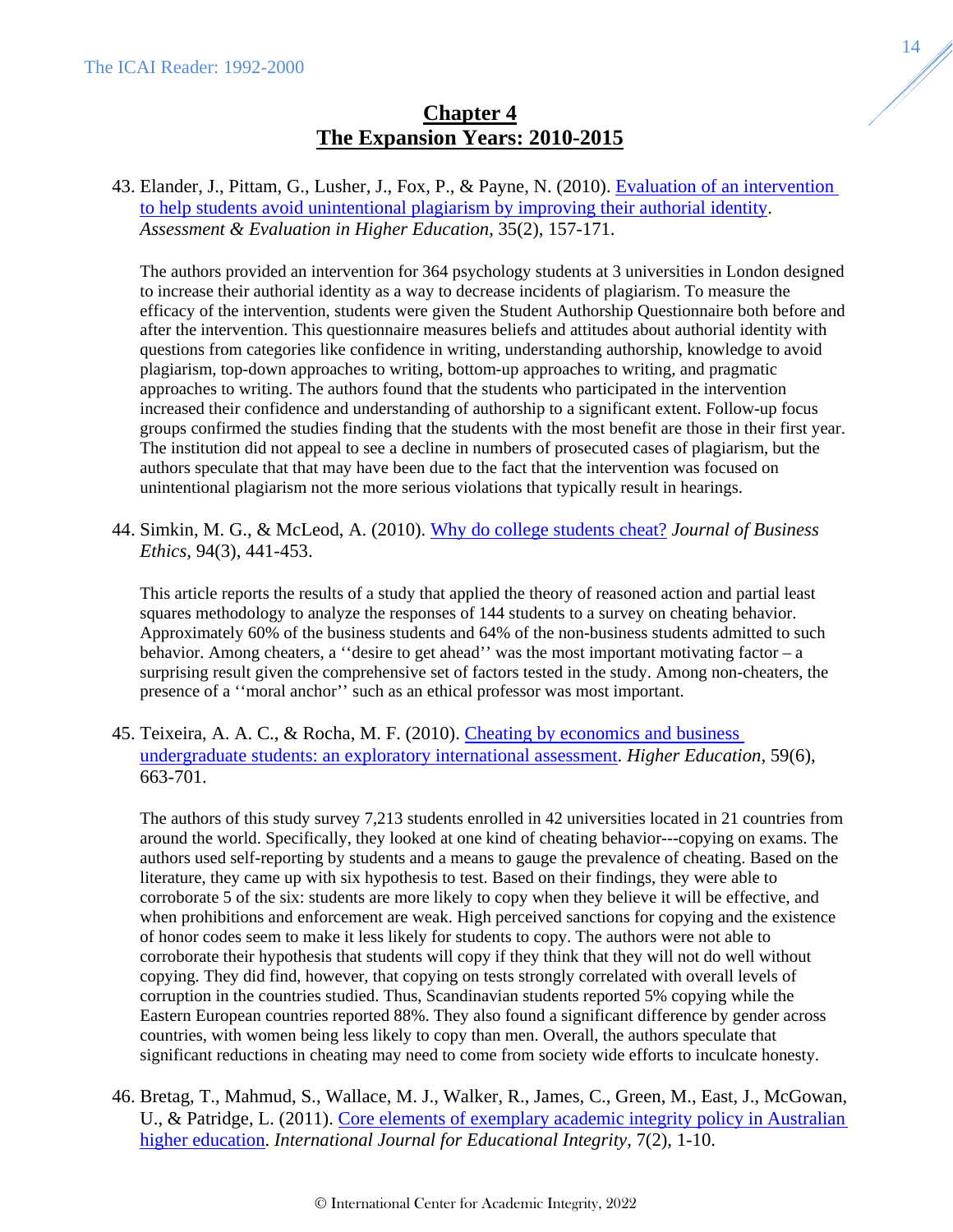In this paper , authors identified five core elements of exemplary academic integrity policy, based on preliminary analysis of the publicly available online academic integrity policies at each of the 39 Australian universities. They conclude that an exemplar policy needs to provide an upfront, consistent message, reiterated throughout the entire policy, which indicates a systemic and sustained commitment to the values of academic integrity and the practices that ensure it.

47. Shu, L. L., Gino, F., & Bazerman, M. H. (2011). [Dishonest deed, clear conscience: When](https://doi.org/10.1177/0146167211398138)  [cheating leads to moral disengagement and motivated forgetting.](https://doi.org/10.1177/0146167211398138) *Personality and Social Psychology Bulletin,* 37(3), 330-349.

This article explores moral disengagement and motivated forgetting as a result of one's cheating behaviors; behavioral consequences through the action of cheating. Using the work of Bandura, the authors add to the literature with this study be exploring how students justify or employ "mechanisms" to (somewhat) self soothe and morally disengage from their behaviors that they themselves consider to be wrong. The authors test 5 hypotheses related to their claim(s) that there is a relationship between cheating/unethical behavior and the moral disengagement and motivated forgetting that comes after. Student cheating scenarios are used to measure attitudes towards morals and behaviors comparing tolerances to personal cheating and the cheating of others.

48. Van Yperen, N. W., Hamstra, M. R. W., & van der Klauw, M. (2011). [To win, or not to lose,](https://doi.org/10.1111/j.1467-8551.2010.00702.x)  [at any cost: The impact of achievement goals on cheating.](https://doi.org/10.1111/j.1467-8551.2010.00702.x) *British Journal of Management,* 22(s1), S5-S15.

The paper examines the relations between achievement goals and cheating in 2 studies. For the first study, and after measuring their motivation to achieve, the undergraduate students were asked to rate their intention to cheat on a scale of 1-10 (absolutely not- absolutely) against each of four vignettes. Study 1 found that the extent that someone was prepared to cheat related to the dominance of their achievement goals in a particular setting, and that this dominance varied from setting to setting. Study 2 used a GRID concentration task (Harris & Harris, 1984) where students were asked to focus on a particular goal, and then complete the task which did permit some cheating. Students using achievement goals were found to cheat more than students who chose to master the task. The key contribution of this paper is that it lends further support to other studies that suggest cheating behaviour is more prevalent in educational settings when compared to work or sporting situations.

49. Dee, T. S., & Jacob, B. A. (2012). [Rational ignorance in education a field experiment in](https://doi.org/10.3368/jhr.47.2.397)  [student plagiarism.](https://doi.org/10.3368/jhr.47.2.397) The Journal of Human Resources, 47(2), 397-434.

This paper looks at the prevalence of plagiarism by randomly collecting samples of papers from 573 students in 28 different courses rather than relying on self-reporting data. Evidence from the literature suggests that students do not understand plagiarism and have little incentive to learn since it is unlikely to be detected. The authors rely on a rational ignorance model of decision-making to explain this fact and predict student behavior, theorizing that introducing the tutorial would result in decreased plagiarism because students would understand plagiarism and believe that it is more likely to be detected. They following up the random sampling with a survey to participants. The authors found that students who did receive the treatment did plagiarize significantly less, but they also found that these same students did not appear to think that plagiarism was more likely to be detected or punished than the students in the control group. The authors conclude that this indicates that decline in plagiarism is explained by the students attaining a greater understanding of plagiarism.

50. Evering, L. C., & Moorman, G. (2012). [Rethinking plagiarism in the digital age.](https://doi.org/10.1002/JAAL.00100) Journal of Adolescent & Adult Literacy, 56(1), 35-44.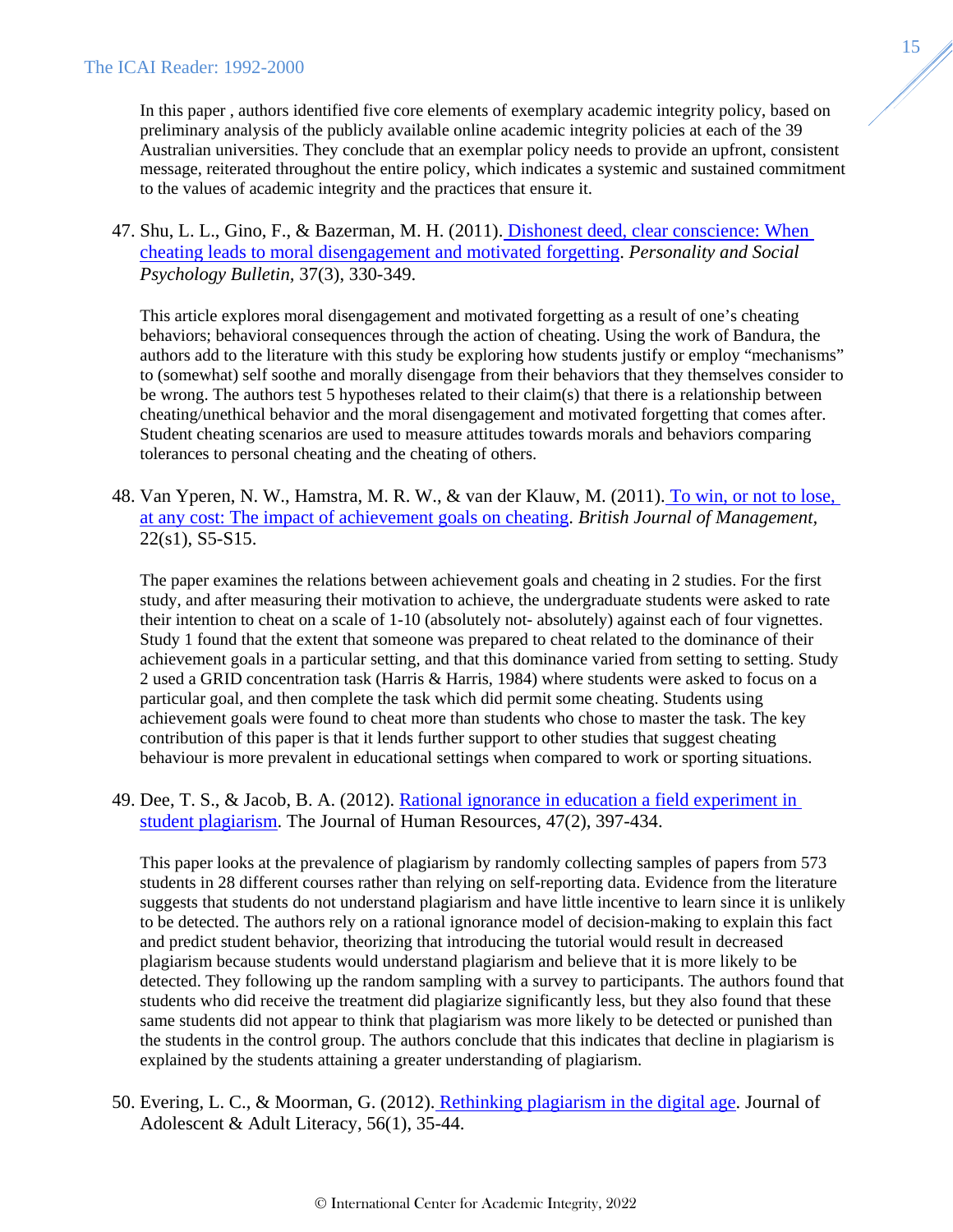This theoretical article proposes to reconsider plagiarism as a complex, and not only academic but literacy issue. It postulates that academics should focus more on the underlying reasons for plagiarism, rather than the concurrency of it. Due to the digital revolution, the way Millenials see intellectual property is different from previous generation perspectives; they have a more participatory view of it, in which ideas and knowledge are co-constructed. Thus, the authors recommend that educators should focus on developing fresh, literacy instruction, converging on how Millenials think and learn and what matters and interests to them. By taking advantage of these student properties, faculty can modify assignments and research practices, creating ones that are interesting for students and that engage them in learning. The idea is to teach skills, knowledge, and expertise through writing activities that are valuable for students.

51. Hu, G., & Lei, J. (2012). [Investigating Chinese university students' knowledge of and](https://doi.org/10.1111/j.1467-9922.2011.00650.x)  [attitudes toward plagiarism from an integrated perspective.](https://doi.org/10.1111/j.1467-9922.2011.00650.x) *Language Learning*, 62(3), 813- 850.

The study explores Chinese university students' knowledge and attitudes toward plagiarism as well as factors that may contribute to their ability to identify them in actual writing samples. This cross-sectional design study sought to know Chinese students' knowledge of plagiarism and their ability to recognize two types of it: blatant plagiarism and subtle plagiarism. The purpose was to understand if these Chinese university students knew and shared the Anglo-American notions of plagiarism. Also, the authors sought to comprehend how students conceive blatant and subtle plagiarism and the factors that permit students to detect plagiarism. Through a mixed methodology, 270 students from two different socioeconomic Chinese universities rated three English passages. They gave a quantitative and qualitative evaluation of the texts. The authors of this paper analyzed students' quantitative rating and qualitative commentaries to know if they recognized blatant and subtle plagiarism and how they understood the problem. Only the minority of students identified unacknowledged paraphrasing as plagiarism. The students who identified subtle plagiarism were also able to recognize blatant plagiarism. Results showed that there are cultural differences in how Chinese and American students understand plagiarism.

52. Neville, L. (2012). [Do economic equality and generalized trust inhibit academic dishonesty?](https://doi.org/10.1177/0956797611435980)  [Evidence from state-level search-engine queries.](https://doi.org/10.1177/0956797611435980) *Psychological Science*, 23(4), 339-345.

The author combines several interesting databases to explore the relation between Income inequality, trust and cheating. They use data from Google on search queries by persons looking for cheat web sites, using a set of nine search terms such as "free term paper", or "buy term paper". They proxy "trust" with results from eleven different surveys, which ask questions such as: Generally Speaking, would you say that most people can be trusted or that you can't be too careful in dealing with people?" They proxy income inequality with "gini" coefficient estimates for US households, based on census data. They find that there is an inverse relation between income inequality and these apparent cheating efforts, and that the bulk of that relation from Income inequality to cheating seems to be captured by "trust".

53. Walker, M., & Townley, C. (2012). [Contract cheating: A new challenge for academic](https://doi.org/10.1007/s10805-012-9150-y)  [honesty?](https://doi.org/10.1007/s10805-012-9150-y) *Journal of Academic Ethics*, 10(1), 27-44.

This article is more informational (non empirical), being perhaps one of the first to synthesize definitions causes, ethical issues, and strategies to prevent contract cheating. The argument is made by the authors that contract cheating is "arguably more fraudulent", but that the best responses to this issue is "avoid moral panic". The authors note that contract cheating is here to stay, given the supply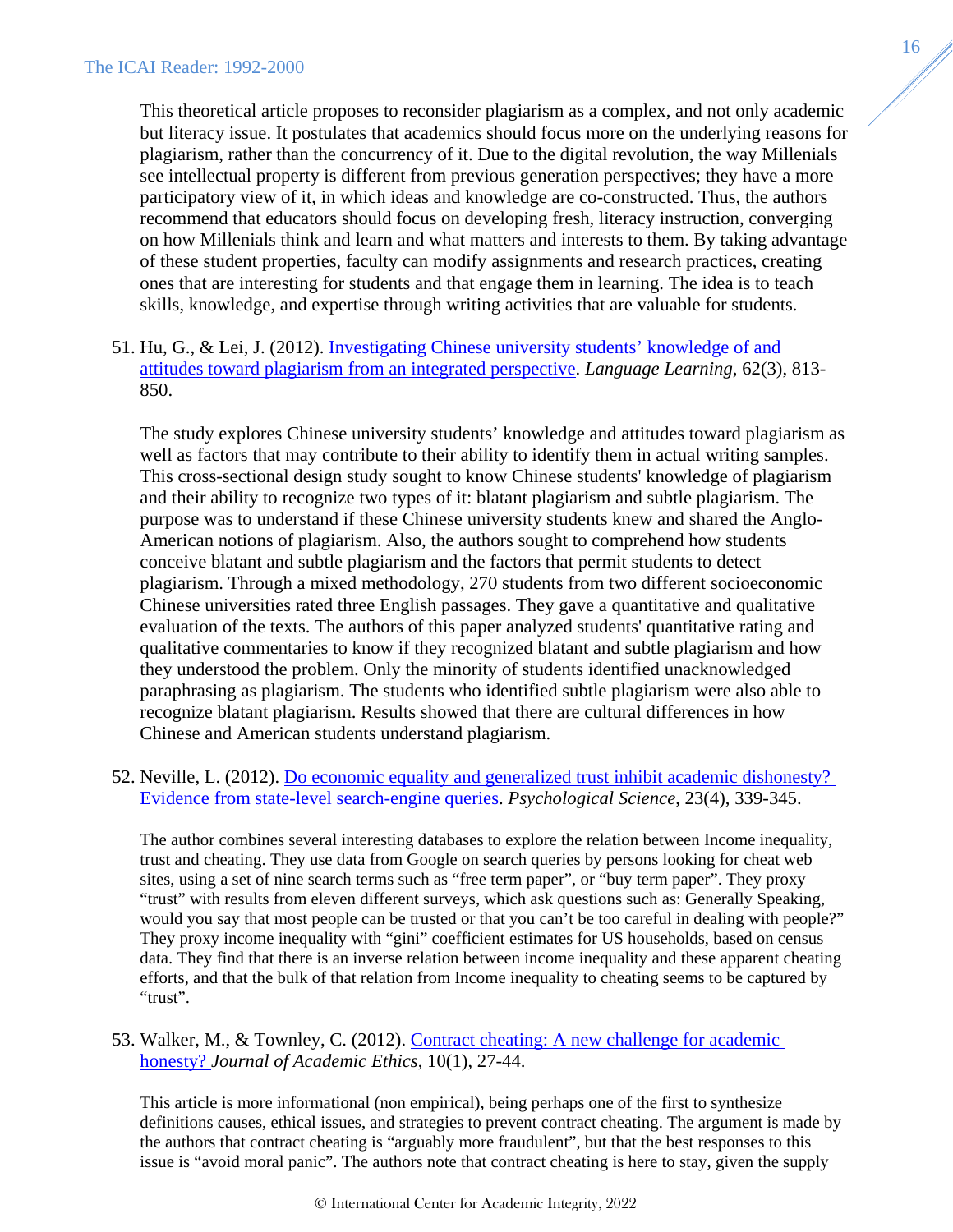and demand that exists between students and those they contract with. The article provides 6 stages of Detection, 8 causes of Contract Cheating, and several methods of prevention/deterrence. Since this is perhaps one of the first publications to tackle the issue of contract cheating in this manner, its importance cannot be understated.

54. Bretag, T., Mahmud, S., Wallace, M., Walker, R., McGowan, U., East, J., Green, M., Partridge, L., & James, C. J. S. i. H. E. (2014). ['Teach us how to do it properly!' An](https://doi.org/10.1080/03075079.2013.777406)  [Australian academic integrity student survey.](https://doi.org/10.1080/03075079.2013.777406) *Studies in Higher Education,* 39(7), 1150-1169.

The purpose of the study was to explore the student experience with awareness, and satisfaction with academic integrity policy. As well the researchers examined students' reported experiences with breaches to integrity follow up. The study had a large sample size of over 15,000 students that were secured across six different post-secondary organizations. This was the largest study in Australia and provided valuable insight to the student experience to support better approaches to building cultures of academic integrity.

# 55. Glendinning, I. (2014). [Responses to student plagiarism in higher education across Europe.](https://doi.org/10.21913/IJEI.v10i1.930) *International Journal for Educational Integrity*, 10(1), 1-17.

Data included in this study came out of the larger project, Impact of Policies for Plagiarisms in Higher Education across Europe, funded by the European Commission. The study focuses on institutional policies, best practices, and areas of concern. The study found that across institutions surveyed, not all polices were applied consistently while coercion and intimidation to drop cases of plagiarism was also found. Best practices included effective pedagogy and assessment. This article reviewed data from the Impact of Policies for Plagiarism in Higher Education across Europe (IPPHEAE) project. The article discussed the near 5,000 responses from students and faculty. The data was insightful and provided a great baseline of policies and attitudes across the European landscape.

56. Pecorari, D., & Petrić, B. (2014). [Plagiarism in second-language writing.](https://doi.org/10.1017/S0261444814000056) *Language Teaching,* 47(3), 269-302.

The writers offer a thorough review of literature, including methodological approaches to research focused on plagiarism with a specific lens on students writing in a second language. They challenge the reader to re-consider plagiarism with this specific group of students as a developmental process to their writing and an issue with textual relationships rather than a moral transgression. Writers speak to patchwriting issues and problems with the oversimplification of educational efforts to thwart plagiarism. They consider methodological implications and future research.

# 57. Sutherland-Smith, W. (2014). [Legality, quality assurance and learning: competing discourses](https://doi.org/10.1080/1360080X.2013.844666)  [of plagiarism management in higher education.](https://doi.org/10.1080/1360080X.2013.844666) *Journal of Higher Education Policy and Management*, 36(1), 29-42.

This study examines plagiarism management from a learner-centered approach. The article proposes a model and framework focused on quality assurance that encompasses a strategic plan, institutional self-evaluation, and learning experiences for students. The article references Australia, Sweden and the United Kingdom as example countries to further examine how the model could enhance their current practices. This model is an asset to the field because it contains a centralized plan that can be utilized across nations.

58. Dalal, N. (2015). [Responding to plagiarism using reflective means.](https://doi.org/10.1007/s40979-015-0002-6) International Journal for Educational Integrity, 11(1), 4.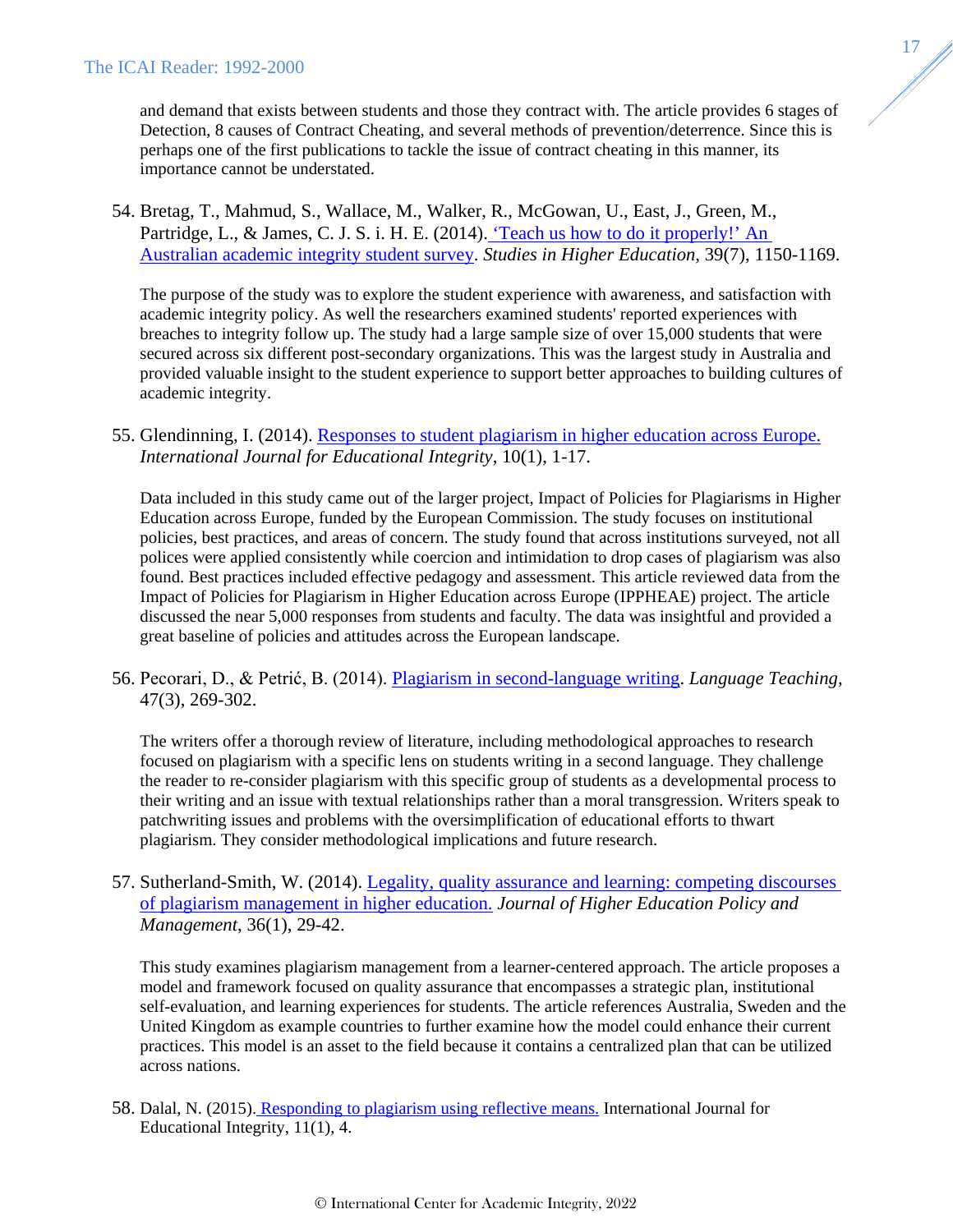This paper is an exploratory study on reflective means of addressing academic integrity breaches. The paper argues for a learning approach in contrast to a punitive approach. The main strength of the work lies in the links between the reflection process and the theories behind such approaches including Transformative Learning theory and Reflective Practice. The work includes a range of definitions and frameworks for exploring reflective responses to academic Integrity breaches and learning more generally. The paper is nicely organized and includes important information about the existing literature to reflection. Practical examples from an experience with employing reflection as an intervention brings life to the content. The paper almost feels like a precursor to restorative approaches to remediation with students that is now gaining traction in the field of academic integrity.

59. Giluk, T. L., & Postlethwaite, B. E. (2015[\). Big Five personality and academic dishonesty: A](https://doi.org/https:/doi.org/10.1016/j.paid.2014.08.027)  [meta-analytic review.](https://doi.org/https:/doi.org/10.1016/j.paid.2014.08.027) *Personality and Individual Differences*, 72, 59-67[.](https://doi.org/https:/doi.org/10.1016/j.paid.2014.08.027)

This study was the first of its kind - a meta-analytic study of the Big Five personality traits and academic dishonesty. Results differed from earlier research on this same topic yet was consistent with other research on deviant work-place behavior and anti-social behavior. Out of the Big Five, conscientiousness and agreeableness maintain the strongest relationship with academic dishonesty. Students scoring higher in conscientiousness and agreeableness were less likely to cheat than students who scored lower. This study provides valuable insight to better understand the personality traits of those who engage in academic dishonesty.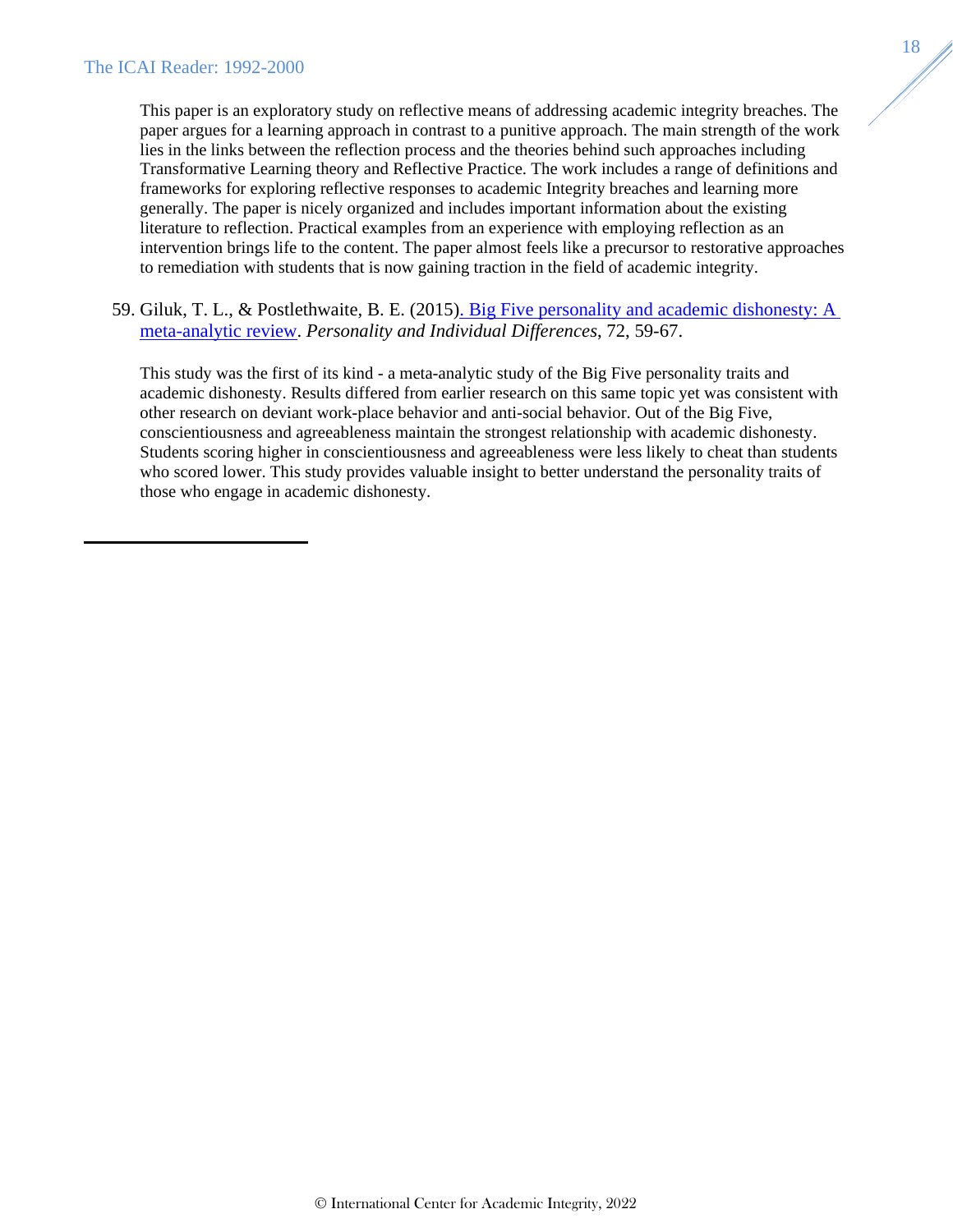# **Chapter 5 The Contract Cheating Years: 2016-2020**

# <span id="page-19-0"></span>60. Curtis, G. J., & Vardanega, L. (2016). [Is plagiarism changing over time? A 10-year time-lag](https://doi.org/10.1080/07294360.2016.1161602)  [study with three points of measurement.](https://doi.org/10.1080/07294360.2016.1161602) *Higher Education Research & Development,* 1-13[.](https://doi.org/10.1080/07294360.2016.1161602)

The writers report findings from a longitudinal study that compares student rates, understanding, and appreciation for the seriousness of plagiarism. Findings indicate that rates at their post-secondary organization are trending downwards while understanding and appreciation for the seriousness and implications of committing plagiarism are increasing. The writers suggest that combined efforts that include education with students may be positively impacting their findings. The research questions are clear, method is well explained, and findings reported clearly.

61. Ehrich, J., Howard, S. J., Mu, C., & Bokosmaty, S. (2016). [A comparison of Chinese and](https://doi.org/10.1080/03075079.2014.927850)  [Australian university students' attitudes towards plagiarism.](https://doi.org/10.1080/03075079.2014.927850) *Studies in Higher Education,* 41(2), 231-246[.](https://doi.org/10.1080/03075079.2014.927850)

The paper presents survey results for a cross cultural study to explore the difference in attitudes to plagiarism between Australian and Chinese University students. Innovatively, both groups were surveyed in their "home" context. There were differences found between the cultural groups on justification of plagiarism under stressful workload conditions, copying "with permission" and loaning your work to others. The work is valuable in addressing myths around cross-cultural attitudes to academic integrity.

62. Hylton, K., Levy, Y., & Dringus, L. P. (2016). [Utilizing webcam-based proctoring to deter](https://doi.org/https:/doi.org/10.1016/j.compedu.2015.10.002)  [misconduct in online exams.](https://doi.org/https:/doi.org/10.1016/j.compedu.2015.10.002) *Computers & Education*, 92-93, 53-63[.](https://doi.org/https:/doi.org/10.1016/j.compedu.2015.10.002)

The paper considers the use of remote proctoring of examinations as a deterrent for cheating behaviours. There were no significant differences in examination results between proctored and nonproctored groups, although the non-proctored groups perceived a greater opportunity for misconduct, and there were difference in overall time taken to complete the tasks. The study contributes to the understanding of issues in terms of exam outcomes, completion timing and perceptions of misconduct opportunities in online examinations taken under various proctoring conditions.

63. Lines, L. (2016). [Ghostwriters guaranteeing grades? The quality of online ghostwriting](https://doi.org/10.1080/13562517.2016.1198759)  [services available to tertiary students in Australia.](https://doi.org/10.1080/13562517.2016.1198759) *Teaching in Higher Education*, 21(8), 889- 914[.](https://doi.org/10.1080/13562517.2016.1198759)

This article seeks to understand the quality of ghostwriting services and outcomes to further universities understanding of detection. Researchers purchased two ghostwritten papers and submitted them to academic professors. The professors were unable to tell they were written by a ghostwriter and believed they were an original work by the student. Researchers understand this poses a problem for detection and policing in ghostwriting services.

64. Newton, P.M. (2016). [Academic integrity: A quantitative study of confidence and](https://doi.org/10.1080/02602938.2015.1024199)  [understanding in students at the start of their higher education.](https://doi.org/10.1080/02602938.2015.1024199) *Assessment & Evaluation in Higher Education,* 41(3), 482-497.

This research study looked at the attitudes, ability and confidence of undergraduates newly enrolled at an institute of higher education in the UK. Researchers found that confident students did better on tests of referencing and recommended more severe penalties for violations of academic integrity. This study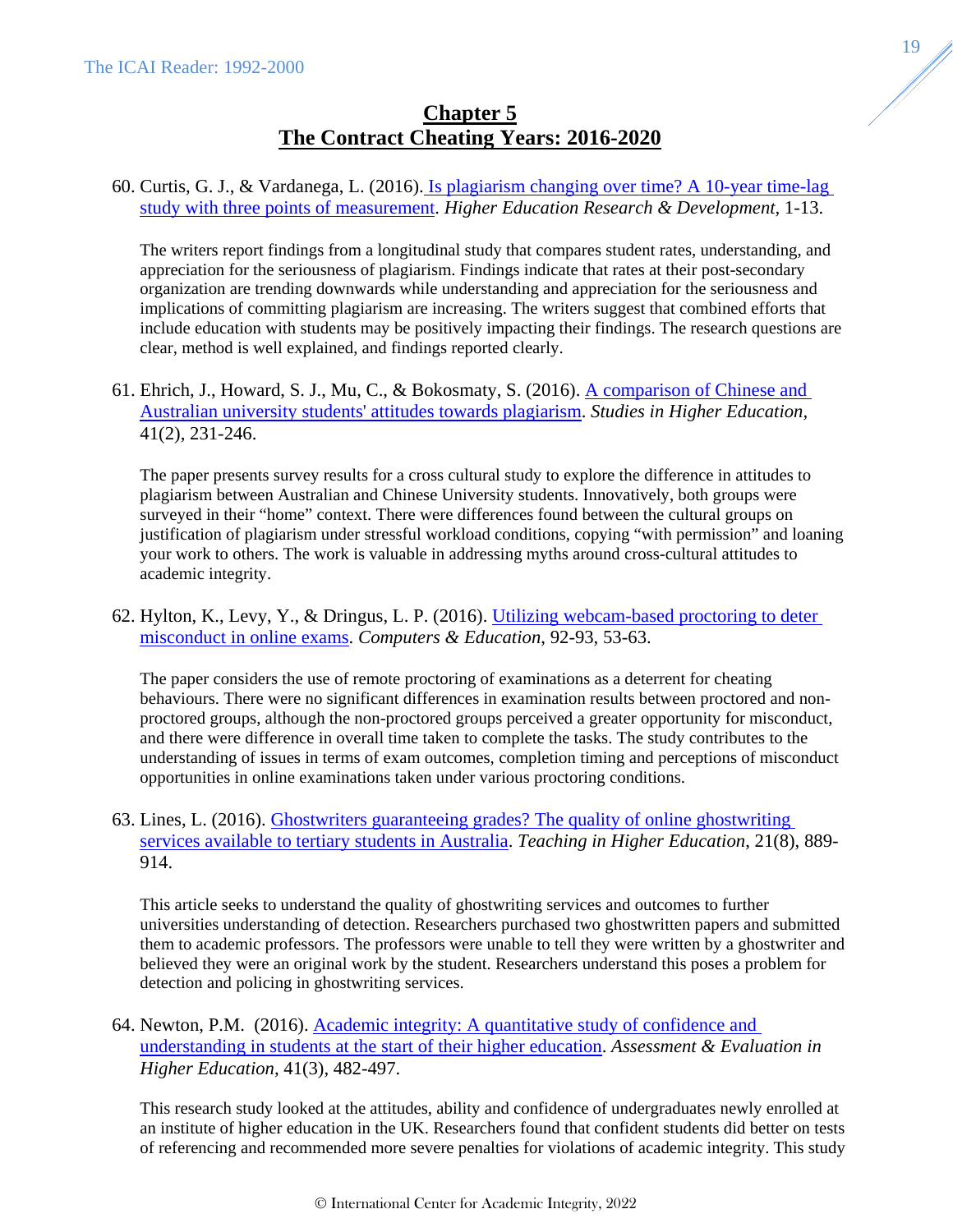contributes to the understanding of students who engage in academic dishonesty and provides key insight into root causes of the behavior. The purpose of this article was to assess the confidence and understanding of incoming undergraduate students. The author was exploring implications student self-efficacy when it came to academic misconduct. The study determined that students seemed confident and understood plagiarism. However, the data also showed that the students had a significantly different perspective of penalties for misconduct in comparison to staff. The article did a great job sharing data and conclusions for practice.

65. Bertram Gallant, T. (2017). [Academic Integrity as a teaching & learning issue: From theory to](https://doi.org/10.1080/00405841.2017.1308173)  [practice.](https://doi.org/10.1080/00405841.2017.1308173) *Theory Into Practice,* 56(2), 88-94[.](https://doi.org/10.1080/00405841.2017.1308173)

The paper presents a case for the integration of academic Integrity issues into the "mainstream" of teaching. The work argues for a change from punitive approaches to educative approaches and specifically addresses the notion of a 'cheating moment' as a teachable moment within instructional processes. The work provides excellent examples of specific strategies to link academic Integrity with instructional methods and provides specific theoretical support for the approaches recommended. .

66. Curtis, G. J., & Clare, J. (2017). [How prevalent is contract cheating and to what extent are](https://doi.org/10.1007/s10805-017-9278-x)  [students repeat offenders?](https://doi.org/10.1007/s10805-017-9278-x) *Journal of Academic Ethics*, 15(2), 115-124.

This article provides a meta-analysis of five recent studies of contract cheating. The authors used research methodologies to assess the prevalence of contract cheating in Iran and Australia. The authors then used theory from criminal justice about repeat offenses to stimulate further surveys with students who admitted to contract cheating. The article does a solid job of laying out the issues of assessing contract cheating and pointing to the re-offense concerns.

67. Draper, M. J., & Newton, P. M. (2017). [A legal approach to tackling contract cheating?](https://doi.org/10.1007/s40979-017-0022-5) *International Journal for Educational Integrity,* 13(1), 11.

Draper and Newton define contract cheating, describe related legal concepts and key legal basics, and discuss the problems with current laws to combat contract cheating. They argue for new law based in legal principles of "strict liability," and test this proposal "against many of the other legal and cultural issues associated with contract cheating" (6). They include discussion of contract cheating across countries and implications of contract cheating law, including questions related to criminal prosecution of students, deterrents to reporting cheating, metrics for success, and the supply and demand problem outside of the law.

68. Rogerson, A. M. (2017). [Detecting contract cheating in essay and report submissions: process,](https://doi.org/10.1007/s40979-017-0021-6)  [patterns, clues and conversations.](https://doi.org/10.1007/s40979-017-0021-6) International Journal for Educational Integrity, 13(1), 1-10.

The writer provides a thorough discussion of the challenges related to detecting contract cheating with student work. She also offers practical tips and a framework to approach how evaluations are assessed that will help detecting contract cheating. Helpful figures and tables are provided that aim to help academics in their efforts to accurately assess work. She also offers commentary on the importance of doing preventative work with students and in establishing quality in assessment efforts.

69. Stephens, J. M. (2017). [How to cheat and not feel guilty: Cognitive dissonance and its](https://doi.org/10.1080/00405841.2017.1283571)  [amelioration in the domain of academic dishonesty.](https://doi.org/10.1080/00405841.2017.1283571) *Theory Into Practice*, 56(2), 111-120.

The paper considers cognitive dissonance and the factors which can explain, ameliorate, and contribute to student action in the academic integrity field. Attribution theory and social norms theory are applied to the domain, and suggestions are raised for interventions. The work has interesting conceptual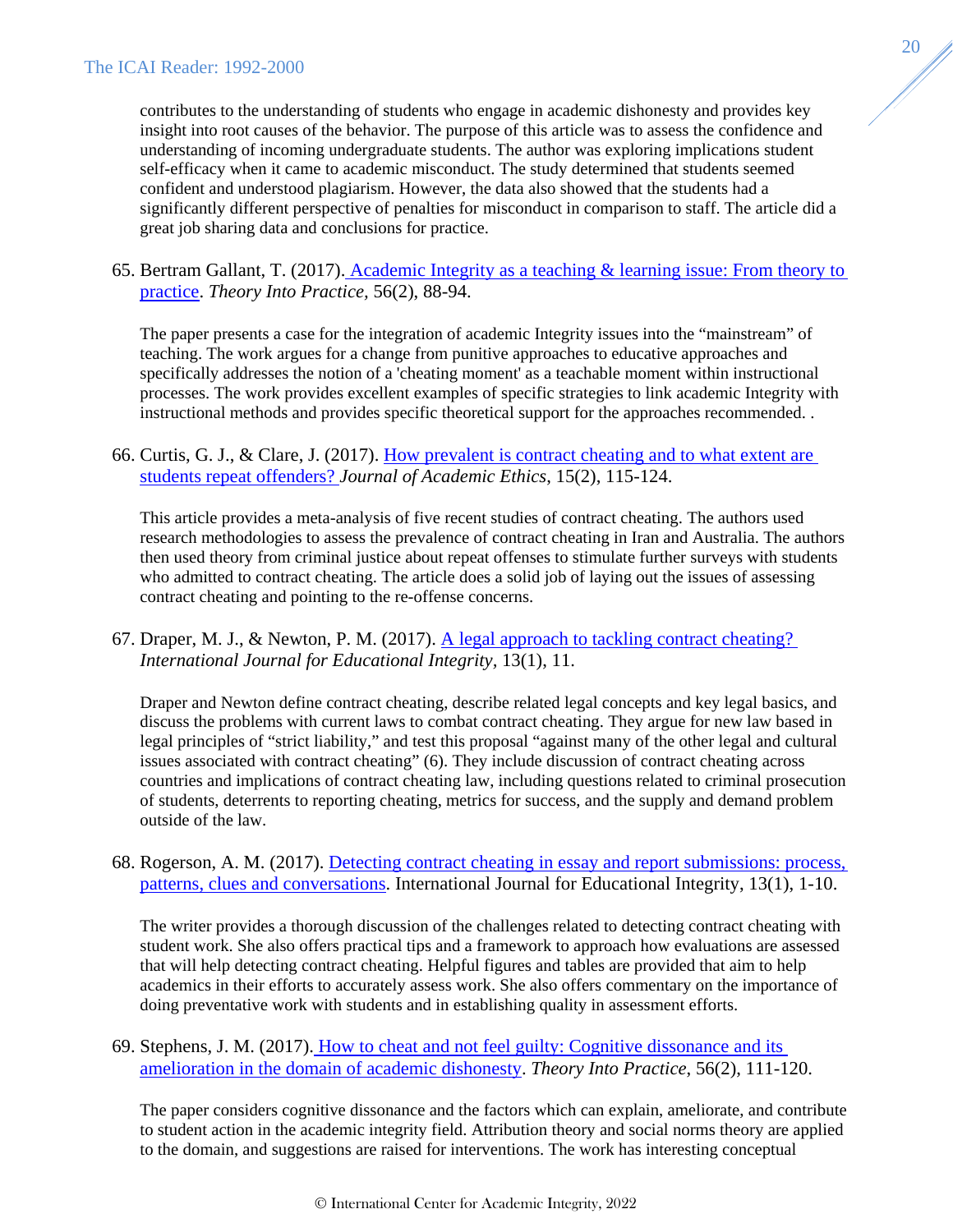applications to the AI field and provides a strong link between social psychology and student actions and justifications in relation to conduct. Specifically, the discussion of the interventions proposed provides useful foundational considerations for institutional action.

70. Bertram Gallant, T. (2018). [Part-time integrity? Contingent faculty and academic integrity.](https://doi.org/https:/doi.org/10.1002/cc.20316) New Directions for Community Colleges, 2018(183), 45-54.

This article highlights the issue of contingent (casual) community college faculty and some of the barriers that inhibit these educators in supporting academic integrity initiatives such as a lack of paid time for training and development. Of particular importance are the summary action items provided to assist colleges and institutions implement effective ways of communicating integrity. These action items include: creating spaces for academic integrity as a teaching and learning issue (as opposed to a compliance issue), how to integrate integrity lesson for faculty, and how faculty can leverage academic integrity as teachable moments.

71. Bretag, T., Harper, R., Burton, M., Ellis, C., Newton, P., Rozenberg, P., Saddiqui, S., & van Haeringen, K. (2018). [Contract cheating: A survey of Australian university students.](https://doi.org/10.1080/03075079.2018.1462788) *Studies in Higher Education,* 44(11), 1837-1856.

Large-scale, robust Australian study conducted by recognized experts in the field. Identifies 7 distinct contract cheating behaviours, and looks at student attitudes (grouped by those who admitted cheating and those who did not). The study identifies prevalence, and factors that contribute to the likelihood of cheating including dissatisfaction with the teaching and learning experience, opportunities to cheat, and speaking a language other than English. Their solution focuses on building close relationships between educators and students, working on feedback on formative assessment.

72. Cronan, T. P., Mullins, J. K., & Douglas, D. E. (2018). [Further understanding factors that](https://doi.org/10.1007/s10551-015-2988-3)  [explain freshman business students' academic integrity intention and behavior: Plagiarism and](https://doi.org/10.1007/s10551-015-2988-3)  [sharing homework.](https://doi.org/10.1007/s10551-015-2988-3) *Journal of Business Ethics,* 147(1), 197-220[.](https://doi.org/10.1007/s10551-015-2988-3)

Study of behavioral factors that contribute to or influence academic misconduct behaviors. Study follows large n of business students over two years, focused on sharing homework and plagiarism behaviors. Well-cited, clearly rigorous. Study finds "attitude," "perceived behavioral control," "past academic integrity behavior," and "moral obligation" as the primary influencing behavioral factors. Study offers variety of general recommendations for influencing student academic integrity behaviors based on said factors; none particularly novel or compelling.

73. Morris, E. J. (2018). [Academic integrity matters: Five considerations for addressing contract cheating.](https://doi.org/10.1007/s40979-018-0038-5)  International Journal for Educational Integrity, 14(1), 15.

This piece is a commentary on the issue of contract cheating and how higher education should respond to it. The authors discuss five areas that should be considered: Strategy for academic integrity: holistic approaches to all forms of academic dishonesty Institutional policy: similar to strategy, policy should address academic honesty holistically Understanding students: the prevalence of contract cheating and the reasons for cheating Assessment practices: developing assessments that prevent contract cheating Professional development: training for detecting contract cheating and for working with students around this issue

74. Newton, P. M. (2018). [How common is commercial contract cheating in higher education and](https://doi.org/10.3389/feduc.2018.00067)  [is it increasing? A systematic review.](https://doi.org/10.3389/feduc.2018.00067) *Frontiers in Education*, 3(67).

This study sought to identify if commercial contract cheating is increasing through the use of systematic literature review between 1978 and 2016. Papers were included if the study has responses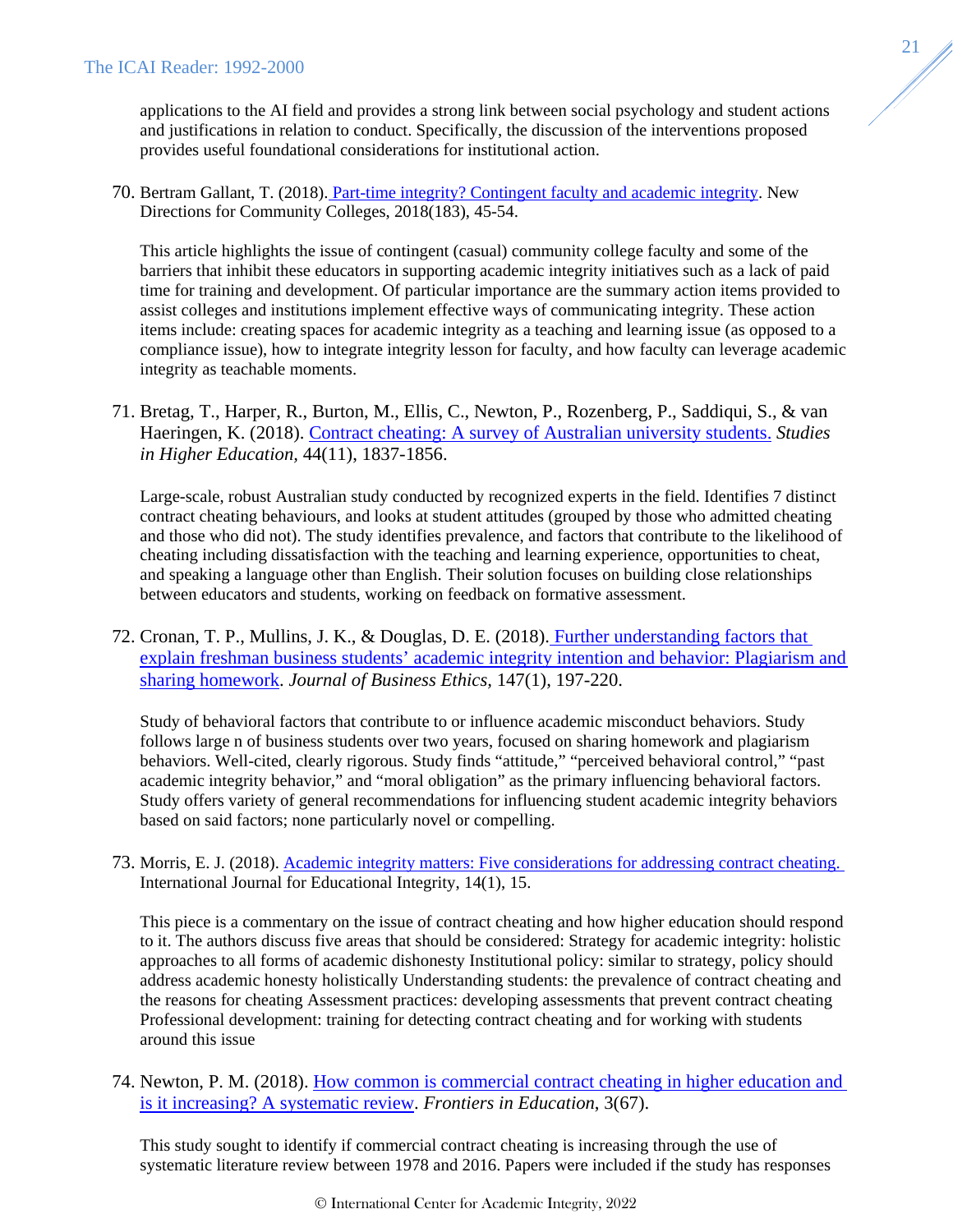from higher education students who had paid for an assignment, but excluded papers where they examined paying for test taking, perceptions about contract cheating, any ambiguity over the source of supply and where the papers related to community colleges or further education. Through an analysis of 71 samples from 65 studies the study concludes that both contract cheating and general academic misconduct appear to be increasing.

75. Rowland, S., Slade, C., Wong, K.-S., & Whiting, B. (2018). ['Just turn to us': The persuasive](https://doi.org/10.1080/02602938.2017.1391948)  [features of contract cheating websites.](https://doi.org/10.1080/02602938.2017.1391948) *Assessment & Evaluation in Higher Education*, 43(4), 652-665.

This study examined the features and strategies used by contract-cheating websites to persuade students to purchase materials. Through an environmental scan using search terms and engines 11 sites were identified as being the highest ranked and therefore most likely to be seen by students. Sites were then analysed against the use of persuasive devises such as 'informativeness', 'credibility' and 'involvement'. Sites were found to use a number of credibility features to entice students to purchase by solving their 'problem'. The authors provide a number of useful talking points to highlight to students the dangers of engaging with these sites.

76. Amigud, A., & Lancaster, T. (2019). [246 reasons to cheat: An analysis of students' reasons for](https://doi.org/:10.1016/j.compedu.2019.01.017)  [seeking to outsource academic work.](https://doi.org/:10.1016/j.compedu.2019.01.017) *Computers & Education,* 134, 98-107[.](https://doi.org/:10.1016/j.compedu.2019.01.017)

This study used discourse analysis to examine a dataset of 5,000 Twitter messages from students seeking to outsource academic work. The unsolicited messages were not subject to reporting biases therefore presenting contextual accounts of interactions with contract cheating providers. Five influencing factors were identified as catalysing agents that had influence on academic misconduct. These were a lack of academic aptitude, a lack of self-discipline, difficulties with perseverance, and personal issues. The fifth issue, competing objectives related to difficulties with prioritization and scheduling.

77. Ives, B., & Nehrkorn, A. (2019). [A research review: Post-secondary interventions to improve](https://doi.org/10.4018/978-1-5225-7531-3.ch002)  [academic integrity.](https://doi.org/10.4018/978-1-5225-7531-3.ch002) In D. M. Velliaris (Ed.), *Prevention and Detection of Academic Misconduct in Higher Education* (pp. 39-62). IGI Global.

A meta-analysis (97n) of research on the effectiveness of academic misconduct intervention strategies. Methodically sound, and rigorous in scope and depth of review. Study acknowledges and negotiates other key methodological concerns in research attempting to measure intervention effectiveness Findings are extremely detailed, at times a bit difficult to sift through, but thorough nonetheless. Ultimate findings: similarity detection works, but only on similarity; education works, but inconsistently; honor codes consistently work, need more focus; proctoring is inconclusive, needs better research; AI needs development.

78. Jamieson, S., & Howard, R. (2019). [Rethinking the relationship between plagiarism and academic](https://id.erudit.org/iderudit/1067061ar)  [integrity.](https://id.erudit.org/iderudit/1067061ar) Revue internationale des technologies en pédagogie universitaire / International Journal of Technologies in Higher Education, 16(2), 69-85.

Article offers a very thoughtful interrogation of how modern (current) perceptions of authorship and intellectual property shade concepts of integrity and misconduct. Primarily a well-cited, soundly structured historiography, the article unpacks key vocabulary such as "integrity," "academic integrity," and "plagiarism" alongside a concise history of how literacy transitions between 19th, 20th, and 21st Centuries. Authors conclude with call to simplify taxonomy of misconduct where more is viewed as simple errors not misconduct, with literacy-oriented pedagogy as misconduct mitigation practice. Timely and well-reasoned.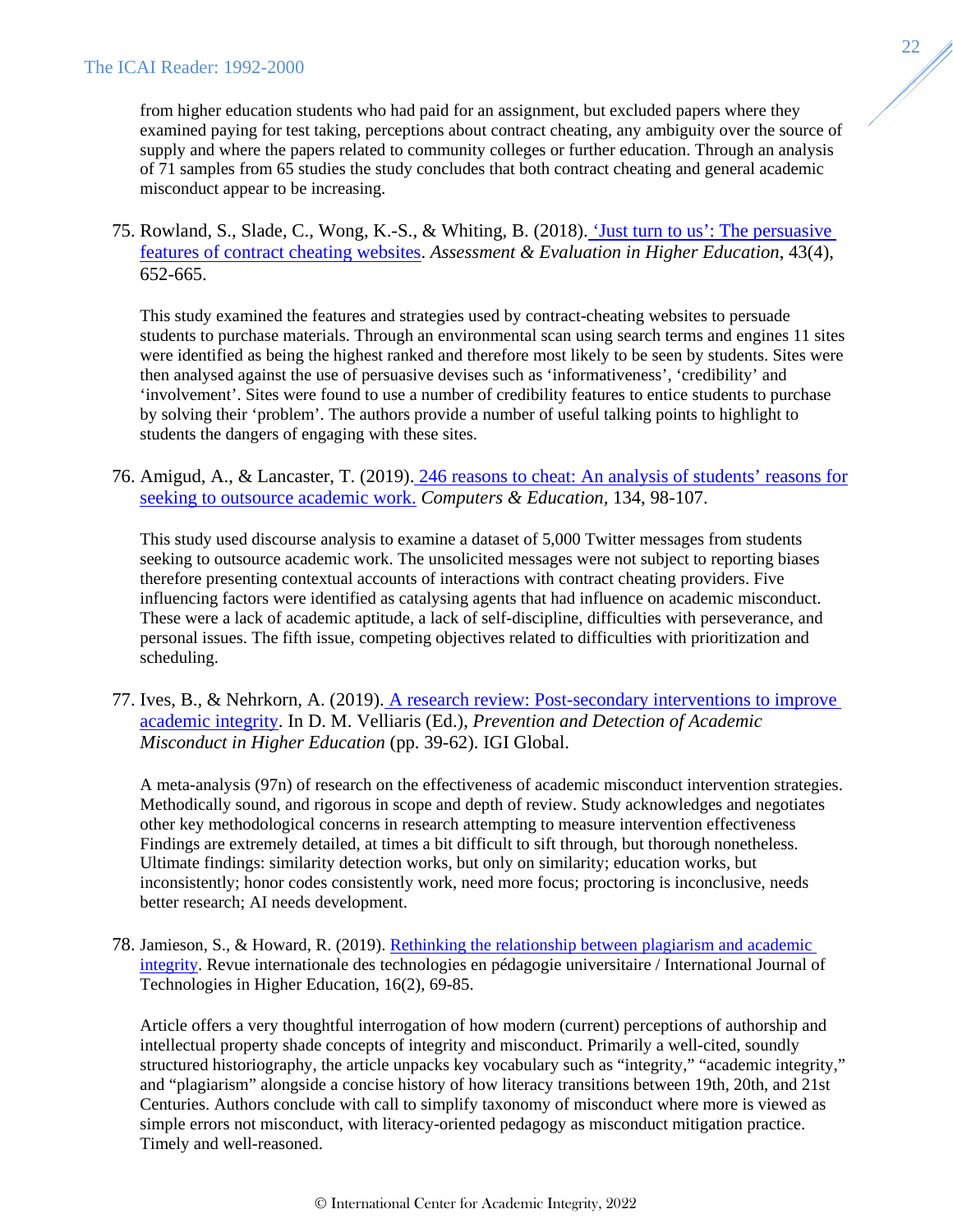79. Peled, Y., Eshet, Y., Barczyk, C., & Grinautski, K. (2019). [Predictors of academic dishonesty](https://doi.org/https:/doi.org/10.1016/j.compedu.2018.05.012)  [among undergraduate students in online and face-to-face courses.](https://doi.org/https:/doi.org/10.1016/j.compedu.2018.05.012) *Computers & Education,*  131, 49-59.

This study across six institutions and comprising 2475 undergraduate students in the USA and Israel used a five part survey to measure academic dishonesty against motivation, personality traits, attitudes, perceived opportunity in addition to socio-demographic variables. Results indicate that the principal variables predicting a tendency to cheat are related to personality traits, staff attitudes and institutional policies. Course type was the most significant predictor of academic misconduct, with students choosing to study online less likely to cheat as they are reliant on intrinsic rather than extrinsic motivation.

80. Rundle, K., Curtis, G. J., & Clare, J. (2019). [Why students do not engage in contract cheating.](https://doi.org/10.3389/fpsyg.2019.02229) *Frontiers in Psychology,* 10, 22-29.

A methodologically robust study using criminological theory to understand why students do not engage in contract cheating. It was a large survey of 1204 students. The authors explain contract cheating as analogous to crime, arguing, those with low self-control are more susceptible. Other factors that contribute to students engaging in contract cheating include time pressure; lack of perserverence/grit; and personality traits including narcissism, Machiavellianism, and lack of remorse. The practical implications are tentative, placing a focus on motivation to learn, morals and social norms, and risk of detection and punishment.

81. Amigud, A., & Lancaster, T. (2020). [I will pay someone to do my assignment: An analysis of](https://doi.org/10.1080/02602938.2019.1670780)  [market demand for contract cheating services on twitter](https://doi.org/10.1080/02602938.2019.1670780). *Assessment & Evaluation in Higher Education*, 45(4), 541-553[.](https://doi.org/10.1080/02602938.2019.1670780)

This study investigated tweets in which students sought contract cheating services. The most common discipline was math. Students sought a wide variety of services, including essays, discussion posts, papers, creative writing, letters of recommendation, and exam impersonation. For some tweets, researchers were able to calculate a price per page for written work. The median was \$8.33 per page. The authors note that this rate is too low to attract good writers based in the United States, so much contract cheating is outsourced. Another finding was that many students who cheat rely on people they know to complete their assignments.

82. Ellis, C., van Haeringen, K., Harper, R., Bretag, T., Zucker, I., McBride, S., Rozenberg, P., Newton, P., & Saddiqui, S. (2020). Does authentic assessment assure academic integrity? [Evidence from contract cheating data.](https://doi.org/10.1080/07294360.2019.1680956) *Higher Education Research & Development*, 39(3), 454-469.

This article tests common Academic Integrity recommendations that "authentic assessment" can help mitigate academic misconduct. Study uses Iverson et al.'s (2008) five parameters of "authenticity:" relationship to a professional activity; frequency of performance; setting of performance and assessment; use of higher-order thinking and complexity; degree of inherent reflection/feedback. Study tests for markers of authenticity among datasets of orders from a contract cheating service, and known contract cheating cases from a university. Study finds no conclusive evidence that authentic assessments correlate with less frequent misconduct.

83. Lancaster, T. (2020). [Academic discipline integration by contract cheating services and essay](https://doi.org/10.1007/s10805-019-09357-x)  [mills.](https://doi.org/10.1007/s10805-019-09357-x) *Journal of Academic Ethics,* 18(2), 115-127.

This paper explores contract cheating from a discipline related context using Google search terms with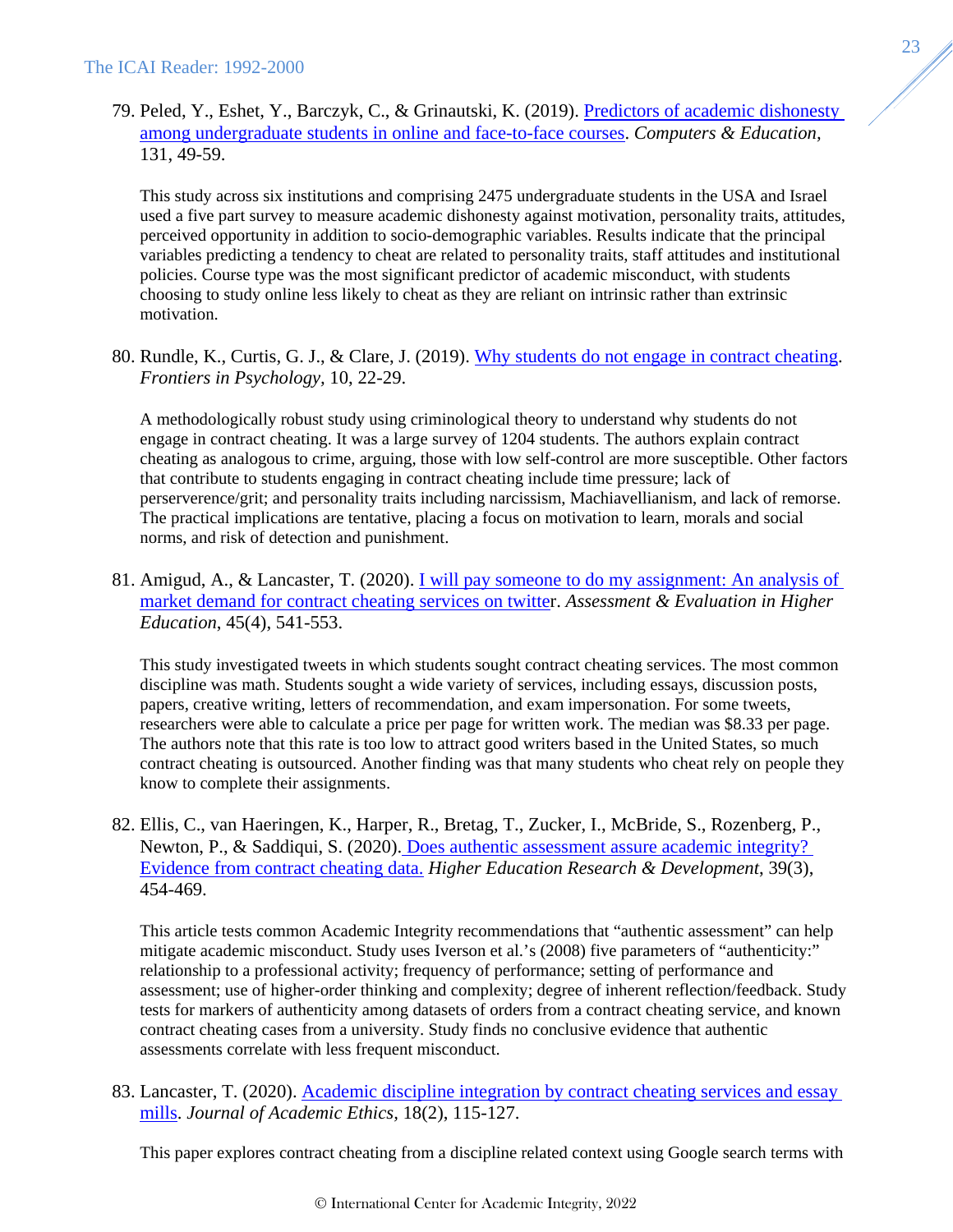discipline +essay. Nineteen discipline groups were identified as being targeted by contract cheating firms, yet acknowledges through measurement of organic results, paid results and competition that some disciplines are at greater risk of exploitation. The analysis further notes the shift of the contract cheating industry to shift its promotional spend from search terms such as "buy essay" to discipline specific searches and thereby circumvent restrictions imposed by search engines to try and limit the practice.

84. Perkins, M., Gezgin, U. B., & Roe, J. (2020). [Reducing plagiarism through academic](https://doi.org/10.1007/s40979-020-00052-8)  [misconduct education.](https://doi.org/10.1007/s40979-020-00052-8) *International Journal for Educational Integrity,* 16(1), 3.

This paper outlines and evaluates an intervention program designed to improve the academic writing skills of students studying while reducing levels of academic misconduct. Through the use of a writing sample obtained every semester the intervention program also seeks to assist in the detection of contract cheating by establishing a benchmark to measure the usual standard of writing for each student. The paper reports on 12 semesters worth of student data gathered between 2014 and 2019, that the use of collecting writing samples is an effective tool to help detect instances of academic misconduct.

85. Sefcik, L., Striepe, M., & Yorke, J. (2020). [Mapping the landscape of academic integrity](https://doi.org/10.1080/02602938.2019.1604942)  [education programs: what approaches are effective?](https://doi.org/10.1080/02602938.2019.1604942) *Assessment & Evaluation in Higher Education,* 45(1), 30-43.

Very useful study of academic integrity programmes in 44 Australian and NZ institutions, aimed at identifying effectiveness as well as identifying weaknesses, and calling for a greater emphasis on underpinning values. Robust participant recruitment process, with strong questionnaire design, plus semi-structured interviews. Future-looking design recommendations include staff and student codesign; the need for delivery to be both online and classroom-based, and just in time; the need for students to practice their skills; use of innovative T&L strategies (e.g. a Facebook live stream).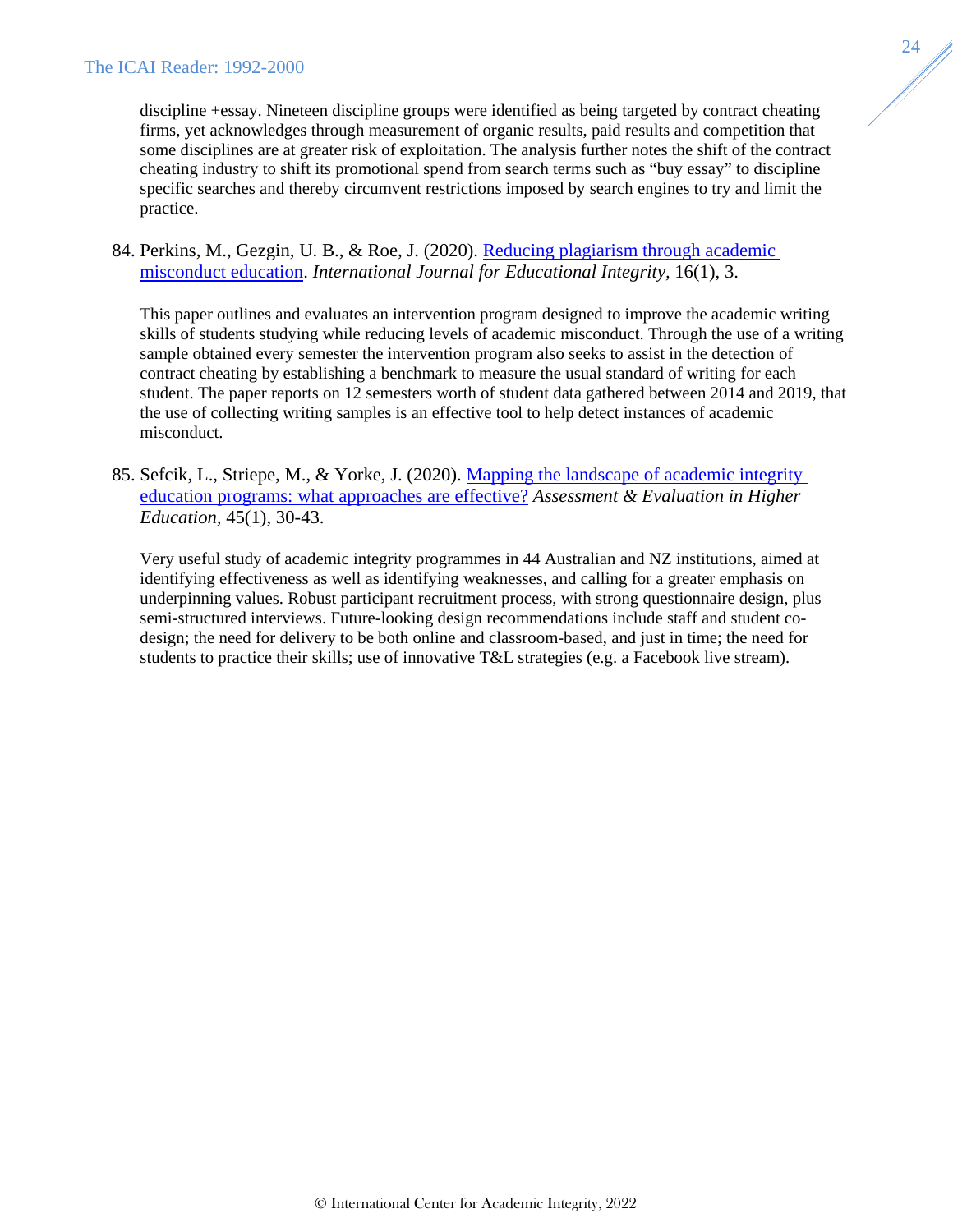<span id="page-25-0"></span>

|     | <b>Chapter 6: 1992-1999 THEMES</b>                                                                                                 |                                             |                                                 |                                   |                           |        |
|-----|------------------------------------------------------------------------------------------------------------------------------------|---------------------------------------------|-------------------------------------------------|-----------------------------------|---------------------------|--------|
|     |                                                                                                                                    | The Numbers:<br>Establishing the<br>Problem | Perceptions &<br>Attitudes about<br>Cheating/AI | <b>What Shapes</b><br>Cheating/AI | Strategies &<br>Responses | Other  |
| 1.  | Aaron, R. M. (1992). Student academic dishonesty: Are<br>collegiate institutions addressing the issue?                             | $\mathbf X$                                 | $\mathbf X$                                     | $\mathbf X$                       | $\mathbf X$               |        |
| 2.  | McCabe, D.L. (1992). The influence of situational ethics on<br>cheating among college students.                                    |                                             | $\mathbf X$                                     | $\mathbf X$                       |                           |        |
| 3.  | Kibler, W. L. (1993). Academic dishonesty: A student<br>development dilemma.                                                       | $\mathbf X$                                 |                                                 | $\mathbf X$                       | $\mathbf X$               |        |
| 4.  | Kibler, W. L. (1993). A framework for addressing academic<br>dishonesty from a student development perspective.                    | $\mathbf X$                                 | $\mathbf X$                                     | $\mathbf X$                       | $\mathbf X$               |        |
| 5.  | McCabe, D. L. (1993). Faculty responses to academic<br>dishonesty: The influence of honor codes.                                   |                                             | $\boldsymbol{X}$                                |                                   | $\mathbf X$               |        |
| 6.  | McCabe, D. L., & Trevino, L. K. (1993). Academic dishonesty:<br>Honor codes and other contextual influences.                       | X                                           | $\boldsymbol{\mathrm{X}}$                       | $\mathbf X$                       | $\mathbf X$               |        |
| 7.  | McCabe, Donald L., & Bowers, William J. (1994). Academic<br>dishonesty among males in college: A thirty year perspective.          | $\mathbf X$                                 | $\mathbf X$                                     |                                   | $\mathbf X$               | Trends |
| 8.  | Payne, S.L., and Nantz, K.S. (1994). Social accounts and<br>metaphors about cheating.                                              | $\mathbf{X}$                                | $\mathbf X$                                     | $\mathbf X$                       | $\mathbf X$               |        |
| 9.  | Davis, S. F., & Ludvigson, H. W. (1995). Additional data on<br>academic dishonesty and a proposal for remediation.                 | X                                           | $\mathbf X$                                     | $\mathbf X$                       | $\mathbf X$               |        |
| 10. | Genereux, R. L., & McLeod, B. A. (1995). Circumstances<br>surrounding cheating: A questionnaire study of college students.         | X                                           | $\mathbf X$                                     | $\mathbf X$                       |                           |        |
| 11. | McCabe, D. L., & Trevino, L. K. (1996). What we know about<br>cheating in college: Longitudinal trends and recent<br>developments. | $\mathbf{X}$                                | $\mathbf X$                                     | $\mathbf X$                       | $\mathbf X$               |        |
| 12. | Whitley, B. E., Jr. (1998). Factors associated with cheating<br>among college students: A review.                                  | $\mathbf X$                                 | $\boldsymbol{X}$                                | $\mathbf X$                       | $\mathbf X$               |        |

 $\mathbb{Z}$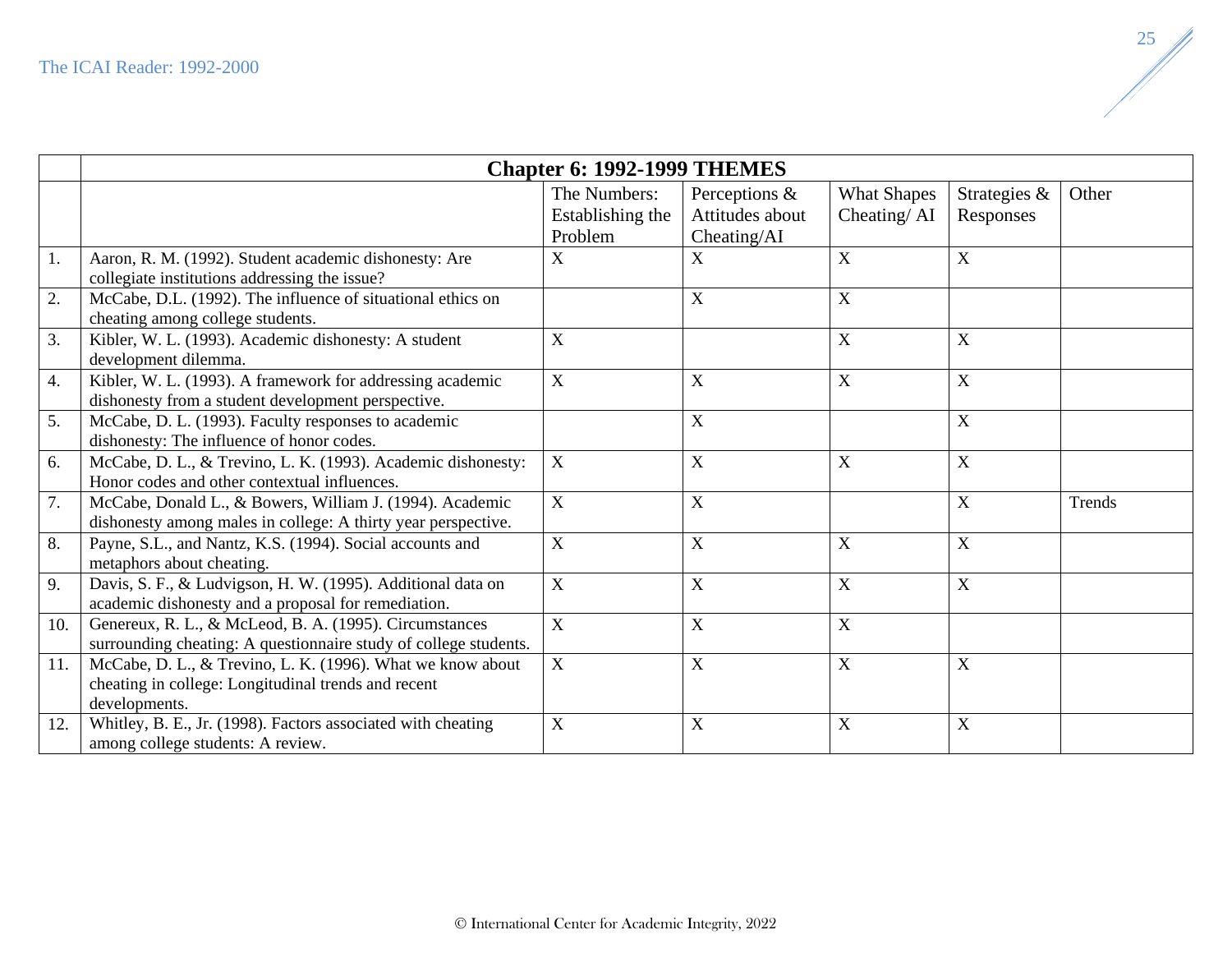<span id="page-26-0"></span>

|     | <b>Chapter 7: 2000-2005 THEMES</b>                                                                                                                                                             |                                                |                                                 |                                   |                           |                                   |
|-----|------------------------------------------------------------------------------------------------------------------------------------------------------------------------------------------------|------------------------------------------------|-------------------------------------------------|-----------------------------------|---------------------------|-----------------------------------|
|     |                                                                                                                                                                                                | The<br>Numbers:<br>Establishing<br>the Problem | Perceptions &<br>Attitudes about<br>Cheating/AI | <b>What Shapes</b><br>Cheating/AI | Strategies &<br>Responses | Other                             |
| 13. | Cole, S. & Kiss, E. (2000) What Can We Do about Student<br>Cheating?                                                                                                                           | X                                              | $\mathbf X$                                     | $\mathbf X$                       | $\mathbf X$               |                                   |
| 14. | McCabe, D. L., & Pavela, G. (2000). Some good news about academic<br>integrity.                                                                                                                | $\mathbf X$                                    | $\overline{X}$                                  | $\overline{X}$                    | $\overline{X}$            |                                   |
| 15. | Jordon, A. E. (2001). College student cheating: The role of<br>motivation, perceived norms, attitudes, and knowledge of<br>institutional policy.                                               |                                                | $\overline{X}$                                  | $\overline{X}$                    |                           |                                   |
| 16. | McCabe, D. L., Trevino, L., K., & Butterfield, K. D. (2001).<br>Dishonesty in Academic Environments: The Influence of Peer<br>Reporting Requirements.                                          | X                                              | $\mathbf X$                                     | $\mathbf X$                       | $\mathbf X$               |                                   |
| 17. | McCabe, D. L., Trevino, L., K., & Butterfield, K. D. (2001). Cheating<br>in academic institutions: A decade of research.                                                                       | $\mathbf X$                                    | $\boldsymbol{X}$                                | $\mathbf X$                       | $\overline{X}$            |                                   |
| 18. | Nonis, S., & Swift, C. O. (2001). An examination of the relationship<br>between academic dishonesty and workplace dishonesty: A<br>multicampus investigation.                                  |                                                | $\overline{X}$                                  | $\overline{X}$                    | $\overline{X}$            |                                   |
| 19. | Stearns, S. A. (2001). The student-instructor relationship's effect on<br>academic integrity.                                                                                                  | $\mathbf X$                                    | $\mathbf X$                                     | $\mathbf X$                       | $\overline{X}$            |                                   |
| 20. | Whitley, B. E., Jr., & Keith-Spiegel, P. (2001). Academic integrity as<br>an institutional issue.                                                                                              | $\mathbf X$                                    | $\mathbf X$                                     | $\mathbf X$                       | $\mathbf X$               |                                   |
| 21. | McCabe, D. L., & Trevino, L. K. (2002). Honesty and honor codes.                                                                                                                               |                                                | $\mathbf X$                                     | $\mathbf X$                       | $\overline{X}$            |                                   |
| 22. | McCabe, D.L., Trevino, L.K., & Butterfield, K.D. (2002). Honor codes<br>and other contextual influences on academic integrity: A replication<br>and extension to modified honor code settings. |                                                |                                                 | $\mathbf X$                       | $\overline{X}$            |                                   |
| 23. | Moeck, P. G. (2002). Academic dishonesty: Cheating among college<br>students.                                                                                                                  | X                                              | X                                               | $\mathbf X$                       | $\mathbf X$               |                                   |
| 24. | McCabe, D. L., Butterfield, K. D. & Trevino, L., K (2003). Faculty &<br>Academic Integrity: The Influence of Current Honor Codes and Past<br>Honor Code Experiences.                           | $\mathbf X$                                    | $\overline{X}$                                  | $\mathbf X$                       | $\overline{X}$            | <b>Attitudes</b><br>of<br>Faculty |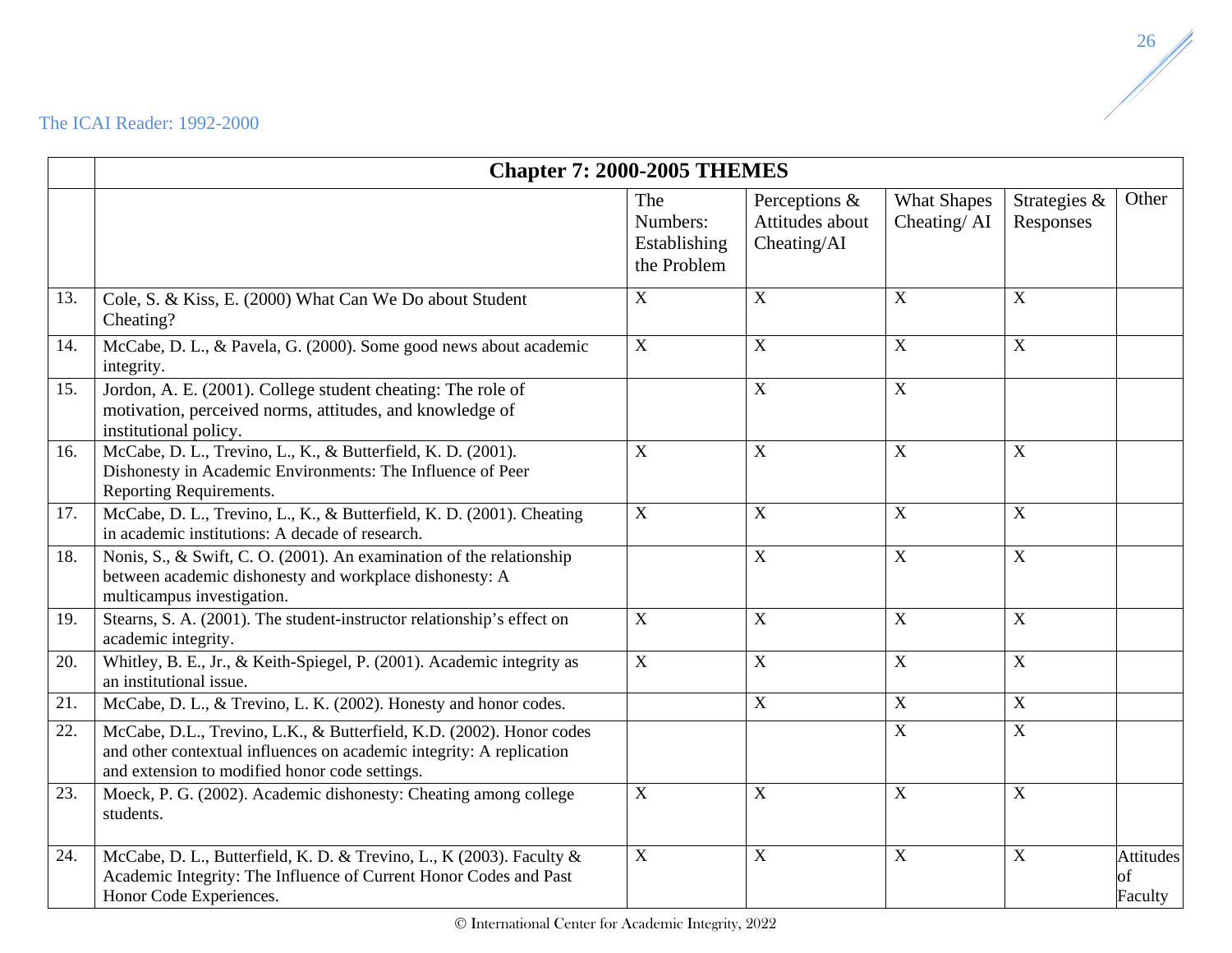|     | <b>Chapter 7: 2000-2005 THEMES</b>                                                                                                                                                                               |                                                |                                                 |                                      |                           |       |  |
|-----|------------------------------------------------------------------------------------------------------------------------------------------------------------------------------------------------------------------|------------------------------------------------|-------------------------------------------------|--------------------------------------|---------------------------|-------|--|
|     |                                                                                                                                                                                                                  | The<br>Numbers:<br>Establishing<br>the Problem | Perceptions &<br>Attitudes about<br>Checking/AI | <b>What Shapes</b><br>Cheating/ $AI$ | Strategies &<br>Responses | Other |  |
| 25. | Pecorari, Diane. "Good and Original: Plagiarism and Patchwriting in<br>Academic Second-Language Writing."                                                                                                        | X                                              |                                                 | X                                    | X                         |       |  |
| 26. | Simon, C. A., Carr, J. R., McCullough, S. M., Morgan, S. J., Olsen, T.,<br>& Ressel, M. (2003). The other side of academic dishonesty: The<br>relationship between faculty skepticism, gender and strategies for | $\boldsymbol{X}$                               | X                                               | X                                    | $\boldsymbol{X}$          |       |  |
| 27. | Eisenberg, Jacob (2004). To cheat or not to cheat: effects of moral<br>perspective and situational variables on students' attitudes.                                                                             | X                                              | $\mathbf X$                                     | X                                    | X                         |       |  |
| 28. | Sowden, C. (2004). Plagiarism and the culture of multilingual students<br>in postsecondary education abroad.                                                                                                     | X                                              | X                                               | X                                    | X                         |       |  |
| 29. | Townley, C., & Parsell, M. (2004). Technology and academic virtue:<br>Student plagiarism through the looking glass.                                                                                              | X                                              | X                                               | $\boldsymbol{\mathrm{X}}$            | X                         |       |  |
| 30. | McCabe, Donald L. (2005). Cheating among college and university<br>students: A North American perspective.                                                                                                       | X                                              | X                                               | $\boldsymbol{\mathrm{X}}$            | X                         |       |  |
| 31. | McCabe, D. L. (2005). It takes a village: Academic dishonesty &<br>educational opportunity.                                                                                                                      |                                                |                                                 | X                                    | X                         |       |  |

 $\mathbb{Z}$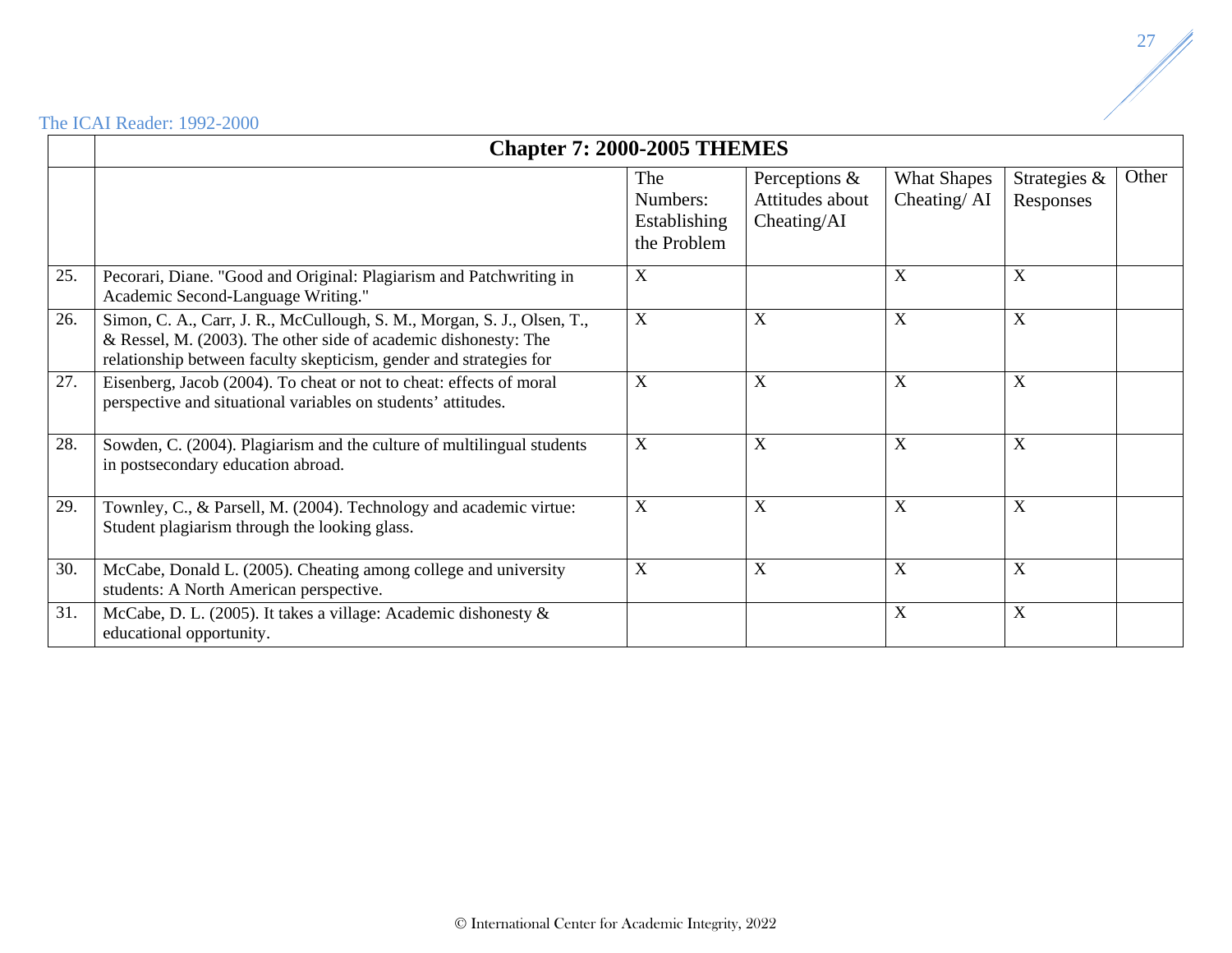<span id="page-28-0"></span>

|     |                                                                                                                                                                                   | <b>Chapter 8: 2006-2009 THEMES</b>             |                                                 |                                   |                                        |       |  |  |
|-----|-----------------------------------------------------------------------------------------------------------------------------------------------------------------------------------|------------------------------------------------|-------------------------------------------------|-----------------------------------|----------------------------------------|-------|--|--|
|     |                                                                                                                                                                                   | The<br>Numbers:<br>Establishing<br>the Problem | Perceptions &<br>Attitudes about<br>Cheating/AI | <b>What Shapes</b><br>Cheating/AI | <b>Strategies</b><br>$\&$<br>Responses | Other |  |  |
| 32. | Bertram Gallant, Tricia, & Drinan, Patrick (2006). Institutionalizing<br>academic integrity: administrator perceptions and institutional actions.                                 |                                                | X                                               | X                                 | $\mathbf X$                            |       |  |  |
| 33. | Christensen Hughes, J. M., & McCabe, D. L. (2006). Understanding<br>academic misconduct.                                                                                          | X                                              | $\mathbf X$                                     | $\overline{X}$                    | $\mathbf X$                            |       |  |  |
| 34. | Hutton, P. A. (2006). Understanding student cheating and what<br>educators can do about it.                                                                                       |                                                |                                                 | X                                 | $\overline{X}$                         |       |  |  |
| 35. | Passow, H. J., Mayhew, M. J., Finelli, C. J., Harding, T. S., & Carpenter,<br>D. D. (2006). Factors influencing engineering students' decisions to cheat<br>by type of assessment | $\boldsymbol{X}$                               | X                                               | $\boldsymbol{\mathrm{X}}$         | X                                      |       |  |  |
| 36. | Bertram Gallant, T. (2007). The complexity of integrity culture change:<br>A case study of a liberal arts college.                                                                | X                                              |                                                 |                                   | X                                      |       |  |  |
| 37. | Granitz, N., & Loewy, D. (2007). Applying ethical theories: Interpreting<br>and responding to student plagiarism.                                                                 | $\mathbf X$                                    | $\mathbf X$                                     | $\mathbf X$                       | X                                      |       |  |  |
| 38. | Strom, P. S., & Strom, R. D. (2007). Cheating in middle school and<br>high school.                                                                                                | X                                              | $\mathbf X$                                     | $\mathbf X$                       | $\mathbf X$                            |       |  |  |
| 39. | Bertram Gallant, Tricia, & Drinan, Patrick. (2008). Toward a Model of<br>Academic Integrity Institutionalization: Informing Practice in                                           | $\mathbf X$                                    | $\overline{X}$                                  | $\mathbf X$                       | $\mathbf X$                            |       |  |  |
| 40. | Compton, J. & Pfau, M. (2008). Inoculating Against Pro-Plagiarism<br>Justifications: Rational and Affective Strategies.                                                           | X                                              | $\mathbf X$                                     | X                                 | $\mathbf X$                            |       |  |  |
| 41. | Howard, R. M. & Davies, L. (2009). Plagiarism in the Internet Age.                                                                                                                |                                                | $\mathbf X$                                     | $\mathbf X$                       | $\mathbf X$                            |       |  |  |
| 42. | Power, L. G. (2009). University students' perceptions of plagiarism.                                                                                                              |                                                | $\overline{X}$                                  | $\mathbf X$                       |                                        |       |  |  |

 $\mathbb{Z}$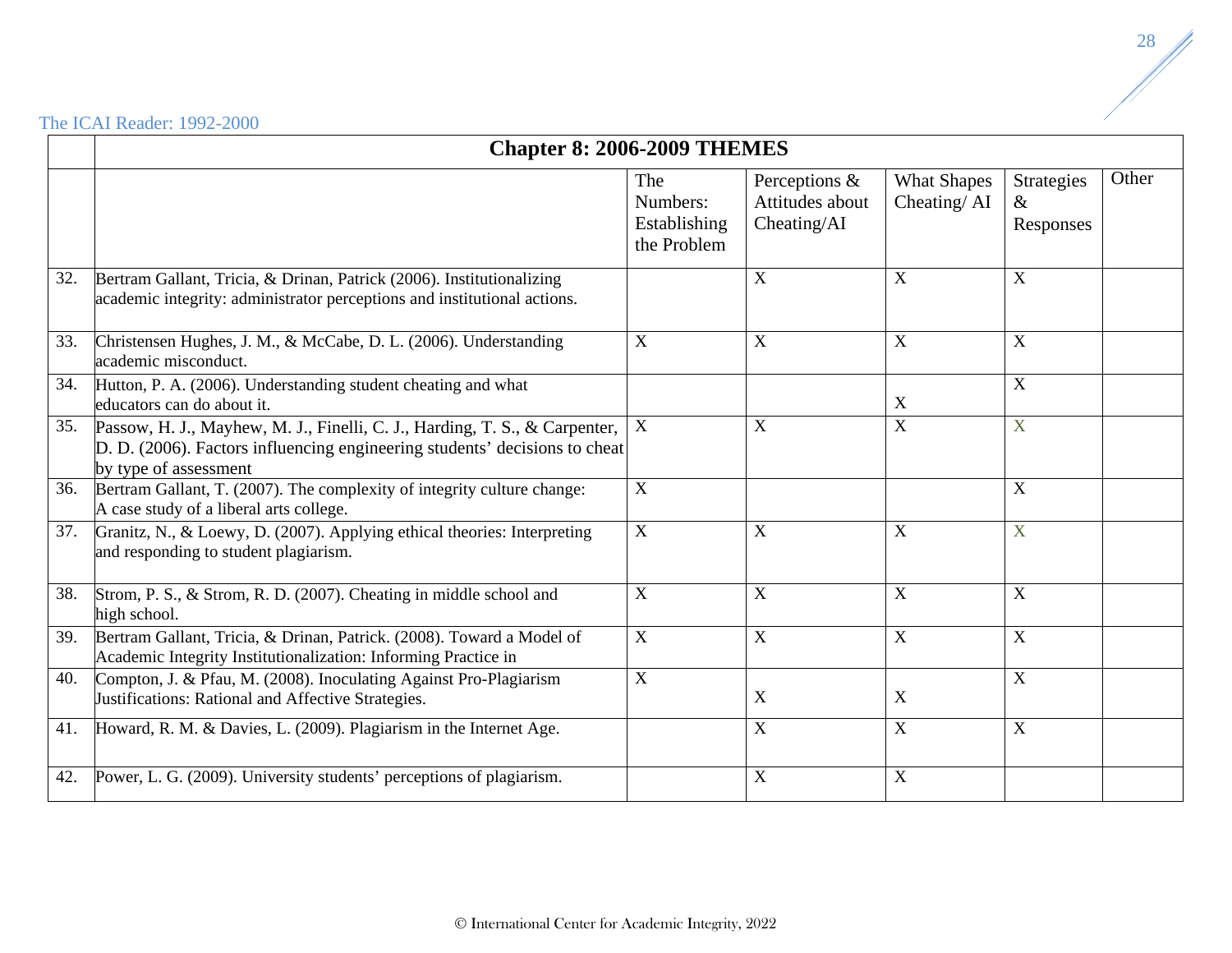<span id="page-29-0"></span>

|     |                                                                                                                                                                                                                                  | <b>Chapter 9: 2010-2015 THEMES</b>          |                                                 |                                   |                           |       |
|-----|----------------------------------------------------------------------------------------------------------------------------------------------------------------------------------------------------------------------------------|---------------------------------------------|-------------------------------------------------|-----------------------------------|---------------------------|-------|
|     |                                                                                                                                                                                                                                  | The Numbers:<br>Establishing the<br>Problem | Perceptions &<br>Attitudes about<br>Cheating/AI | <b>What Shapes</b><br>Cheating/AI | Strategies &<br>Responses | Other |
| 43. | Elander, J., Pittam, G., Lusher, J., Fox, P., & Payne, N. (2010).<br>Evaluation of an intervention to help students avoid unintentional<br>plagiarism by improving their authorial identity                                      |                                             | $\mathbf X$                                     | $\mathbf X$                       | $\mathbf X$               |       |
| 44. | Simkin, M. G., & McLeod, A. (2010). Why do college students<br>cheat?                                                                                                                                                            |                                             | $\boldsymbol{\mathrm{X}}$                       |                                   |                           |       |
| 45. | Teixeira, A. A. C., & Rocha, M. F. (2010). Cheating by<br>economics and business undergraduate students: an exploratory<br>international assessment                                                                              | $\mathbf{X}$                                | $\mathbf X$                                     |                                   |                           |       |
| 46. | Bretag, T., Mahmud, S., Wallace, M. J., Walker, R., James, C.,<br>Green, M., East, J., McGowan, U., & Patridge, L. (2011). Core<br>elements of exemplary academic integrity policy in Australian<br>higher education.            |                                             |                                                 | $\mathbf X$                       | $\mathbf X$               |       |
| 47. | Shu, L. L., Gino, F., & Bazerman, M. H. (2011). Dishonest deed,<br>clear conscience: When cheating leads to moral disengagement<br>and motivated forgetting.                                                                     | X                                           | $\mathbf X$                                     |                                   |                           |       |
| 48. | Van Yperen, N. W., Hamstra, M. R. W., & van der Klauw, M.<br>$(2011)$ . To win, or not to lose, at any cost: The impact of<br>achievement goals on cheating.                                                                     |                                             |                                                 | $\mathbf X$                       |                           |       |
| 49. | Dee, T. S., & Jacob, B. A. (2012). Rational ignorance in<br>education a field experiment in student plagiarism.                                                                                                                  |                                             |                                                 | $\boldsymbol{\mathrm{X}}$         | $\mathbf X$               |       |
| 50. | Evering, L. C., & Moorman, G. (2012). Rethinking plagiarism in<br>the digital age.                                                                                                                                               |                                             | $\boldsymbol{\mathrm{X}}$                       | $\boldsymbol{\mathrm{X}}$         |                           |       |
| 51. | Hu, G., & Lei, J. (2012). Investigating Chinese university<br>students' knowledge of and attitudes toward plagiarism from an<br>integrated perspective.                                                                          |                                             | $\boldsymbol{\mathrm{X}}$                       |                                   |                           |       |
| 52. | Neville, L. (2012). Do economic equality and generalized trust<br>inhibit academic dishonesty? Evidence from state-level search-<br>engine queries.                                                                              | $\mathbf X$                                 |                                                 | $\mathbf X$                       |                           |       |
| 53. | Walker, M., & Townley, C. (2012). Contract cheating: A new<br>challenge for academic honesty?                                                                                                                                    | $\mathbf X$                                 | X                                               |                                   | $\mathbf X$               |       |
| 54. | Bretag, T., Mahmud, S., Wallace, M., Walker, R., McGowan, U.,<br>East, J., Green, M., Partridge, L., & James, C. J. S. i. H. E.<br>(2014). 'Teach us how to do it properly!' An Australian academic<br>integrity student survey. |                                             | $\mathbf X$                                     |                                   | $\mathbf X$               |       |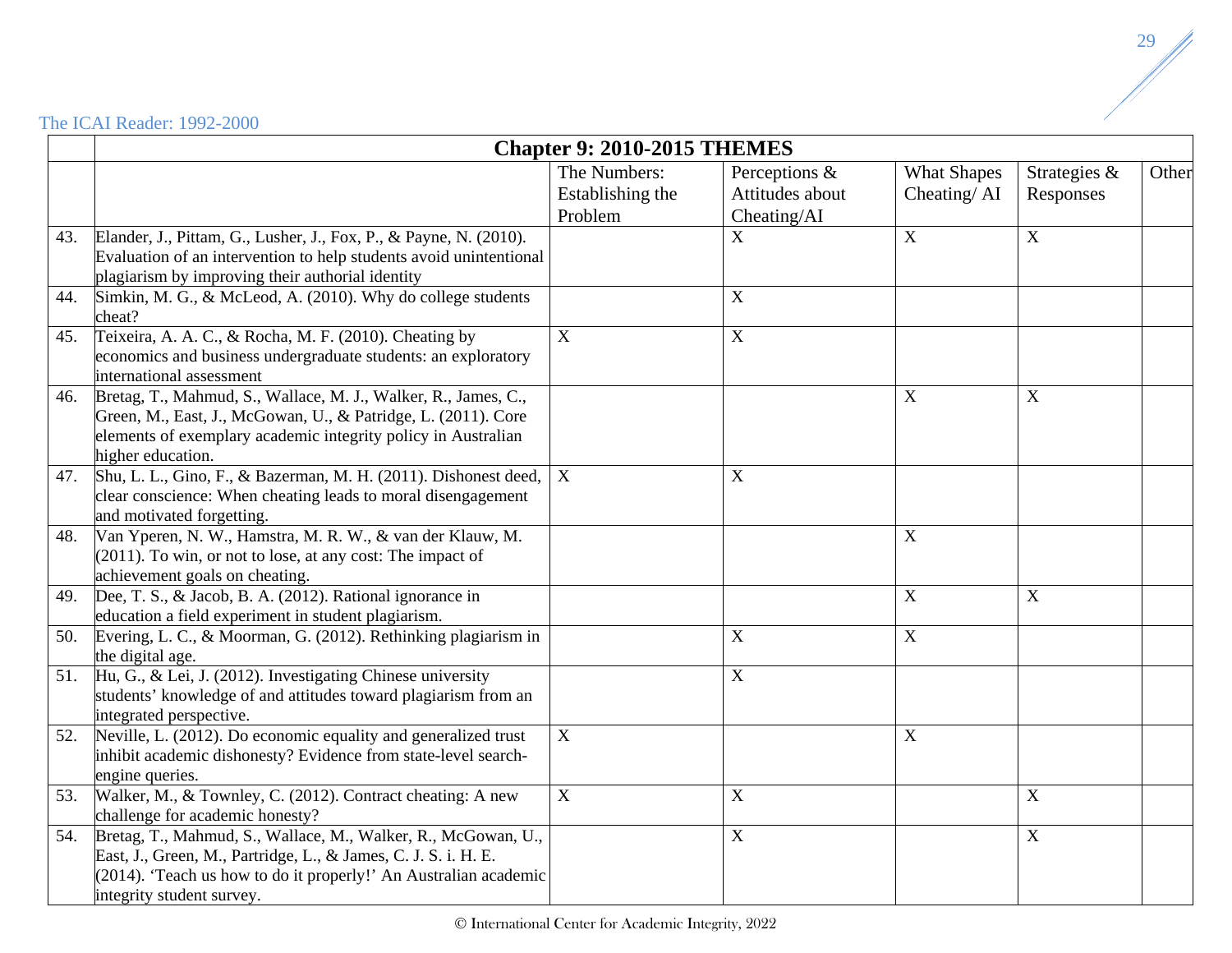|     | <b>Chapter 9: 2010-2015 THEMES</b>                                      |                  |                 |                    |              |       |  |
|-----|-------------------------------------------------------------------------|------------------|-----------------|--------------------|--------------|-------|--|
|     |                                                                         | The Numbers:     | Perceptions &   | <b>What Shapes</b> | Strategies & | Other |  |
|     |                                                                         | Establishing the | Attitudes about | Cheating/AI        | Responses    |       |  |
|     |                                                                         | Problem          | Checking/AI     |                    |              |       |  |
| 55. | Glendinning, I. (2014). Responses to student plagiarism in higher $ X $ |                  |                 | X                  |              |       |  |
|     | education across Europe.                                                |                  |                 |                    |              |       |  |
| 56. | Pecorari, D., & Petrić, B. (2014). Plagiarism in second-language        |                  | X               |                    | X            |       |  |
|     | writing.                                                                |                  |                 |                    |              |       |  |
| 57. | Sutherland-Smith, W. (2014). Legality, quality assurance and            |                  |                 |                    | X            |       |  |
|     | learning: competing discourses of plagiarism management in              |                  |                 |                    |              |       |  |
|     | higher education.                                                       |                  |                 |                    |              |       |  |
| 58. | Dalal, N. (2015). Responding to plagiarism using reflective             |                  |                 |                    | X            |       |  |
|     | means.                                                                  |                  |                 |                    |              |       |  |
| 59. | Giluk, T. L., & Postlethwaite, B. E. (2015). Big Five personality       | X                | X               | X                  |              |       |  |
|     | and academic dishonesty: A meta-analytic review.                        |                  |                 |                    |              |       |  |

 $\frac{1}{\sqrt{2}}$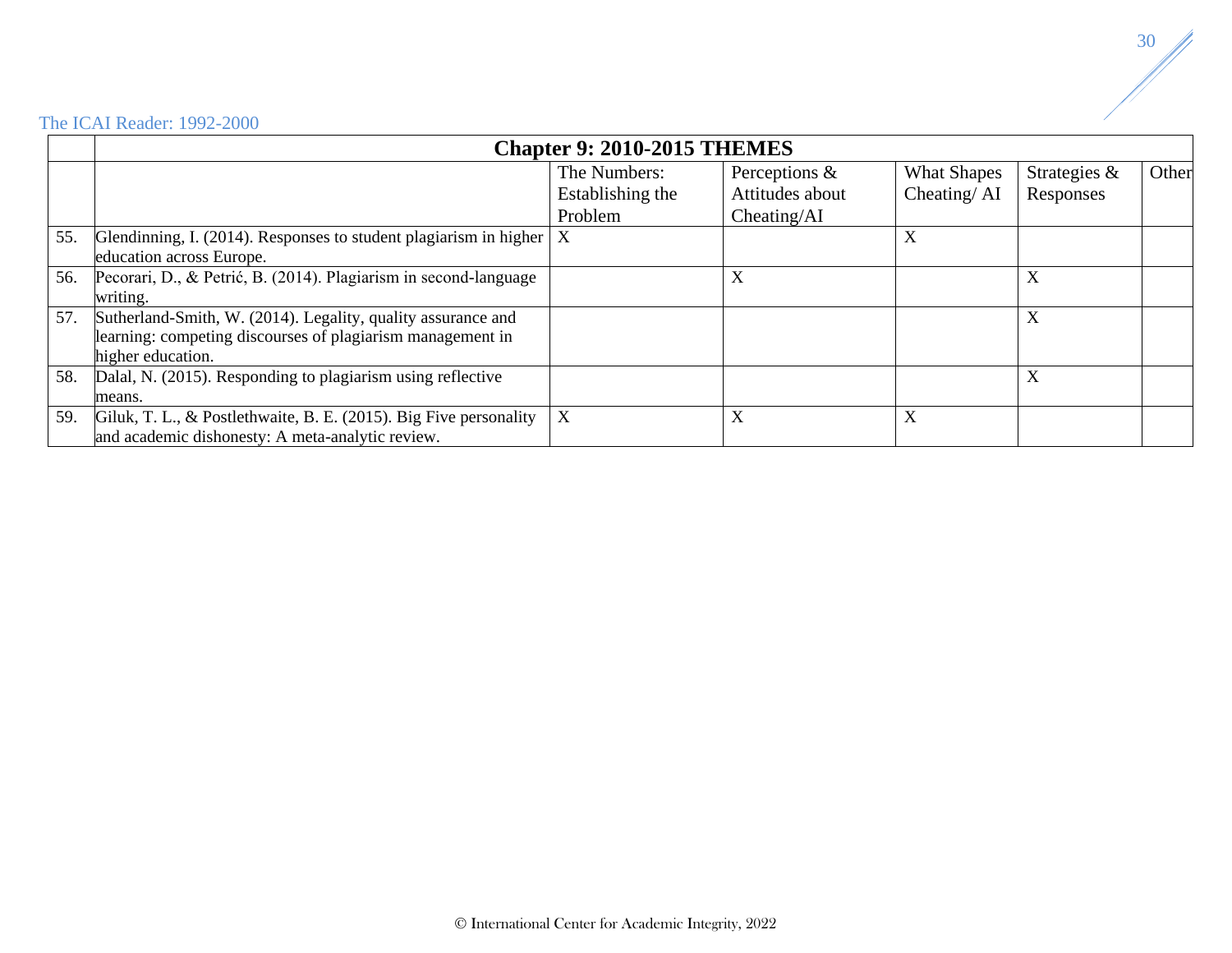| <b>The ICAI Reader: 1992-2000</b> |  |  |
|-----------------------------------|--|--|
|-----------------------------------|--|--|

<span id="page-31-0"></span>

|     |                                                                                                                                                                                                                     | <b>Chapter 10: 2016-2020 THEMES</b>         |                                                 |                                   |                           |       |
|-----|---------------------------------------------------------------------------------------------------------------------------------------------------------------------------------------------------------------------|---------------------------------------------|-------------------------------------------------|-----------------------------------|---------------------------|-------|
|     |                                                                                                                                                                                                                     | The Numbers:<br>Establishing the<br>Problem | Perceptions &<br>Attitudes about<br>Cheating/AI | <b>What Shapes</b><br>Cheating/AI | Strategies &<br>Responses | Other |
| 60. | Curtis, G. J., & Vardanega, L. (2016). Is plagiarism changing<br>over time? A 10-year time-lag study with three points of<br>measurement.                                                                           | $\mathbf X$                                 |                                                 |                                   | $\mathbf X$               |       |
| 61. | Ehrich, J., Howard, S. J., Mu, C., & Bokosmaty, S. (2016). A<br>comparison of Chinese and Australian university students'<br>attitudes towards plagiarism.                                                          | $\mathbf X$                                 | $\boldsymbol{\mathrm{X}}$                       |                                   |                           |       |
| 62. | Hylton, K., Levy, Y., & Dringus, L. P. (2016). Utilizing webcam-<br>based proctoring to deter misconduct in online exams.                                                                                           | $\mathbf X$                                 |                                                 |                                   | $\mathbf X$               |       |
| 63. | Lines, L. (2016). Ghostwriters guaranteeing grades? The quality<br>of online ghostwriting services available to tertiary students in<br>Australia.                                                                  | $\mathbf X$                                 |                                                 |                                   |                           |       |
| 64. | Newton, P.M. (2016). Academic integrity: A quantitative study of $\mathbf X$<br>confidence and understanding in students at the start of their<br>higher education.                                                 |                                             | $\mathbf X$                                     | $\boldsymbol{\mathrm{X}}$         |                           |       |
| 65. | Bertram Gallant, T. (2017). Academic Integrity as a teaching $\&$<br>learning issue: From theory to practice.                                                                                                       |                                             | $\mathbf X$                                     | X                                 | $\overline{X}$            |       |
| 66. | Curtis, G. J., & Clare, J. (2017). How prevalent is contract<br>cheating and to what extent are students repeat offenders?                                                                                          | $\mathbf X$                                 |                                                 |                                   |                           |       |
| 67. | Draper, M. J., & Newton, P. M. (2017). A legal approach to<br>tackling contract cheating?                                                                                                                           |                                             |                                                 |                                   | $\mathbf X$               |       |
| 68. | Rogerson, A. M. (2017). Detecting contract cheating in essay and<br>report submissions: process, patterns, clues and conversations.                                                                                 |                                             |                                                 |                                   | $\mathbf X$               |       |
| 69. | Stephens, J. M. (2017). How to cheat and not feel guilty:<br>Cognitive dissonance and its amelioration in the domain of<br>academic dishonesty.                                                                     |                                             | $\mathbf X$                                     | $\boldsymbol{\mathrm{X}}$         | $\mathbf X$               |       |
| 70. | Bertram Gallant, T. (2018). Part-time integrity? Contingent<br>faculty and academic integrity                                                                                                                       |                                             |                                                 | X                                 | $\mathbf X$               |       |
| 71. | Bretag, T., Harper, R., Burton, M., Ellis, C., Newton, P.,<br>Rozenberg, P., Saddiqui, S., & van Haeringen, K. (2018).<br>Contract cheating: A survey of Australian university students.                            | $\mathbf X$                                 | $\mathbf X$                                     | $\boldsymbol{\mathrm{X}}$         | $\mathbf X$               |       |
| 72. | Cronan, T. P., Mullins, J. K., & Douglas, D. E. (2018). Further<br>understanding factors that explain freshman business students'<br>academic integrity intention and behavior: Plagiarism and sharing<br>homework. |                                             | $\mathbf X$                                     | $\boldsymbol{\mathrm{X}}$         |                           |       |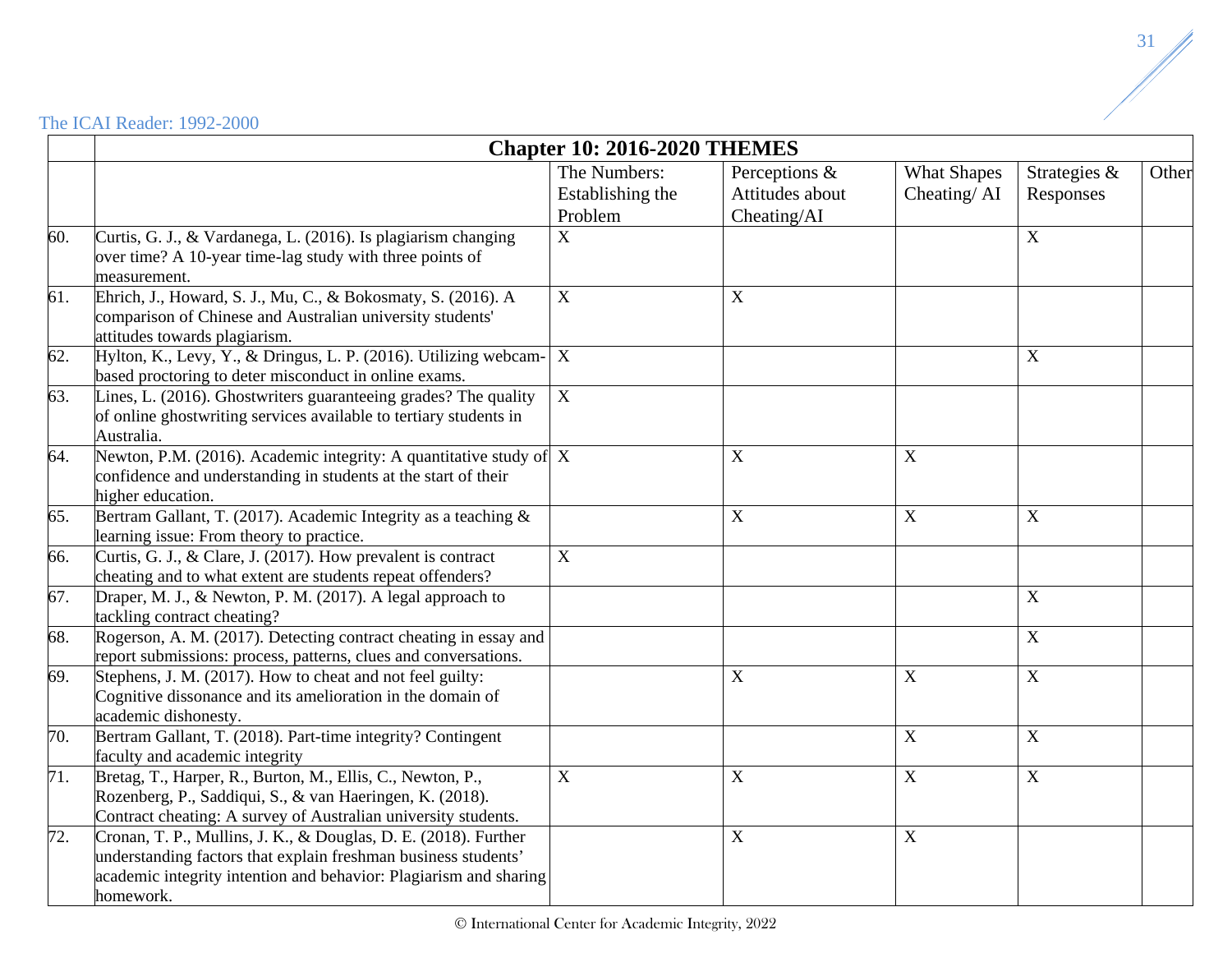|     |                                                                                                                                                                                                                                      | <b>Chapter 10: 2016-2020 THEMES</b><br>The Numbers: | Perceptions &   | <b>What Shapes</b> | Strategies &              | Other |
|-----|--------------------------------------------------------------------------------------------------------------------------------------------------------------------------------------------------------------------------------------|-----------------------------------------------------|-----------------|--------------------|---------------------------|-------|
|     |                                                                                                                                                                                                                                      | Establishing the                                    | Attitudes about | Cheating/AI        | Responses                 |       |
|     |                                                                                                                                                                                                                                      | Problem                                             | Cheating/AI     |                    |                           |       |
| 73. | Morris, E. J. (2018). Academic integrity matters: Five<br>considerations for addressing contract cheating.                                                                                                                           |                                                     |                 |                    | $\overline{X}$            |       |
| 74. | Newton, P. M. (2018). How common is commercial contract<br>cheating in higher education and is it increasing? A systematic<br>review.                                                                                                | $\overline{X}$                                      |                 |                    |                           |       |
| 75. | Rowland, S., Slade, C., Wong, K.-S., & Whiting, B. (2018). 'Just<br>turn to us': The persuasive features of contract cheating websites.                                                                                              |                                                     | $\mathbf X$     | $\mathbf X$        |                           |       |
| 76. | Amigud, A., & Lancaster, T. (2019). 246 reasons to cheat: An<br>analysis of students' reasons for seeking to outsource academic<br>work.                                                                                             | $\overline{X}$                                      |                 | $\mathbf X$        |                           |       |
| 77. | Ives, B., & Nehrkorn, A. (2019). A research review: Post-<br>secondary interventions to improve academic integrity.                                                                                                                  |                                                     |                 | $\mathbf X$        | $\mathbf X$               |       |
| 78. | Jamieson, S., $\&$ Howard, R. (2019). Rethinking the relationship<br>between plagiarism and academic integrity.                                                                                                                      |                                                     | $\mathbf X$     | $\mathbf X$        |                           |       |
| 79. | Peled, Y., Eshet, Y., Barczyk, C., & Grinautski, K. (2019).<br>Predictors of academic dishonesty among undergraduate students<br>in online and face-to-face courses.                                                                 | $\overline{X}$                                      | X               | $\mathbf X$        |                           |       |
| 80. | Rundle, K., Curtis, G. J., & Clare, J. (2019). Why students do not<br>engage in contract cheating.                                                                                                                                   |                                                     | $\mathbf X$     | $\mathbf X$        |                           |       |
| 81. | Amigud, A., & Lancaster, T. (2020). I will pay someone to do my $X$<br>assignment: An analysis of market demand for contract cheating<br>services on twitter.                                                                        |                                                     |                 | $\mathbf X$        |                           |       |
| 82. | Ellis, C., van Haeringen, K., Harper, R., Bretag, T., Zucker, I.,<br>McBride, S., Rozenberg, P., Newton, P., & Saddiqui, S. (2020).<br>Does authentic assessment assure academic integrity? Evidence<br>from contract cheating data. | $\overline{X}$                                      |                 | $\mathbf X$        | $\boldsymbol{\mathrm{X}}$ |       |
| 83. | Lancaster, T. (2020). Academic discipline integration by contract $\mid X \mid$<br>cheating services and essay mills.                                                                                                                |                                                     |                 | X                  | $\mathbf X$               |       |
| 84. | Perkins, M., Gezgin, U. B., & Roe, J. (2020). Reducing<br>plagiarism through academic misconduct education.                                                                                                                          |                                                     |                 |                    | $\mathbf X$               |       |
| 85. | Sefcik, L., Striepe, M., & Yorke, J. (2020). Mapping the<br>landscape of academic integrity education programs: what<br>approaches are effective?                                                                                    |                                                     |                 |                    | $\mathbf X$               |       |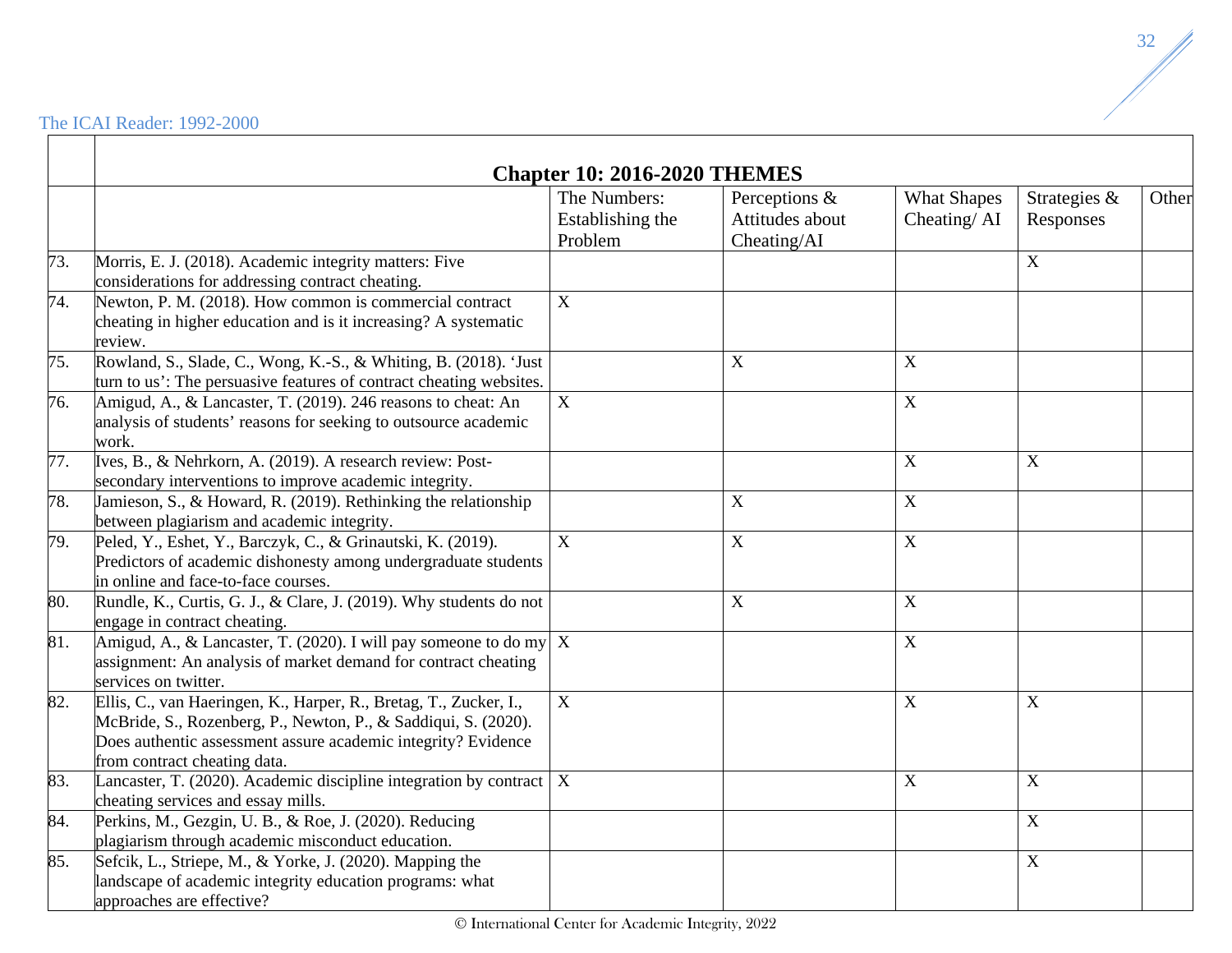<span id="page-33-0"></span>



# "It Takes a Village"<sup>[2](#page-33-1)</sup>: The Origins of the International Center for Academic Integrity (1992-2010)

# [Tricia Bertram Gallant](mailto:tbg@ucsd.edu)

The International Center for Academic Integrity (Center) has, for the last 30 years, been a leader in the international academic integrity movement. Other organizations have sprung up around the world in its likeness, but it continues to be a guiding light for research and practice.

So, how did it all begin? What is the origin of this Center that has persisted for 30 years despite being primarily led by a group of volunteers through recessions, leadership turnovers, and shifts in organizational structures? And what can we learn from the early years that might help the Center define its path for the next 30 years?

To answer these questions, I interviewed Don McCabe, the man resolutely credited with founding the Center back in 1992. In his usual style of humility and grace, Don rebuffs that accolade and instead talks about all of the folks who were key to creating the Center. So, in 2010, I not only interviewed Don, but 13 other founders and early leaders. And this is their story.

# **The "Grandfather" of Academic Integrity**

While Don may rebuff being credited as the grandfather of the Center and the contemporary academic integrity movement, there is no argument that it was his research that catalyzed the formation of the Center and much of the research that has followed. So to start this story, we need to start with the origins of Don's academic integrity research.

One urban legend among the Center membership is that Don became interested in academic integrity because he was dismayed with the amount of cheating in his business class at Rutgers. Don, however, quickly debunked that legend and instead credits his Dean at the time who advised him to establish a second area of research in case his first area went "sour" so that he would keep open his options for tenure. It was this, as well as his experience with the honor code while a Princeton undergraduate, that got him interested in studying academic integrity in business schools. According to Don:

I had gone to an honor system at Princeton. I was always intrigued as to why it worked. And I came out of a catholic high school where everybody cheated and then I go to Princeton, a place of secularism, and nobody cheated that I knew. I was always intrigued. Also, my son was a student at Princeton at the time. And I got involved in a conversation with him and some of his classmates about the honor code and it was clear to me, or seemed clear to me, that it was held in slightly different regard than when I was there. Not certainly negative by any means, just different. So I was curious to see what that was all about as well.

Specifically, Don said he was interested in examining the difference in the perceptions of cheating, and self-reported cheating rates, between students enrolled in honor code schools and those who were not. It was through this process of identifying schools to participate that Don got in touch with Sally Cole at Stanford (an honor code school).

Sally Cole was, at the time, the Assistant Director of the newly formed Academic Planning Office as well as a Judicial Affairs Officer at Stanford. In her role as Assistant Director for the Academic Planning

<span id="page-33-1"></span><sup>&</sup>lt;sup>2</sup> McCabe, D. L. (2005). It takes a village: Academic dishonesty and educational opportunity. Liberal Education, 91(3), 26-31.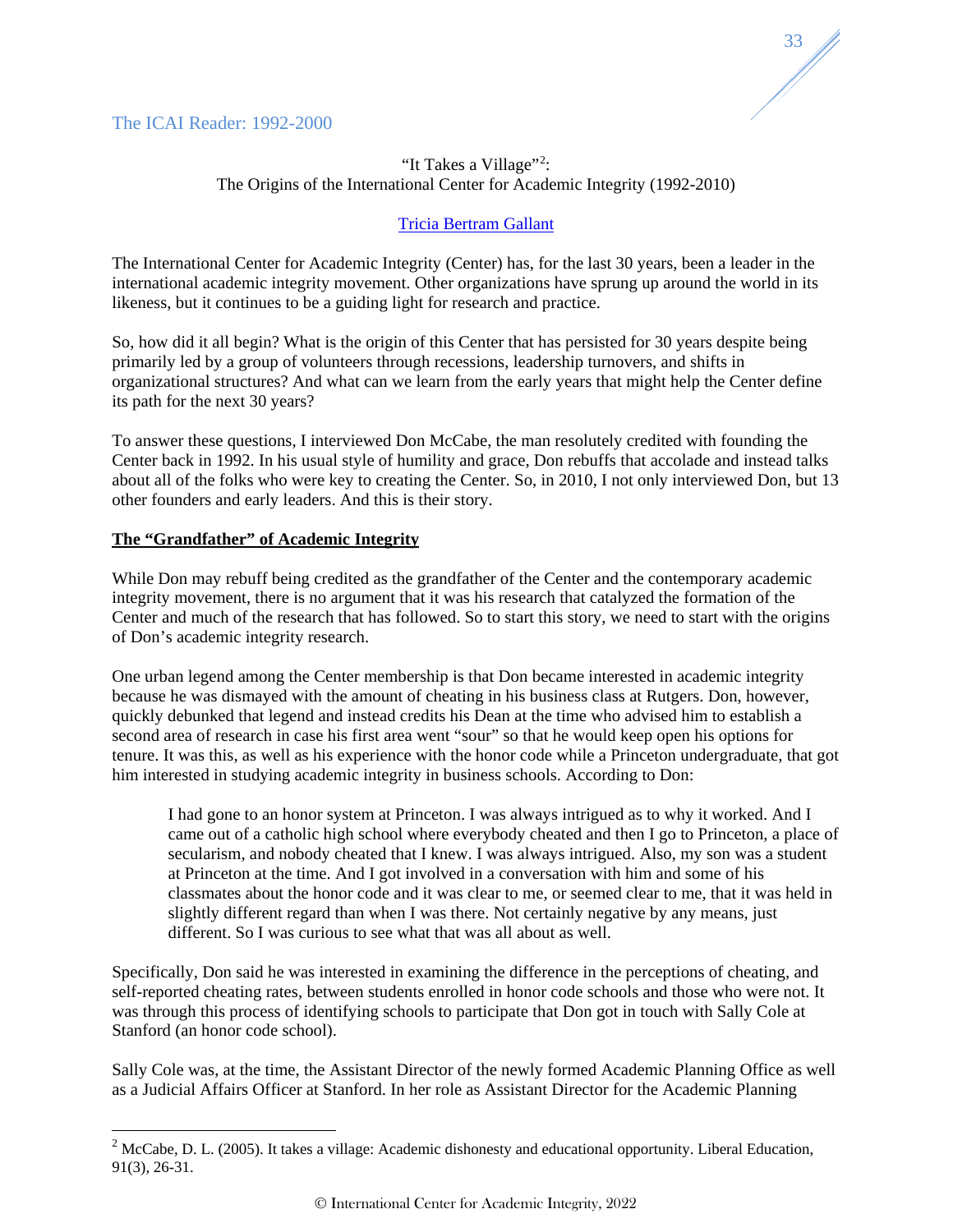Office she collected and shared data with Academic Deans from "peer institutions" like MIT and "the Ivies", as Sally put it, on perennial challenges they faced in areas like teaching loads, budget levels, class sizes and all other types of academic matters. As a Judicial Affairs Officer, Sally handled allegations of honor code violations and when she realized that honor code violations far exceeded those of behavioral misconduct, she reached out to the group of Academic Deans from peer institutions to launch a series of discussions about academic integrity.

34

It was around that same time that Don happened to reach out to Stanford because he wanted them to participate in his research. By the time Don talked to Sally Cole, he said that she quickly informed him:

we have this survey we were planning to do this year anyway, so if you are willing to use those form, or basically those forms with certain key questions, we'll participate.

Don said "I don't see why not. Send me those forms and I'll take a look at them" and it turns out that the survey Stanford was planning to do was the one used by Bowers in his 1964 dissertation. This was the first that Don had heard of the Bowers survey, which was the first multi-institutional survey conducted on cheating. So, Don decided to use it so he would have a comparison data set from 30 years prior.

Don then released his survey (adapted from Bowers), which was completed by 6,096 students at 31 American colleges and universities<sup>[3](#page-34-0)</sup>. However, once he had this data set, the question was – what should institutions do with their data? It was John Margolis from Northwestern University (which had participated in Don's survey), who inspired the idea of a gathering of participating institutions. According to Don, John said:

McCabe, you know you've met every milestone you set for yourself. You've given me everything you've promised and I have no complaints whatsoever, except for one. He said, I don't know what the hell to do with all of this information!

So, Don, who came to academe from the corporate world, started to raise some money from his corporate contacts to bring the participating institutions together.

Around the same time, and unbeknownst to Don, Bill Kibler was at Texas A&M finishing up his dissertation exploring academic integrity through a moral development theoretical lens. Independently, Bill had drafted up this idea of a "Center for the Study of Academic Integrity" and had presented it to the Association for Student Judicial Affairs (ASJA, which is now known as the Association for Student Conduct Administrators) for consideration of adapting it into their organization. While ASJA thought it was interesting, according to Bill, they had no money to fund it.

But a colleague of Bill's had read an article about Don McCabe and shared it with Bill along with the suggestion he reach out to Don. So, Bill did and since this was before the days, or at the earliest days of email, Bill actually called Don and, according to Bill:

I had a long conversation with this guy named Don McCabe who I'd never met before, didn't know anything about him other than what I had read in an article. We struck up a conversation and he told me about this meeting he was having...this was probably in the late fall of 1991. And he told me about this conference he was going to have in March of '92...and he said "I've got some money. I want to invite you to come to this meeting." So I was kind of the….odd man out in there in that the school where I was at the time, which was Texas A&M, had not participated in

<span id="page-34-0"></span><sup>&</sup>lt;sup>3</sup> McCabe, D.L. (1992). The influence of situational ethics on cheating among college students. *Sociological Inquiry, 62 (3)*, 365-374. <https://doi.org/10.1111/j.1475-682X.1992.tb00287.x>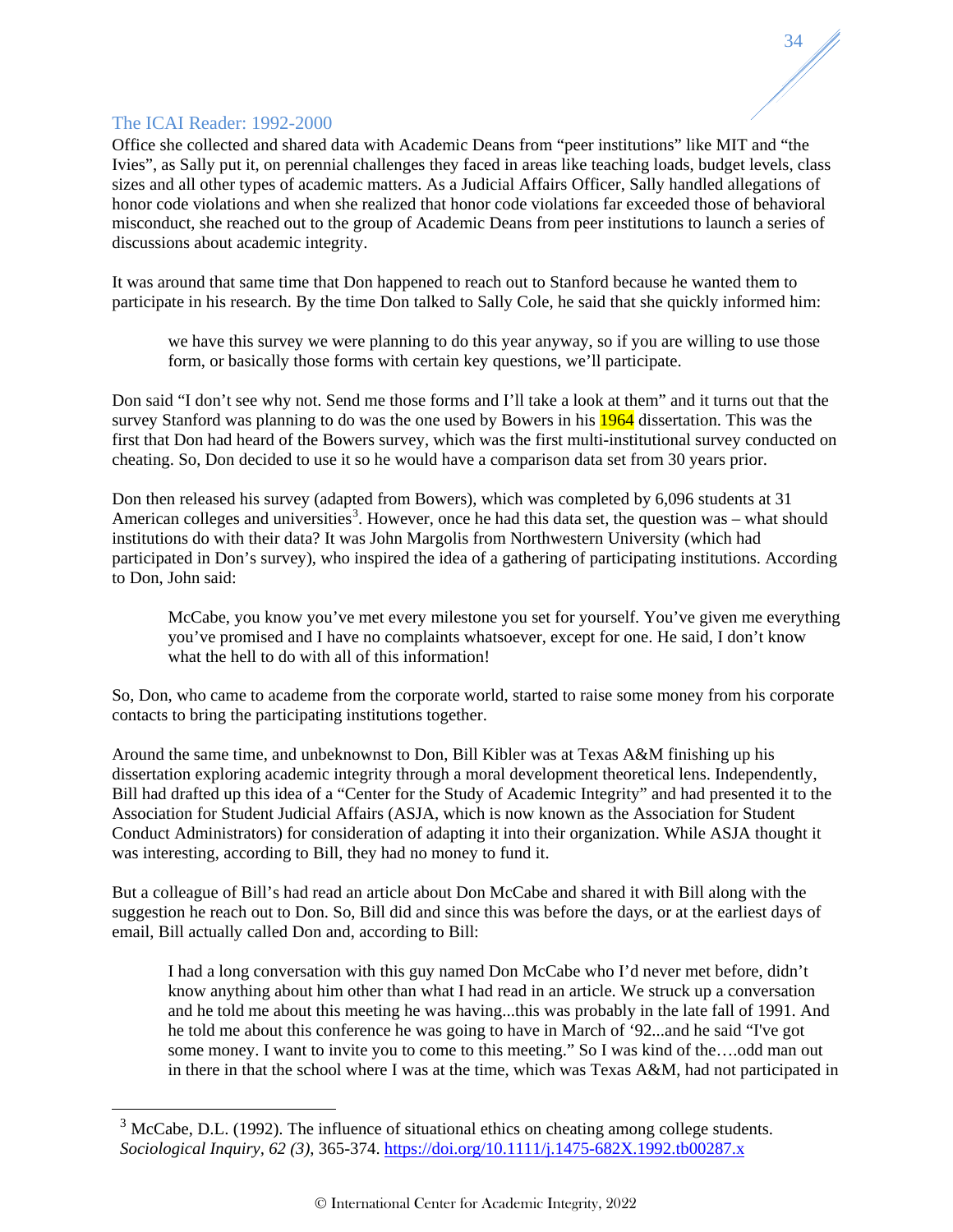his study, meaning that I was not one of the representatives from one of the schools but he wanted me to come and make a presentation at that meeting about my dissertation. and so I did that. And also got to participate in the entire conference and hear all of these presentations from other schools who participated in that study.

35

Don also invited a couple of other folks who were not study participants like Linda Trevino (who also studied business ethics and eventually became Don's co-author) and Gary Pavela (because of the modified honor code at University of Maryland).

#### **The First Meeting: March 1992**

This first meeting occurred at the Newark/New Jersey airport hotel in March of 1992. It was hosted by Don and was largely a sharing event for the participating campuses to talk to one another about what they were doing and why. Don asked Jim Lyons to close the event by facilitating a discussion of "where do we go from here." According to Bill, it was a very unstructured discussion but very interesting. Bill had brought along his thoughts about forming a Center for the Study of Academic Integrity because he really felt that there was a

need for a place that would try to bring some commonality to the language and some commonality to the studies that were going on. I was very struck by how dramatically different these studies were done on various campuses, because almost all of these were just campusspecific studies that had been done. And my favorite two examples…[were] the University of Delaware…[whose study] showed that 71% of their students admitted to cheating, [while] the University of Arkansas study showed that 25% of their students admitted to cheating. Does that mean that Delaware students are 3 times more dishonest than Arkansas students? Well of course not. It was just about the fact that they had defined cheating differently and asked their questions differently and so they got dramatically different results which meant, in terms of any comparison with any other schools or whatever, those two studies were useless. and so that was kind of one of my little crusades, I guess.

For Don, however, the key at that first meeting in March of 1992 was not to encourage research (which he was doing) but to have an organization that involved students. Don recalls:

I had done this project and had all of this information from students that suggested to me that the only way we were going to get our minds around this issue was to look to the students. So my objective was to form an organization that gave students equal standing and…they eventually agreed with me that the students were the key to this thing because they heard what the students had to say at this meeting. Students who were really committed. We had students from Duke, students from Virginia, we had students from Brimar, MIT (that was the other group that came that wasn't in the original survey), and a couple of other students as well, Vanderbilt. There were only 2 faculty. As a result of that meeting, people quickly became to understand why I was so intent on including students in this process and nobody stood in the way of that decision.

Mary Olson, from Oakton Community College, attended that first meeting to get help for her college but also because she wanted Oakton to be affiliated with other institutions that cared about academic integrity. Mary was impressed with the student involvement, and that people were respected as people, whether students, faculty or administrators and that really "appealed" to her. As Mary said "it was very egalitarian" - it didn't matter if you were from the most prestigious university or not because:

there was a mutual commitment to an idea. The curiosity of it. Wanting to help one another with no hidden agendas. Nobody was running for office or had anything at stake other than finding things that they could bring back to their own institutions. The inclusion of students and faculty and administration all together was significant. We didn't have any speakers. It was like "okay,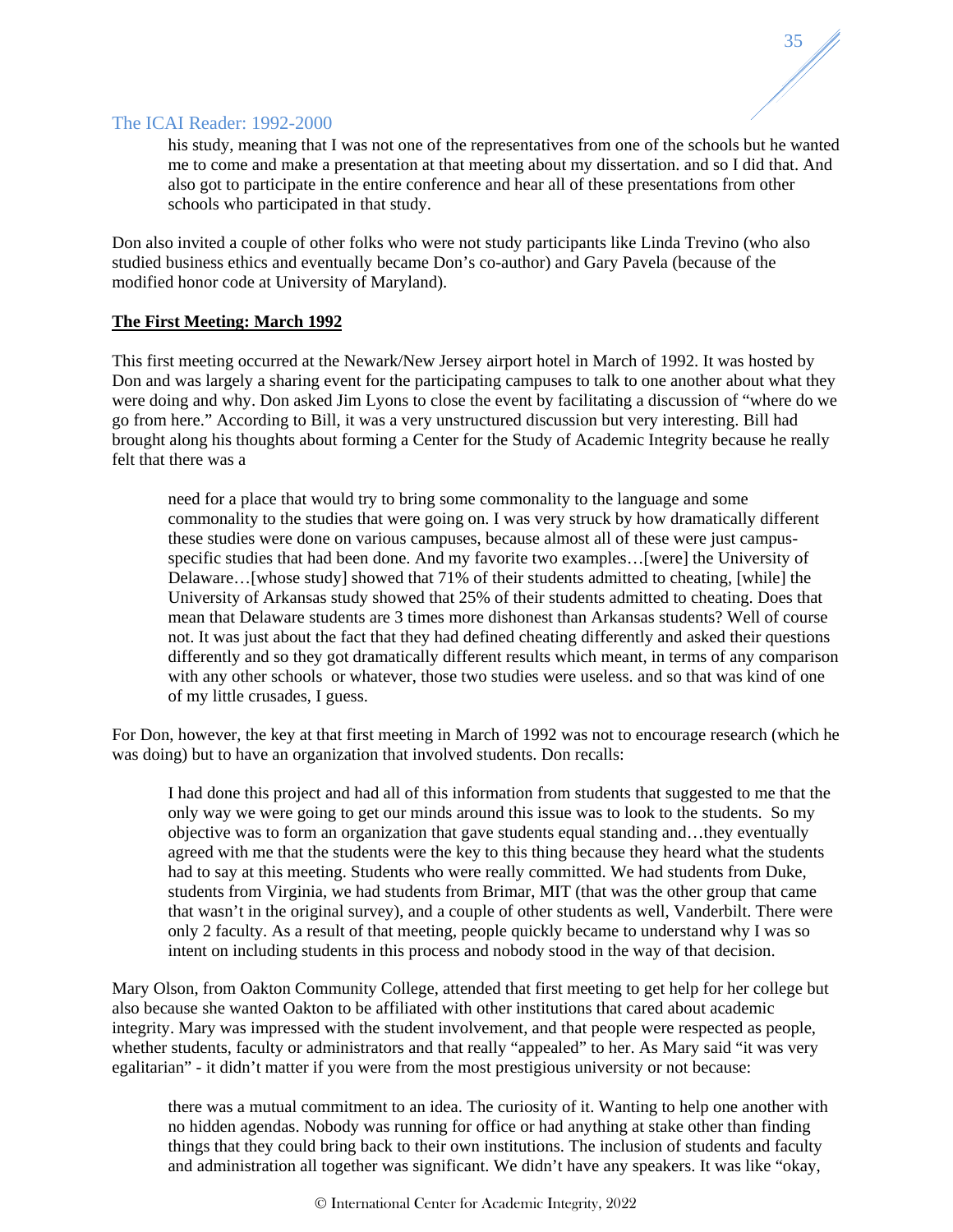here's a problem" and we could solve anything. And that felt really good. The people were certainly terrific and that's what kept me coming back.

The meeting ended with a large gathering of all attendees to engage in a conversation facilitated by Jim Lyons. According to Mary, Jim's "remarks were just so different from anything I had heard before. It was the most excited I had been in an academic setting...it felt very alive and that things were possible". And, according to Don, the results of that discussion facilitated by Jim was that

yes, people wanted to keep getting together…to provide a forum where people could get together and discuss the issue of academic dishonesty and improve their own policies and perhaps share what they knew, what they were learning.

This, then, marked the official beginning of the Center.

#### **The Early Evolution of the Center**

In the beginning, the annual meetings continued in this manner. They weren't structured as traditional conferences, with external speakers coming in to tell the participants what they should think or know. Instead, the meetings were focused on discussions and problem solving. Members, or Don from his research, would bring forward different projects or problems and everyone would split into groups to tackle the presented problems/projects. As Mary recalled, everyone present at these meetings believed they could solve any challenge. The meetings were very involved and engaging. One or two people would step up, or be asked, to lead a group. Mary herself, at her first meeting, was asked to lead a discussion of how to create and improve academic integrity policies. For Mary, then, the purpose of joining the Center early on was quite clear and simple - you joined to be a part of these meetings and so Don would do his research on your campus.

In those early days, the operation of the Center was also quite simple. Don relayed that it "operated off of my dining room table for the first two years." Don credited that "slow build", in part, to the initial, and unfortunate, identification of the Center as an "honor code organization" because of the enthusiastic participation by honor code schools in the meetings and the research. However, Don was adamant to point out that the intent of the Center was never to focus on honor codes and he recognized a need to break beyond that stereotype in order to pave the way for the integrity conversation to occur across multiple types of schools, colleges and universities.

When Pat Drinan (University of San Diego) attended the second meeting in 1993 and joined the Center, he immediately bought into Don' vision. Pat, who had himself been a product of an honor code school (the University of Virginia), could clearly see the potential of the Center which, in his words, was to:

have a deeper reach into the academy...[because]...there was such a need for not only diffusion of best practices but for deep conversations about how essential academic integrity is in the academy. Other organizations like NASPA paid some attention to it, but there had not been a broader effort to engage faculty and higher education administrators (or necessarily students) in the discourse.

It was just two years later, in 1995, when the Center experienced its first evolution from "Don's project" into an independent non-profit organization. Sally Cole, who was supposed to have become the second President, ended up as the Center's first Executive Director (and she held that position until 1999) and Wanda Mercer, who was to have been Vice-President, stepped up into the President role for two years  $(1995-1997)^4$  $(1995-1997)^4$ . However, it would be a misrepresentation to infer that the non-profit organization status

<span id="page-36-0"></span> <sup>4</sup> For a full listing of the Center's Presidents and Directors, see https://academicintegrity.org/about/board-ofdirectors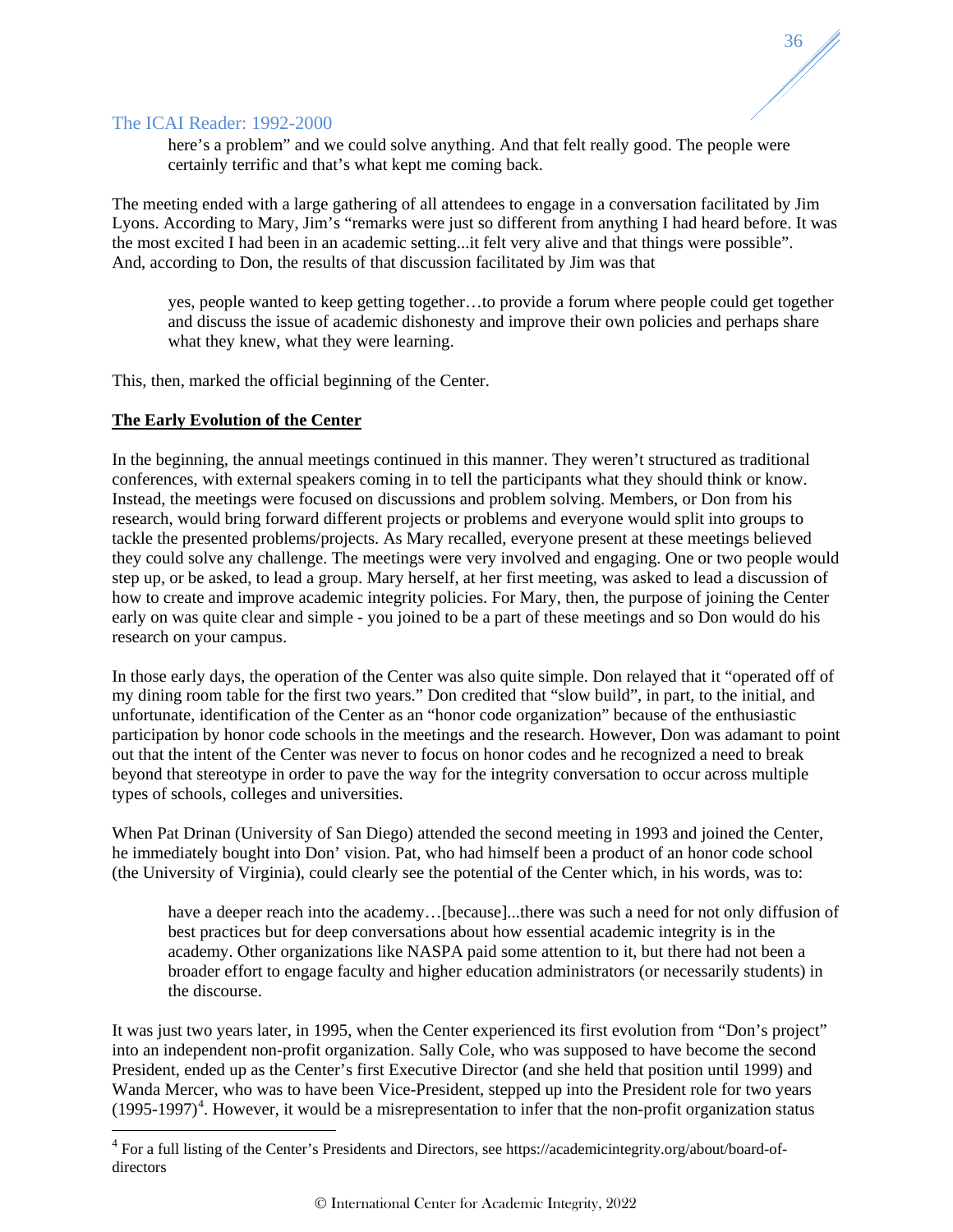# 37

# The ICAI Reader: 1992-2000

now meant that the Center had an office space, staffing, and a solidified structure. In reality, the operations moved from Don's dining room table to Sally's.

Despite these humble beginnings, Wanda Mercer insisted that the goal at the time was to "become a national player". So, during the initial years of the non-profit organization, a lot of time was spent on finding funding. They needed money to pay the Executive Director (and any other staff that came along) and they needed money to achieve the mission. This changed the focus of the leadership, from tackling interesting academic integrity problems and challenges, to: working to justify and substantiate the Center's existence; strategic planning for the long term; and, looking for an institutional home for the Center.

The stars aligned for the Center at the 1996 fall conference being hosted by Duke University. A keynoter at that conference was Elizabeth Kiss, incoming Director of Duke's newly formed Kenan Institute for Ethics. As a result of her participation in that conference, Kiss (also an alum of an honor code school, Davidson College), became very impressed with the Center. So, when Sally (the Executive Director) asked if the Kenan Institute would be interested in hosting the Center, Elizabeth was intrigued. So even though Elizabeth hadn't even begun her position yet, and the Institute was just a thought (not an enacted reality), she started enquiring with the Kenan Institute's Board about the possibility. At Elizabeth's second Kenan board meeting in the spring of 1997, there was a "yes" vote to move forward with carving out a path for the Center for Academic Integrity to be hosted by Duke at the Kenan Institute for Ethics.

A yes from Kenan was just the first step though. Now, the Center's leaders had to determine if this was the path for the future on which they wanted to travel. To make this determination and to chart their vision, five leaders (Mary Olsen, Sally Cole, Don, Jeanne Wilson (University of California, Davis) and Patrick Drinan) sequestered themselves for days in a cabin in the Sierras. In the end, they decided they were interested in this partnership with Kenan but only under specific terms (including remaining a separate, independent non-profit organization). Elizabeth Kiss referred to this meeting as a "seminal meeting" for the Center.

The Center shared their proposal with the Institute and Duke, and eventually an agreement was reached. So, in the fall of 1997, the Center (and Sally) moved from Stanford to the Kenan Institute for Ethics at Duke. According to Wanda, this partnership provided the Center with "a little more permanence and [the] grounding [it needed], and it seemed particularly appropriate to move into an ethics program". Elizabeth sums it up this way:

I was this brand new, wet-behind-the-ears director and I was saying 'let's bring this national association here. So I think some people thought it was crazy. But I think it was a great relationship that helped both the Kenan Ethics Program and the Center. For CAI, it was a really important step in the growth process of the organization and the institutionalization of CAI. I also think that in that stage in the organization's development, it was helpful to have the Duke affiliation. And certainly from my perspective, it was really great to have this intensely practical and academy-related topic that Kenan was committed to, an anchor that was real and tangible.

According to Jim Lancaster (Appalachian State University), this move to Duke transformed "a loosely affiliated group of interested persons" who almost came together accidentally because they were "interested in the same thing" into an institutionalized Center, giving it form and focus." The core focus, Elizabeth recounts, was to continue to promote academic integrity on college campuses, to understand the state of academic integrity and to be an incubator or promoter of additional research on academic integrity.

The Center's tenure at Duke wasn't free of strife or challenges. There was always a push and pull between the independent Center and Duke, especially for the Executive Director (ED) who only worked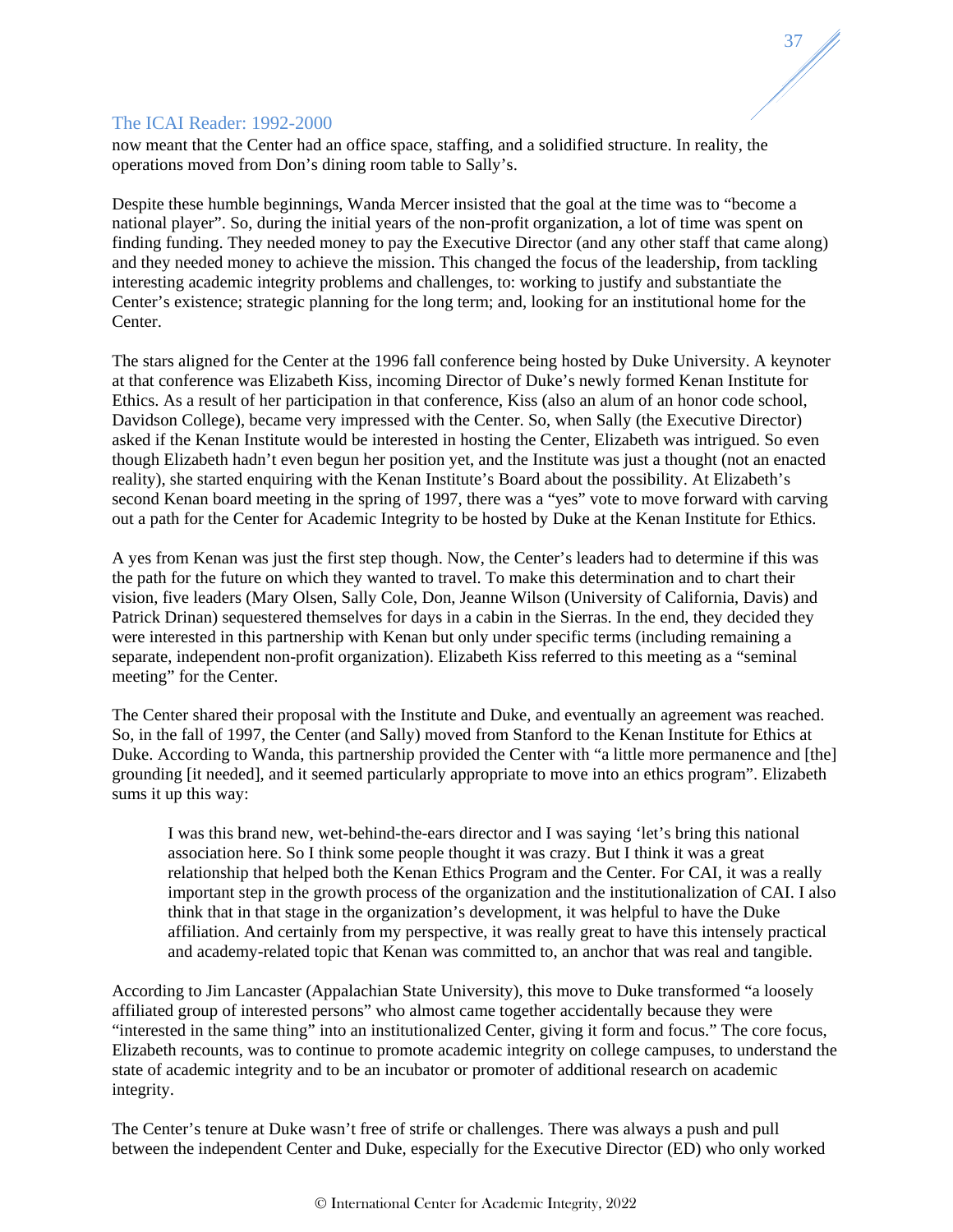part-time for the Center and part-time for Duke. So, when Daisy Waryold took over as Executive Director in 1999, she categorized the Center as being in its adolescence stage - about 12 years old - and "trying to find our way into adulthood". Thus, Daisy's main responsibility at the beginning was to shore up the financial structure (having been handed the finances in a literal shoe box), create a "hit by the bus manual" (so anyone could take over), and work as a marketing professional to increase membership (including by making cold calls to universities around the country). Daisy recounts:

38

I can remember buying a map and putting all these universities all over it and trying to motivate myself to make these cold calls. I would be looking at this map, thinking 'how am I going to build this thing without any, really, resources?' But I think it worked. The critical thing was [getting] the website [up] and getting some help.

Daisy thought that while the Board was fantastic at the time, there was a lot of responsibility on her (and the office) to really get things done because the Board was all volunteers. It was really a one-person show for the first couple of years. Tthen a membership coordinator was hired to help build the membership base. So, for most of Daisy's tenure as ED (1999-2004), the main foci was on the annual conference and growing the membership.

After Daisy left the Executive Director position in 2004, the Center had an interim Director (Mindy Dalgran) for a year, until Tim Dodd (Board President at the time) became the Center's fourth Executive Director. Tim was passionate about the mission of the Center and he saw the Center becoming more and more relevant to society. He recalls that:

the Center was a catalyst for the emerging conversation around academic integrity and [we decided] that we were going to provoke that conversation through multiple means. We would provoke it through the dialogue that would develop within the membership. We would provoke it certainly at the conference. We would provoke through the dissemination of information like the Fundamental Values Guide. We would provoke it by being the "go-to" organization for media who are going to do stories on integrity. And I think that...we did become the "go-to" organization in the media's eyes. We were in enough media rolodexes, getting calls from the New York Times regularly, getting calls from the Chronicle of Higher Education, getting calls from the Wall Street Journal, getting calls from the Christian Science Monitor and even the secondary markets began to see us. Stories would break nationally and the secondary markets would immediately go to Don or me or Gary [Pavela] or whatever, to get commentary and so that aspect, insinuating ourselves in the media rolodexes was very, very important.

As the Center grew in its prominence, it reached another crossroads in its trajectory - it needed to find a new home. In 2007, the Center moved from Duke University to Clemson University and gave up its status as an independent non-profit organization. So, as a university program, the Board of Directors became an Advisory Council with no fiscal responsibility but rather primarily programmatic and content responsibilities. The Council, with Teddi Fishman as the Executive Director of the Center, focused once again on the annual conference and on bringing value to its members.

It was in 2010 that the Center added International to its name. However, even at the beginning of the Center, there were signs that at some point, it would become international. Don was doing research with colleges and universities around the world and as early as 1996, members from outside of the U.S. were attending the conference from Australia, Canada, Egypt, the United Arab Emeriates, and other middle east countries.<sup>[5](#page-38-0)</sup>

<span id="page-38-0"></span> $5$  As a side note, the name change mattered. In 2011, the first conference outside of the United States occurred in Toronto. In 2012, Mohamed Abou-Zeid from the American University in Cairo (Egypt) became our first Board President/Advisory Council Chair from outside of the United States, followed by Tracey Bretag from the University of South Australia (Australia) and Chris Lang from the University of Toronto (Canada).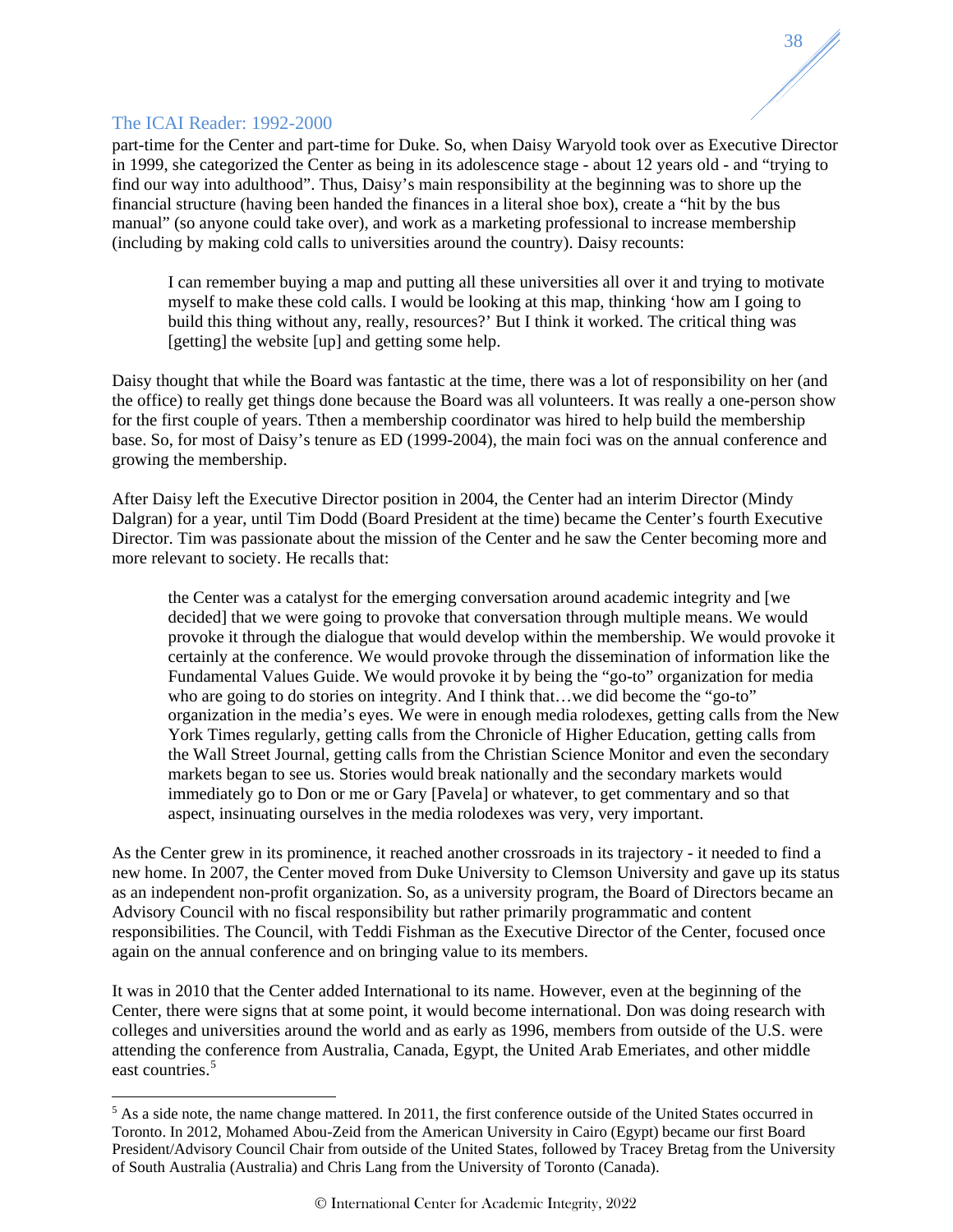

#### **The Center's Initial Accomplishments**

When the Center was formed in the early 1990s, many ethics-focused organizations were forming, but Mary saw the Center as "leading the charge for integrity" or as John Margolis would say "getting [integrity] on the radar screen". At the time, there was a general thought within higher education that integrity was "important", but yet something that students, faculty and administrators didn't think about very often. So, the goal of the Center was to try "to get people thinking about [integrity] in a broader way." Despite this goal, the primary activity continued to be hosting the annual conferences because the Center did not have sufficient resources or bandwidth to coordinate many other activities.

However, the Center received its first major grant - a two-year grant from the Hewlett Foundation - in 1995 to support its fundamental operations. The Directors used this funding to hold in-person Board meetings twice per year so that they could develop a mission and a strategic plan for the future. It was during this time, according to Wanda, that the Directors "realized we had to do more...we were just not going to be a kind of loosely organized group supporting academic integrity. We wanted to be a group that promoted integrity, encouraged dialogue, promoted principles of integrity and [created] ongoing discussions."

The first major attempt to accomplish this mission was through the development of the Fundamental Values project, which was funded by a second Hewlett Foundation grant in 1998. According to Sally, the purpose of the Fundamental Values project was to:

to identify and affirm the conditions under which student honesty would flourish. And we had the wisdom to recognize that it was an issue with campus climate that we were talking about. It was not just the student behavior but the environment/the settings in which a student decides to cheat or not to cheat.

Elizabeth reflects on the momentous accomplishment of the Fundamental Values Project:

So I think part of what was so motivating through that process of doing the Fundamental Values was the great synergy between people with different strengths and that's a serendipitous thing. Mary Olson was in a position to have a colleague do the design work on it. Sally is such a good thinker about these things. And I'm really good at facilitating groups. At one stage of the process, we had something like 200 words up on the board around all four sides of the room. So I was like, 'okay, we have to start getting rid of redundancies and start picking the best word to represent an idea' and just started facilitating that process of coming to the five values. I think that was my personal contribution to it. We (Elizabeth Kiss, Jim Larimore, Gary Pavela, Don McCabe, Bill Kibler, Pat Drinan, Mary Olson, and Sally Cole) called ourselves The Durham 8."

During the process of creating the original Fundamental Values document, Mary recalls that they "weren't thinking in grandiose terms at the time…[that this would be] a contribution for the ages". However, Wanda and Pat recalled believing that the document would fundamentally alter the conversations happening on college campuses and potentially impact the international academic integrity movement. Wanda says: "We were becoming more grandiose, we were trying to embrace the issue of integrity through the Fundamental Values Project to promote and shape a national discourse about integrity, which [would] become a benchmark for accreditation, assessment, intellectual discourse and professional ethics."

Sally agreed with Wanda: "I think all of us that were involved were extremely proud of that document. it represented our best thinking and the response of the colleges around the country was...overwhelming...Sometimes it was required reading for new faculty or it was discussed in student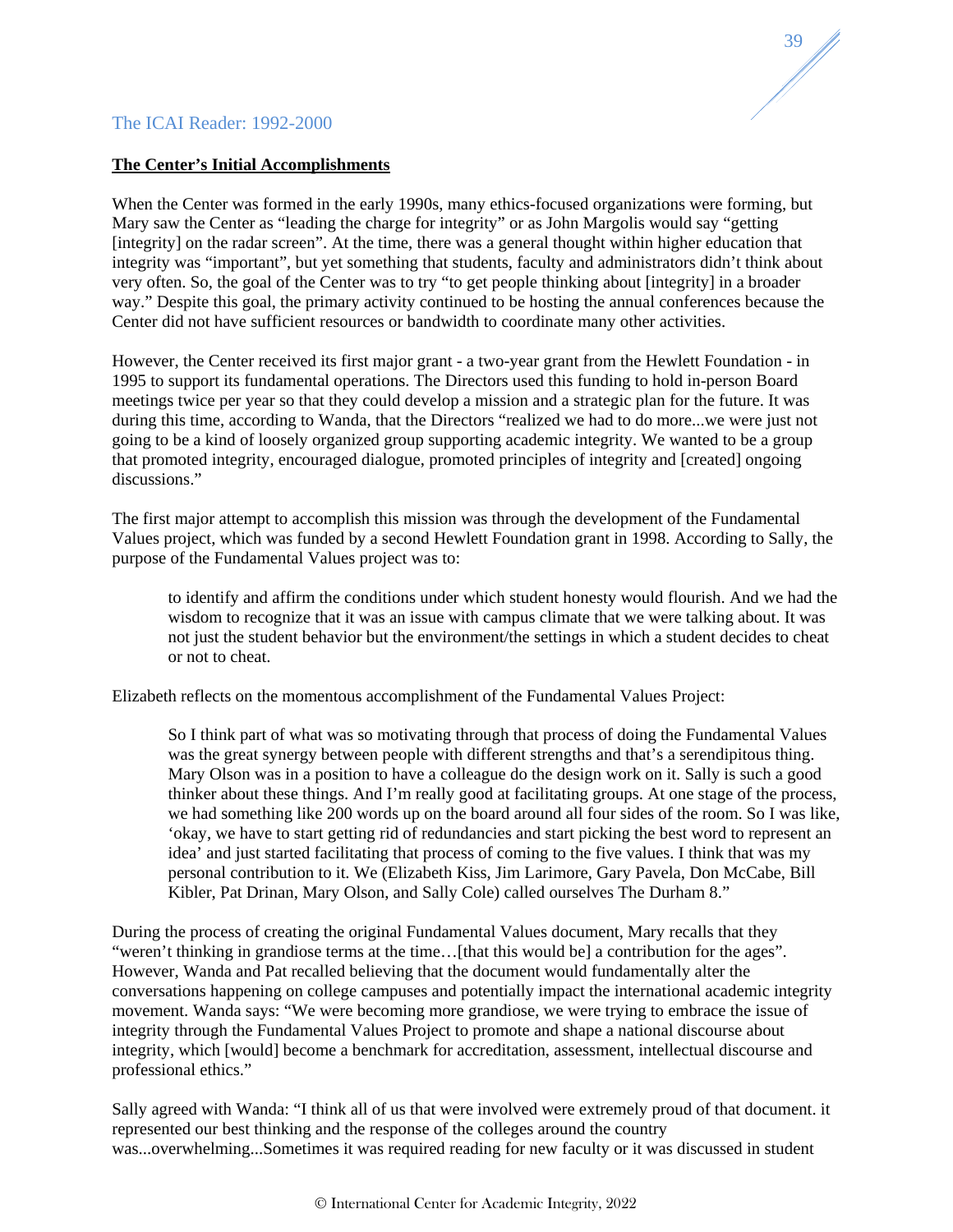

# The ICAI Reader: 1992-2000 orientation."

And according to Jim: "it was a very seminal experience because it literally got everyone on the same page thinking about how we talk about it and truly at the fundamentals, what are the values and where do we go from there. And I think that was a turning point for the organization."

The Center's leaders used this opportunity of the Fundamental Values Project to make its first major push for increasing membership. To start, they asked for presidential endorsements of the Project. Donald Kennedy, Stanford President, wrote a letter to presidents of private universities and Arthur Hughes, University of San Diego President wrote a letter to presidents of religiously affiliated colleges and universities. The leaders then sent the Fundamental Values document to 4,000 U.S. college and university presidents and saw, as a result, its first real bump up in membership. By 1997, the Center had about 200 members.

It was in 1999 that the Center received its third grant, this time from the The John Templeton Foundation, to develop and test an Academic Integrity Assessment and Action Guide. The purpose of the Guide was to take Don's research and extend it out to: 1) provide the steps that institutions needed to take to move forward on creating cultures of academic integrity; and, 2) to help institutions analyze and understand their survey findings so that they could address problems and barriers to culture creation, as well as celebrate what they were already doing well. Twelve schools participated in the one-year project to test and develop the Guide and the final guide was released in 2001.

Another early accomplishment for the Center was "The State of Academic Integrity", an annual newsletter sent each fall to university and college presidents in the United States. Daisy was proud of this newsletter because it took a lot of effort to keep the list of presidents up-to-date and to provide content to the newsletter. She said they would include "the latest statistics about cheating in the U.S. and then it would give them reasons why their institution needed to be a part of the movement. Give them 10 tangible reasons and from that we got tangible memberships. It had an executive summary "why does this matter to me?" that had visual appeal."

It was these activities, primarily the Fundamental Values project and the State of Academic Integrity newsletter, which are credited with contributing to a substantial growth in Center membership. According to Tim:

back in 1997, when I was first attending the conferences, membership was probably under 200 schools at that time. By the time I left in 2007, we were 400 and something schools. Doubling the size of the organization was certainly important and you think of the number of copies of fundamental values guides that have been distributed over the years. And you know you're talking about in the 10s of thousands and that really did become an amazing publication that is. It was accepted without rebuke or rebuttal as the statement on academic integrity in higher ed. And that's impressive! People would go to the website and order it and it became the training material for schools undertaking academic integrity projects."

Tim also believed that the annual conference itself was responsible for attracting new members and was

truly our signature effort and I mean far and away the most impressive that we did. We recruited good people to present. People got value from that conference. The formal program was always very, very strong and the informal interactions were always deeply appreciated…I [myself] found the conference absolutely enthralling, as everybody who goes to the conference did! I loved the mission of the conference. The idea that students, faculty and administrators came to the table on equal footing to have this very important conversation [about academic integrity].

In 2004, the Center received its fourth grant, again from the John Templeton Foundation, to establish the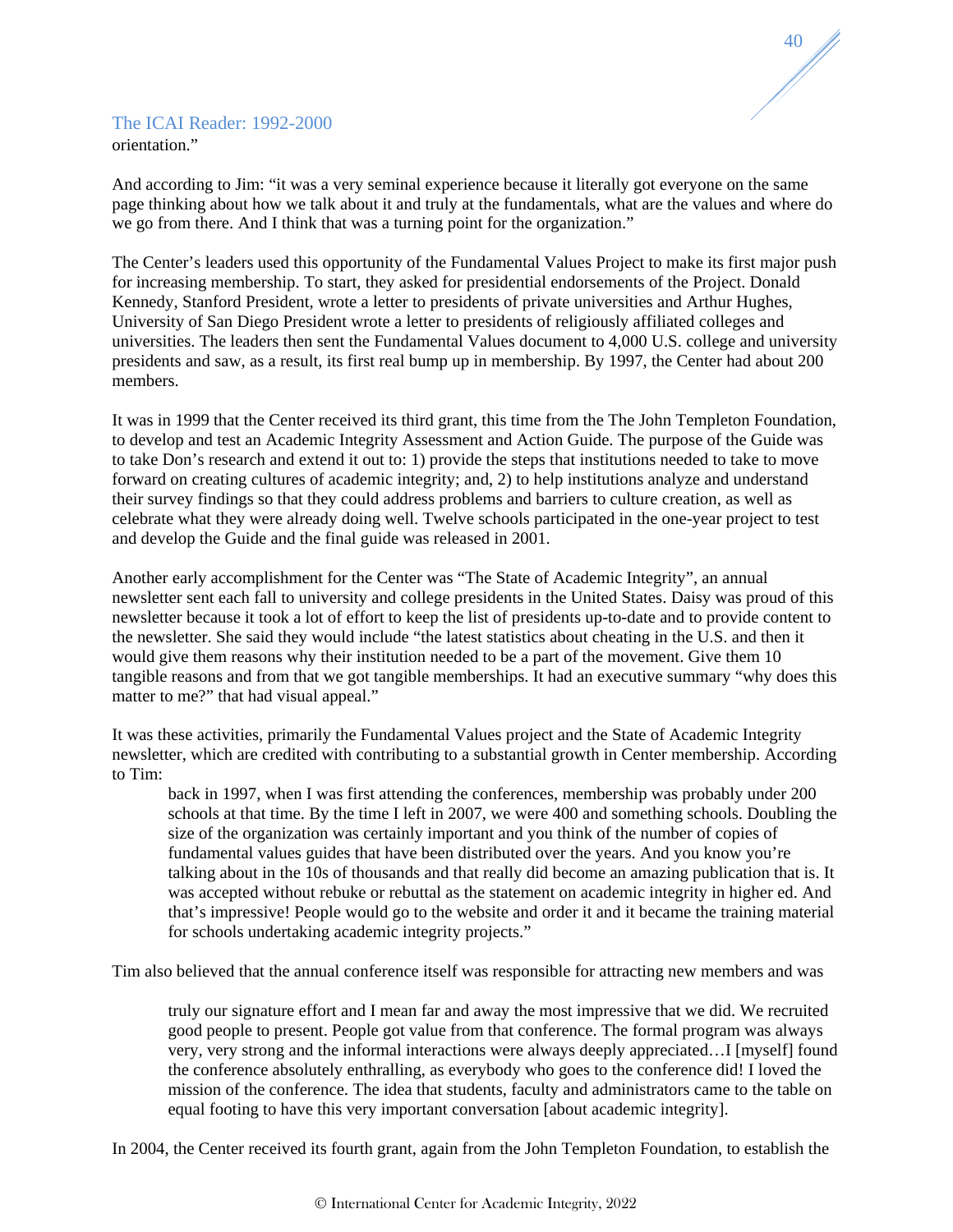Templeton Fellows Program. One senior and four junior scholars were selected to receive the grants to support their academic integrity related research. This was a massive project at the time because it was thought to continue the Center's projection as the leading thinker and research producing organization on academic integrity.

41

# **The Early Strengths of the Center**

The interviews with the founders and early leaders of the Center made it clear that a true and shared passion for integrity and honesty, without the self-righteousness one might assume with such folks, was the driving force for the creation and initial development of the Center. However, passion without commitment are dreams that fail to turn into reality. So, the commitment of the initial founders, board members and Executive Directors, as well as of Elizabeth Kiss, is the true strength that enabled the Center to come to fruition. It just seemed that at the founding of the Center, there was "great synergy in terms of different people's strengths, and that's a serendipitous thing" (Elizabeth).

The focus on institutional, rather than individual membership, was also cited as a strength and an intentional choice. As Mary noted, "we wanted institutional members because that meant that the institution was committed, rather than just that particular individual. And we recognized that what we were doing required institutional backing." Too true. Academic integrity cannot be brought about by a single individual, but as Don has said "it takes a village" (McCabe, 2005). According to Daisy, the institutional membership encourages the active individual members to build awareness among key people on their campuses, champions, so that the realization that that academic integrity is important spreads and flourishes.

Finally, Pat and Don both emphasized the student-centered nature of the organization as a key strength, through both the inclusion of students at conferences and on the board, but also in the focus of the Center on the ethical development of students. Although there were often debates about whether the organization should also look at faculty or research integrity, for example, the more focused approach seemed to work best, while hoping for "spill-over effects to other ethical areas." Pat saw the Center as a "model and lighthouse about how to get more transparency and light into the academy so we can touch other ethical issues too. You can say there are two fundamentals to the academy: teaching/learning and research. And, we're touching primarily the teaching/learning function." Specifically, countering the narrow and outdated "prevention, policing and punishing" model of cheating, and instead harnessing the understanding that cheating is a normal behavior for young people and so the focus should be on creating cultures of integrity where, when cheating happens regardless, it is responded to developmentally.

# **The Early Challenges for the Center**

The founding and building of the Center was not without its challenges, as for any non-profit organization that is simultaneously trying to start a social movement or the spread of adoption of a value like academic integrity. The following five themes emerged as key early challenges.

*The Unstable Table.* In the first few years of the Center, Don was the core, the orbit around which all of the other active members circulated. Don held and communicated the passion, and he was the one doing the majority of the research and therefore the one most in touch with institutions around the country. However, once Don wanted to step back away formal leadership responsibility, Mary said "it was harder to find the people who had the vision and the ability, institutionally as well as personally, to take on more responsibilities." This challenge was reflected in the instability at the head of the table - the Executive Director. Between 1997-2005, there were four different Executive Directors, none of whom were full time because they split their time between the Center and Duke University.

*The Elusive Member.* Identifying and targeting who the Center's members should be seemed to be a perpetual challenge in the early days. There wasn't a natural group of professionals that the Center appealed to because few if any people had academic integrity as their main job or even a large portion of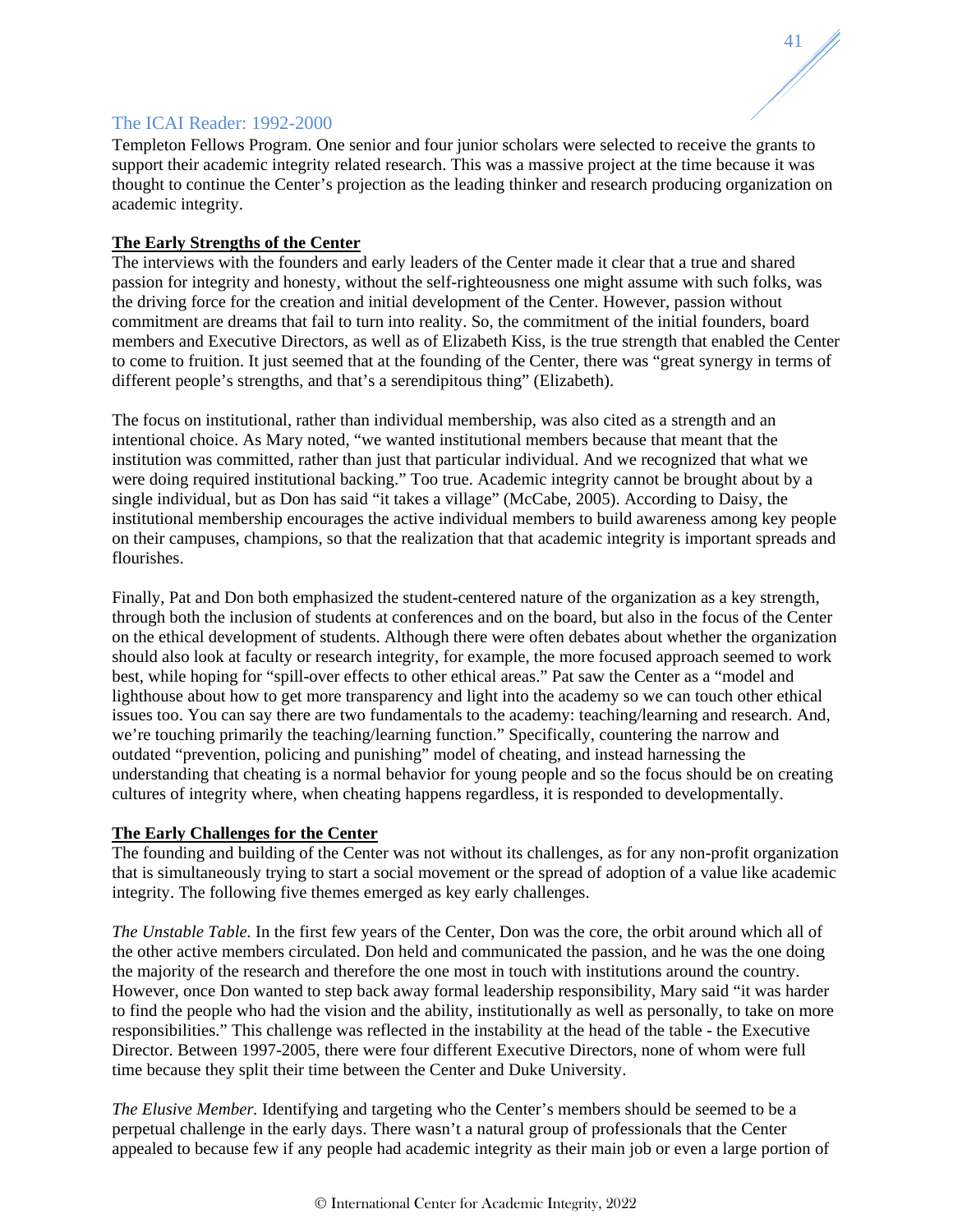their portfolio. Colleges and universities either had honor codes (run by students who rotate in and out quickly), decentralized faculty-run systems, or policies run by student conduct offices (who typically were members of a different association). So, typically at the conferences, the Center would attract new institutions who were just learning or starting a focus on academic integrity, but then they'd get what they need and not return. There was also a constant debate about whether the Center was a higher education organization or a K-12 organization or both. According to Tim "Don was very, very much the dominant voice on including high schools and for quite logical reasons". Obviously students start cheating a long time before college, but it was a "very, very tough challenge" to infiltrate the complex high school system (through boards, superintendents, and principals). And, Tim thought that by widening the Center to include high schools, there was a

42

danger of conflating missions. Character development in the high schools is a very different focus and academic integrity is a small if not totally obscured element in that conversation in the high schools. At the top of the character development stuff is addressing bullying, addressing respect. These are all good things to address but our institution, our organization, was really focusing on academic integrity as the gateway to those conversations. High schools do that in reverse in many ways.

*The Curse of Money*. Every non-profit organization struggles with money, and the Center for Academic Integrity was no different. When the Center didn't have any money, the leaders were always focused on trying to find it. And when they did have some money from grants, the limited staff struggled to maintain focus and energies on all of the Center's activities. According to Mary, we "debated [where to find money] until we're blind." They debated different ways to pull in more money. For example, having members serve as Center consultants who would go out into the field to help institutions, but figuring out who gets paid and how seemed complicated. They debated about asking for-profit private industries or people for funding, but, Mary says, "we were always afraid of potential scandals in the future". So the Center avoided such asks even though there was some thought that they might have led to "some good, fruitful relationships that broaden us beyond "academic integrity" to helping people realize that "academic integrity" is connected to broader personal, professional, business, etc., integrity." The founders and original leaders also talked about finding stable foundation support, but that never panned out either. Tim mentioned that they had even hired a fund raising consultant at one point, who was unfortunately not very good. According to Tim:

We face that conundrum of never being big enough to grow ourselves. There's that sort of critical mass or critical size of an organization where you can then hire distinct skill sets and focus on distinct projects. We've never been able to dive into donor exploration. You hope for that first big donation which allows you to expand the organization which allows you to develop a development feature, but we never got there.

In the end, the Center continued to survive mostly on membership and conference fees.

*The Barrier to Institutionalization.* One of the earliest challenges for the Center was convincing accreditation agencies and stable organizations like the American Association of University Professors (AAUP) and the American Association of Colleges & Universities (AAC&U) that academic integrity should be integrated in what they do. However, Pat noted that because the Center was primarily run by volunteers, it wasn't easy to do the sustained work required to develop such partnerships. To that point, Pat wondered:

how do you move a volunteer organization to a sustained campaign rather than an intermittent campaign" when "most of the enthusiasm comes from people at lower levels of the organization, like students themselves, student personnel, student affairs people, some faculty? At some point, the leadership of higher education and foundations need to recognize the power and potential of